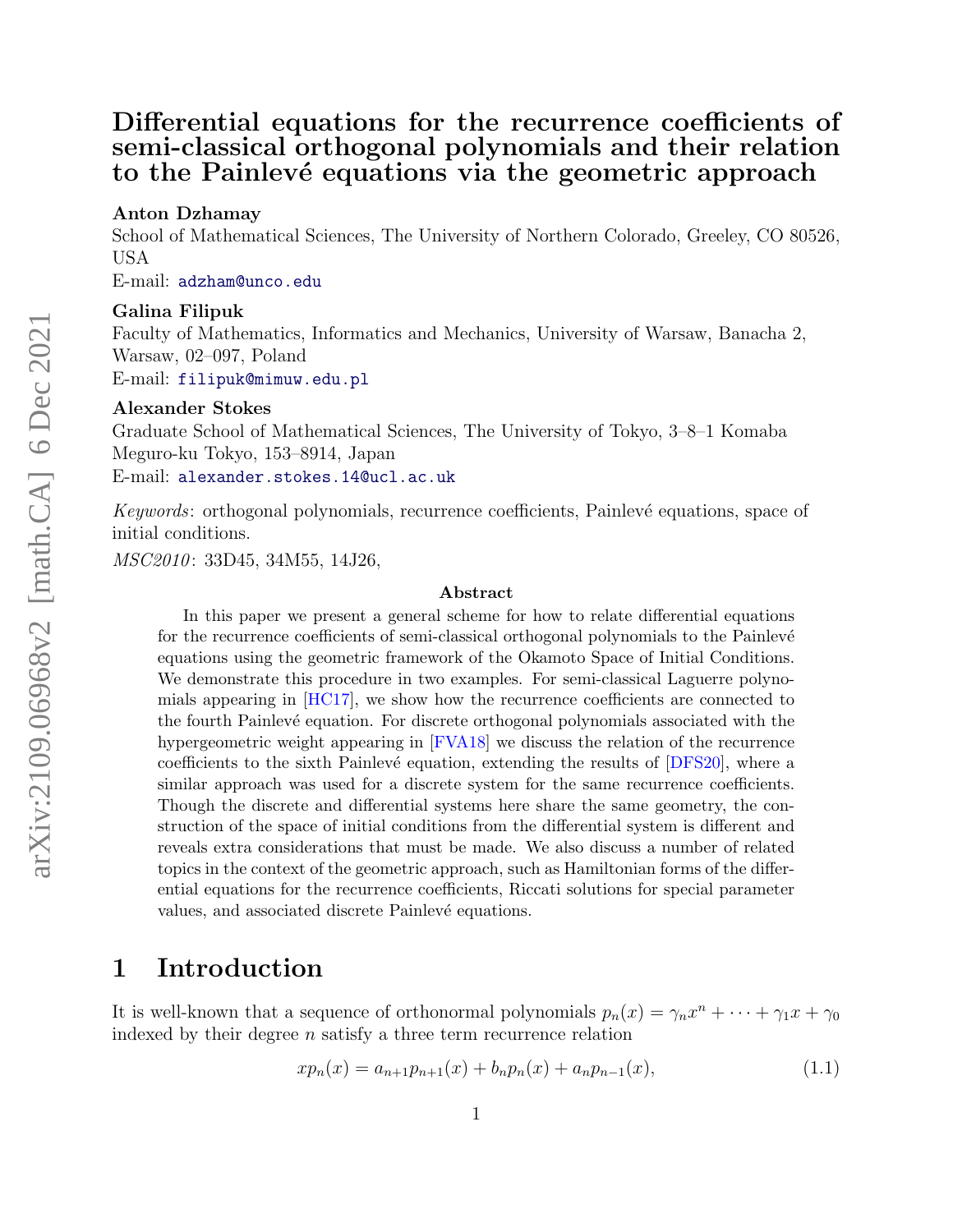where  $a_0 = 0$ . The coefficients  $a_n$  and  $b_n$  are usually refered to as the *recurrence coefficients* [\[Chi78,](#page-45-0) [Ism05,](#page-46-3) [Sze67\]](#page-48-0). The corresponding monic orthogonal polynomials  $P_n = p_n / \gamma_n$  satisfy a similar three term recurrence relation

$$
xP_n(x) = P_{n+1}(x) + b_n P_n(x) + a_n^2 P_{n-1}(x).
$$
\n(1.2)

Recently there has been considerable interest in connections between recurrence coefficients of semi-classical orthogonal polynomials and solutions of discrete or differential Painlev´e equations (see, for instance, [\[VA18\]](#page-48-1) and numerous references therein). Usually it is first shown that the recurrence coefficients  $\{a_n, b_n\}$ , as functions of the discrete variable n, satisfy, after some change of variables, a system of non-linear difference equations and, as functions also of some continuous parameter appearing in the weight, satisfy a Toda-type differentialdifference system. From these systems one can obtain a scalar second order (first or higher degree) nonlinear differential equation, which is usually very cumbersome. At this point the following questions arise, which we address in this paper: Is this differential equation (or some equivalent system of first order differential equations) reducible to one of the Painlevé equations? If so, which Painlevé equation? How may one find an explicit change of variables realising this?

In [\[DFS20\]](#page-46-2) the authors considered similar questions for discrete equations, and presented a general framework for how to determine whether a given discrete system can be reduced to a standard discrete Painlevé equation and, if so, obtain the relation explicitly. The main tool was the geometric theory of discrete Painlevé equations developed by H. Sakai in the seminal paper [\[Sak01\]](#page-48-2) (see also [\[KNY17\]](#page-47-0)). Sakai's theory was preceded by the fundamental work of K. Okamoto  $[Ok79]$ , in which he constructed spaces on which the differential Painlevé equations were, in a sense, regularised. The geometric approach provides powerful tools for the study of Painlevé equations, as evidenced by the large number of important studies that have taken cues from the work of Okamoto and Sakai, for instance [\[JD11,](#page-47-2) [Sak13,](#page-48-3) [ST02,](#page-48-4) [T07,](#page-48-5) [TOS05\]](#page-48-6) in the differential case, [\[CDT17,](#page-45-1) [DK19,](#page-46-4) [DST13,](#page-46-5) [DT18,](#page-46-6) [Tak01a,](#page-48-7) [Tak01b\]](#page-48-8) in the discrete case, as well as references therein.

In this paper we present a general procedure for answering the questions above in the differential case using a geometric approach. While the geometric theory is well-documented in the literature, this paper is intended as a self-contained guide to the relevant techniques for use by researchers to whom such identification problems are of interest, but for whom the geometric theory may be new. For this reason, this paper includes a detailed exposition of the background material and comprehensive illustrations of the calculation techniques, as well as data from [\[KNY17\]](#page-47-0) and [\[DFS20\]](#page-46-2) necessary for some of the results. While the examples we consider come from the theory of orthogonal polynomials, we emphasise that the procedure is applicable to any system of differential equations suspected to be reducible to one of the Painlevé equations. We are essentially considering the question of which Painlevé equation a given second-order equation with the Painlevé property is equivalent to, which is sometimes referred to as the "Painlevé equivalence problem" [\[Cla19\]](#page-45-2). In cases where the equation can be written as a pair of first-order first-degree differential equations, our approach is applicable and solves the problem.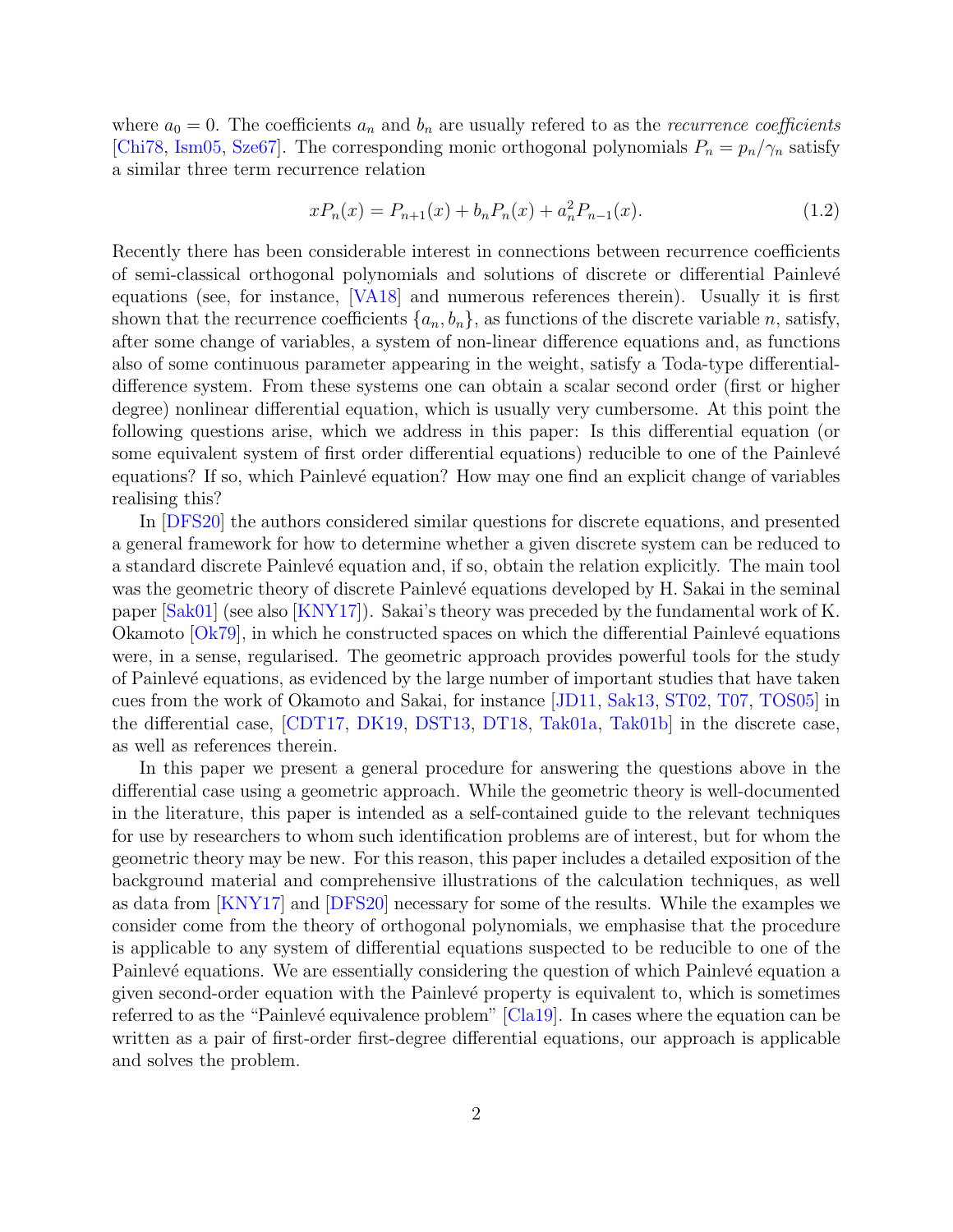We have chosen two differential systems as illustrative examples for this paper, with the general procedure presented in such a way that anyone interested would be able to make necessary changes to adapt the calculations to another problem of interest. The first example is a system related to the recurrence coefficients of semi-classical Laguerre polynomials [\[HC17,](#page-46-0) Cor. 2.5, which we will show is connected to the fourth Painlevé equation and transform it to the standard form. This system was deduced but not written down explicitly in [\[HFC20\]](#page-46-7), so we present it below. The second is a system related to the recurrence coefficients of discrete orthogonal polynomials with the hypergeometric weight defined in [\[FVA18\]](#page-46-1). For this weight, although it is known that the recurrence coefficients are related to the sixth Painlevé equation [\[FVA18\]](#page-46-1) (see also [\[HFC20\]](#page-46-7) for an approach by direct calculation), the geometric method reveals some new features of the differential system and its regularisation, which we wanted to discuss in detail. In addition, the analysis of the hypergeometric case makes use of a significant amount of data from [\[DFS20\]](#page-46-2), in which the authors applied a similar geometric method to a system of difference equations for the recurrence coefficients. The underlying geometry is the same for the differential equations, but its construction from the system itself is different and requires some careful considerations that we describe here.

## 1.1 Background

Solutions of nonlinear differential equations may have singularities that depend not just on the equation, but also on initial conditions. P. Painlevé defined a property of nonlinear ordinary differential equations (essentially that solutions are single-valued about movable singularities, i.e., those whose locations are dependent on initial conditions), which is now known as the *Painlevé property*. P. Painlevé and his student B. Gambier then studied a large class of second-order nonlinear differential equations that satisfy this condition and found that all the families could be solved in terms of elementary functions, classical special functions, as well as the solutions of six new families, now known as the *Painlevé equations*  $P_1, \ldots, P_{VI}$ . Solutions of these equations, the so-called *Painlevé transcendents*, are indeed new *purely nonlinear special functions*. Over the last fifty years Painlevé transcendents have been playing an increasingly important role in many nonlinear models in mathematics and physics, from Quantum Cohomology to the theory of Random Matrices. Probably the most important example is the famous Tracy-Widom distribution from Random Matrix Theory, which can be expressed in terms of the Hastings-McLeod solution of  $P_{II}$  [\[TW93,](#page-48-9) [TW94\]](#page-48-10).

#### 1.1.1 Okamoto's space

The Painlevé equations possess a number of remarkable properties, for example Bäcklund transformation symmetries (which relate solutions with various values of the parameters), Hamiltonian forms, Lax pairs, classical solutions for special parameter values, among many more [\[GLS,](#page-46-8) [IKSY,](#page-47-3) [No,](#page-47-4) [NY98\]](#page-47-5). In particular, Hamiltonian forms and symmetries of the Painlevé equations were studied in [\[OkI,](#page-47-6) [OkII,](#page-47-7) [Ok1,](#page-47-8) [Ok2,](#page-47-9) [Ok3,](#page-48-11) [Ok4,](#page-48-12) [OKSO\]](#page-47-10).

Okamoto also discovered a geometric structure common to the six Painlevé equations, namely the existence of a *space of initial conditions*  $[Ok79]$ . For each  $P_J$ , Okamoto considered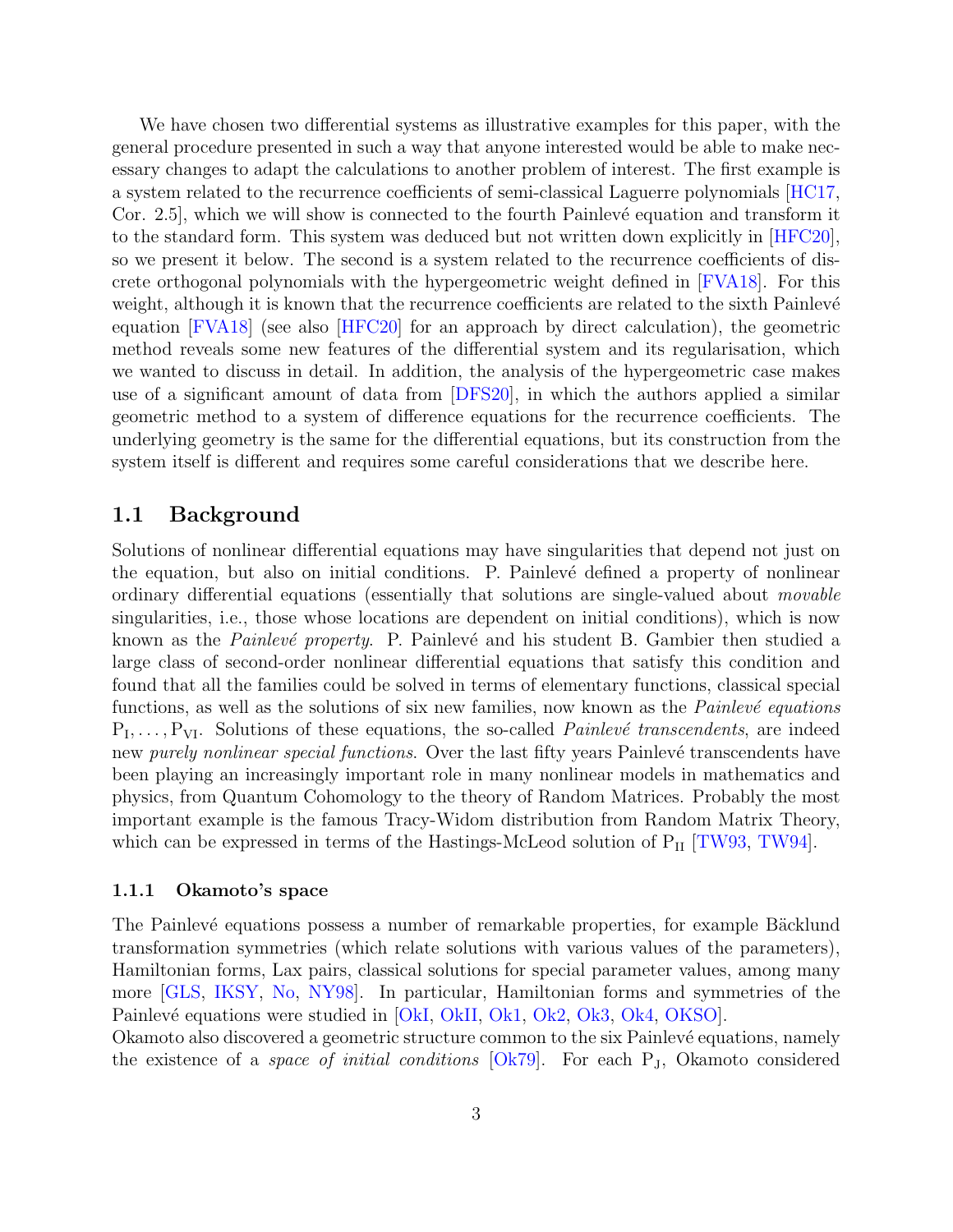an equivalent non-autonomous Hamiltonian system with polynomial Hamiltonian on the trivial bundle  $\mathbb{C}^2 \times B_J$  over the independent variable space  $B_J$  (the complex plane with fixed singularities of the equation removed). By first compactifying the  $\mathbb{C}^2$ -fibers, blowing up certain singularities then removing certain curves, Okamoto obtained a bundle  $E_J$  over  $B_J$ , of which the flow of the Hamiltonian system induces a uniform foliation. Each fiber parametrises the set of solutions of  $P_J$ , so can be regarded as a *space of initial conditions*. These spaces were studied further in a series of papers [\[ST97,](#page-48-13) [MMT99,](#page-47-11) [M97\]](#page-47-12) for the Hamiltonian forms of the Painlevé equations  $P_{II}-P_{VI}$  (the  $P_I$  case was later considered in [\[IO16\]](#page-47-13), see also [\[Chi16\]](#page-45-3)). In particular, for each space  $E_J$  the authors constructed a *symplectic atlas*, provided by a number of coordinate neighbourhoods between which the transition maps are rational and symplectic. Moreover, certain uniqueness results for Hamiltonian systems on these spaces were proved: any non-autonomous Hamiltonian system whose Hamiltonian structure is holomorphic on  $E_J$  and meromorphically extendable to its closure must coincide with Okamoto's Hamiltonian form of the Painlevé equation  $P_J$ . This gives rise to the idea that a global analysis of the Hamiltonian forms of the Painlevé equations reduces to the geometry of these spaces of initial conditions.

#### <span id="page-3-2"></span>1.1.2 Semi-classical Laguerre weight

We consider a semi-classical Laguerre weight given by  $w(x, c) = w(x, \alpha, c) := x^{\alpha} e^{-N(x + c(x^2 - x))}$ , where  $x \in (0, \infty)$ ,  $\alpha > -1$ ,  $c \in [0, 1]$ ,  $N > 0$ . A similar weight  $\tilde{w}(x, \alpha, t) = x^{\alpha} e^{-x^2 + tx}$  was considered in [\[BVA18,](#page-45-4) [FVAZ12,](#page-46-9) [CJ14\]](#page-45-5), where equations for the recurrence coefficients were derived and studied, with the differential equations in particular found to be related to  $P_{IV}$ .

In [\[HC17\]](#page-46-0) it was shown that the recurrence coefficients satisfy a system of discrete equations

<span id="page-3-0"></span>
$$
2c(a_{n+1}^2 + a_n^2) + 2cb_n^2 + (1 - c)b_n = (2n + \alpha + 1)/N,
$$
  
\n
$$
a_n^2(2cb_n + 1 - c)(2cb_{n-1} + 1 - c) = (2ca_n^2 - n/N)(2ca_n^2 - (n + \alpha)/N),
$$
\n(1.3)

with initial conditions  $a_0^2 = 0$  and  $b_0$  as an expression in terms of the parabolic cylinder functions. Moreover, as functions of the parameter  $c$  in the weight they satisfy a Toda-type system

<span id="page-3-1"></span>
$$
2c(\ln(a_n^2))' = N(1+c)(b_n - b_{n-1} - 2),
$$
  
\n
$$
2cb'_n = -b_n + N(1+c)(a_{n+1}^2 - a_n^2).
$$
\n(1.4)

Note that we have made slight changes to the notation in [\[HC17\]](#page-46-0), renaming the parameter s by c and replacing the functions  $R_n(s)$  and  $r_n(s)$  by  $x_n(c)$  and  $y_n(c)$  respectively. The recurrence coefficients of the monic orthogonal polynomials with this semi-classical Laguerre weight are related to  $x_n$  and  $y_n$  as follows:

$$
b_n = (c - 1 + x_n)/(2c), \ \ a_n^2 = (n + Ny_n)/(2Nc).
$$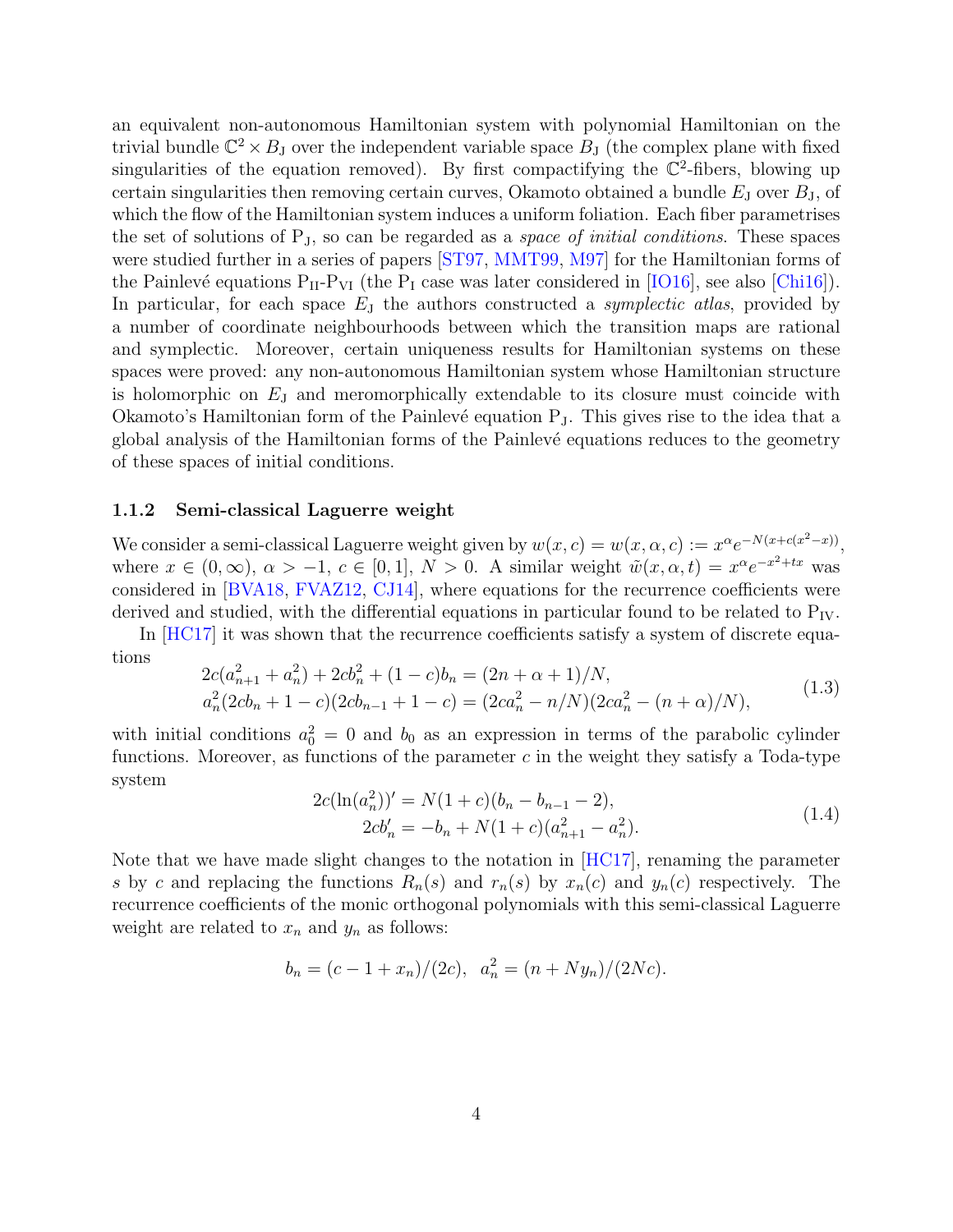With this notation the discrete system  $(1.3)$  becomes

<span id="page-4-0"></span>
$$
x_n x_{n-1} = \frac{2Ncy_n(y_n - \alpha/N)}{n + Ny_n},
$$
  

$$
2(y_{n+1} + y_n) = \frac{2\alpha}{N} - \frac{x_n^2 + (c-1)x_n}{c}.
$$
 (1.5)

From  $(1.4)$  and  $(1.5)$  one may obtain the following system of differential equations for  $x(c) :=$  $x_n(c), y(c) := y_n(c)$ :

<span id="page-4-1"></span>
$$
\begin{cases}\n\frac{x'}{c+1} = -N\frac{x^2}{4c^2} + \left(\frac{N(1-c)}{4c^2} + \frac{1}{2c(c+1)}\right)x - N\frac{y}{c} + \frac{\alpha}{2c},\\
\frac{y'}{c+1} = -N\frac{y^2}{2cx} + \left(\frac{\alpha}{2cx} + N\frac{x}{4c^2}\right)y + n\frac{x}{4c^2}.\n\end{cases}
$$
\n(1.6)

System [\(1.6\)](#page-4-1) is a system of coupled Riccati equations for  $x(c)$  and  $y(c)$ , which is the differential system of interest to us in this case. Eliminating y, one may obtain a second order ordinary differential equation (ODE), which the authors in [\[HC17\]](#page-46-0) remarked was likely to be equivalent to one of the Painlevé equations, but did not transform it to any of the standard forms. In addition to the fact that the recurrence coefficients for the similar but less general weight  $\tilde{w}(x,\alpha,t) = x^{\alpha}e^{-x^2+tx}$  are known to be related to  $P_{IV}$ , there are several reasons that this is the Painlevé equation to which one should suspect the system  $(1.6)$  is related, which we outline now<sup>\*</sup>.

Firstly, the second-order equation for  $x(c)$  is given explicitly by

$$
x'' = \frac{1}{2x}(x')^2 - \frac{1}{c(1+c)}x' + \frac{3N^2(1+c)^2}{32c^4}x^3 + \frac{N^2(c-1)(c+1)^2}{8c^2}x^2
$$
  

$$
\left[\frac{(1-c^2)^2N^2}{32c^4} - \frac{N(2n+\alpha+1)(1+c)^2}{8c^3} + \frac{1-3c}{8c^2(1+c)}\right]x - \frac{\alpha^2(1+c)^2}{8c^2x},
$$
(1.7)

which we see has a similar form to the usual scalar fourth Painlevé equation

$$
\frac{d^2w}{dz^2} = \frac{1}{2w} \left(\frac{dw}{dz}\right)^2 + \frac{3}{2}w^3 + 4zw^2 + 2(z^2 - A)w + \frac{B}{w},\tag{1.8}
$$

where  $A, B$  are constants. In addition, the fact that the initial conditions for the discrete system are given in terms of the parabolic cylinder functions also suggests a connection to  $P_{IV}$ , since these initial conditions will correspond to a special solution of the differential system  $(1.6)$  at  $n = 0$ . Under a transformation to one of the Painlevé equations these (and indeed the whole sequence of recurrence coefficients) would be mapped to a hierarchy of special solutions. The fact that  $P_{IV}$  is the Painlevé equation which admits special solutions expressed in terms of parabolic cylinder functions is further indication that this is the natural

<span id="page-4-2"></span><sup>∗</sup>We thank an anonymous reviewer of an earlier version of this paper for bringing these observations to our attention.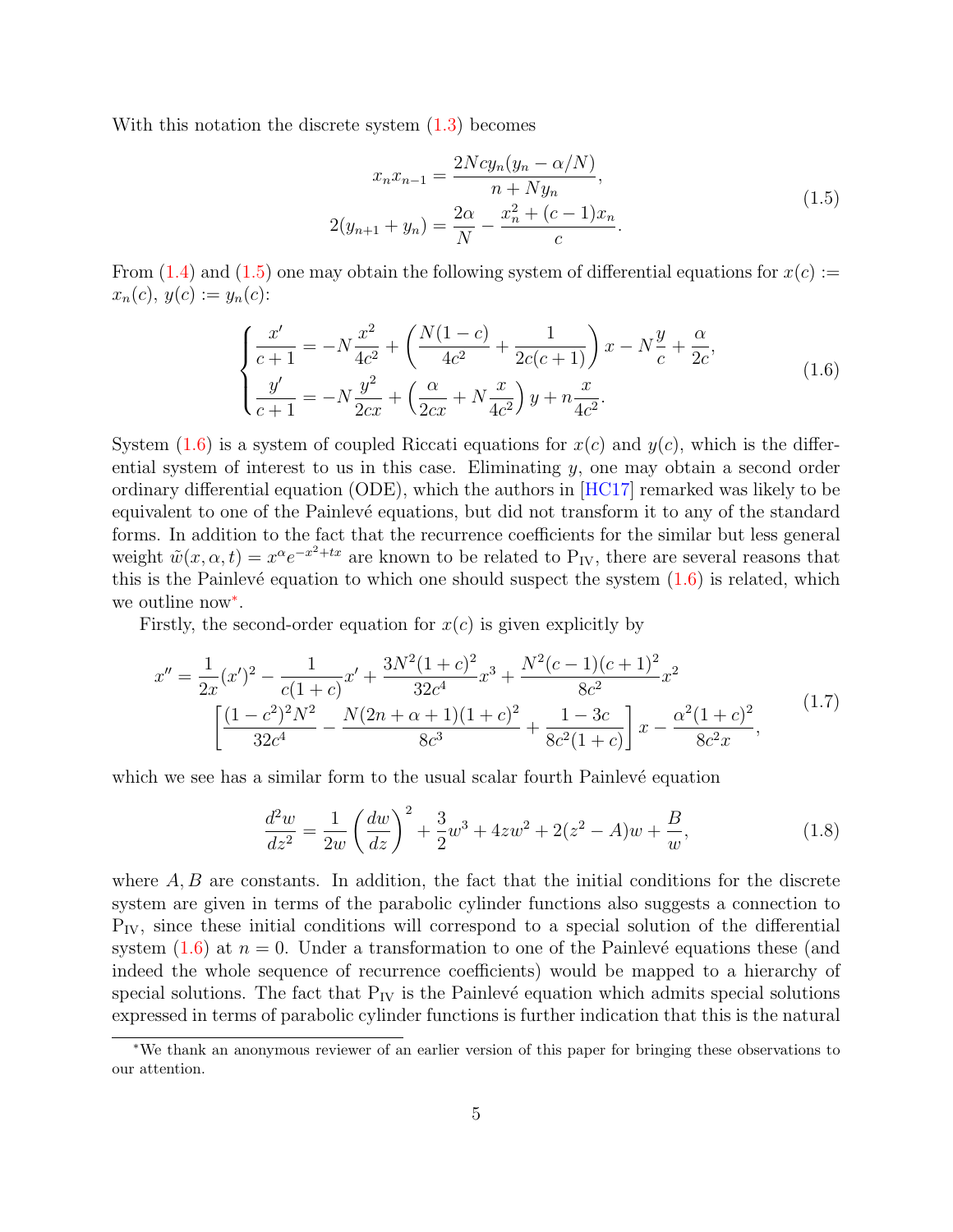"target equation" to which one should seek a transformation from the system [\(1.6\)](#page-4-1). We remark as well that when  $c = 1$  the problem can be reduced to the study of the weight  $\tilde{w}(x,\alpha,1) = x^{\alpha}e^{-x^2+x}$ , for which the connection to the parabolic cylinder functions and P<sub>IV</sub> were already identified in [\[CJ14\]](#page-45-5). This weight was also studied in [\[FVAZ12\]](#page-46-9).

We show step by step how we can identify the connection with the fourth Painlevé equation and find an explicit change of variables to the standard form. While this can be achieved by alternative methods, in particular identifying  $P_{IV}$  as the target equation as outlined above and proceeding to isolate the transformation by direct computation, this relies on several choices being made, notably the form of the Ansatz for the transformation and the matching of parameters. The geometric method is systematic and eliminates the need for these choices. The purpose of this paper is to present this method itself as well as extra insights it yields, such as Hamiltonian structures for the differential equations for the recurrence coefficients. We choose this example in order to demonstrate this method in a detailed and systematic way, with full exposition of the required geometric theory so it can be adapted to other cases.

#### 1.1.3 Discrete orthogonal polynomials with hypergeometric weight

The discrete orthogonal polynomials  $p_n(x)$  with the hypergeometric weight are defined as follows [\[FVA18\]](#page-46-1): they are orthonormal polynomials on the set  $\mathbb{N} = \{0, 1, 2, \ldots\}$  of nonnegative integers with respect to the hypergeometric weight  $w_k$ , so

<span id="page-5-4"></span>
$$
\sum_{k=0}^{\infty} p_n(k) p_m(k) w_k = \delta_{m,n}, \qquad w_k = \frac{(\alpha)_k (\beta)_k}{(\gamma)_k k!} c^k, \quad \alpha, \beta, \gamma > 0, \ 0 < c < 1,\tag{1.9}
$$

where  $(\cdot)_k$  is the usual Pochhammer symbol and  $\delta_{m,n}$  is the Kronecker delta. In [\[FVA18,](#page-46-1) Theorem 3.1 a system of two first-order difference equations was obtained for variables  $x_n$ and  $y_n$  related to the recurrence coefficients  $a_n^2$  and  $b_n$  as follows:

<span id="page-5-0"></span>
$$
a_n^2 \frac{1-c}{c} = y_n + \sum_{k=0}^{n-1} x_k + \frac{n(n+\alpha+\beta-\gamma-1)}{1-c},
$$
\n(1.10)

<span id="page-5-2"></span>
$$
b_n = x_n + \frac{n + (n + \alpha + \beta)c - \gamma}{1 - c}.
$$
\n
$$
(1.11)
$$

In addition, we have that

<span id="page-5-1"></span>
$$
\frac{(1-c)^2}{c^2}a_n^2x_nx_{n-1} = y_n(y_n - \alpha\beta + \frac{\gamma}{c}) + (\alpha\beta - y_n)\frac{1-c}{c}\sum_{k=0}^{n-1}x_k.
$$
 (1.12)

From  $(1.10)$  and  $(1.12)$  one may obtain an alternative expression for  $a_n^2$ .

<span id="page-5-3"></span>
$$
a_n^2 = \frac{n\alpha\beta c(n+\alpha+\beta-\gamma-1) - c[n^2 + n(\alpha+\beta-\gamma-1) - \alpha\beta+\gamma]y_n - cy_n^2}{(c-1)^2(\alpha\beta - x_{n-1}x_n - y_n)}.
$$
 (1.13)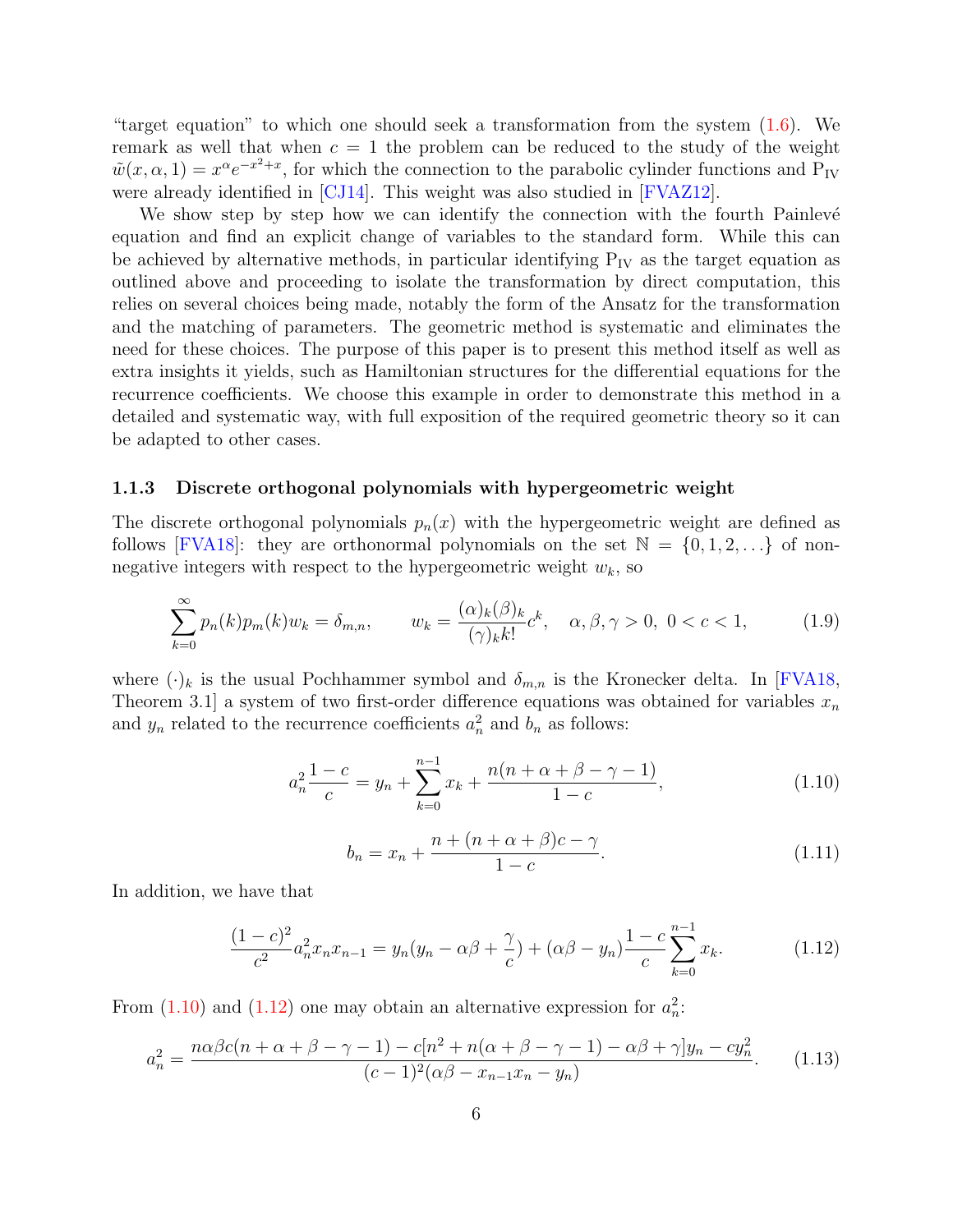The sequences  $(x_n)_{n\in\mathbb{N}}$ ,  $(y_n)_{n\in\mathbb{N}}$  satisfy the following discrete system (see [\[FVA18,](#page-46-1) Theorem 3.1]):

<span id="page-6-0"></span>
$$
(y_n - \alpha \beta + (\alpha + \beta + n)x_n - x_n^2)(y_{n+1} - \alpha \beta + (\alpha + \beta + n + 1)x_n - x_n^2) = \frac{1}{c}(x_n - 1)(x_n - \alpha)(x_n - \beta)(x_n - \gamma),
$$
(1.14)

and

$$
(x_n + Y_n)(x_{n-1} + Y_n)
$$
  
= 
$$
\frac{(y_n + n\alpha)(y_n + n\beta)(y_n + n\gamma - (\gamma - \alpha)(\gamma - \beta))(y_n + n - (1 - \alpha)(1 - \beta))}{(y_n(2n + \alpha + \beta - \gamma - 1) + n((n + \alpha + \beta)(n + \alpha + \beta - \gamma - 1) - \alpha\beta + \gamma))^2},
$$
 (1.15)

where

$$
Y_n = \frac{y_n^2 + y_n(n(n + \alpha + \beta - \gamma - 1) - \alpha\beta + \gamma) - \alpha\beta n(n + \alpha + \beta - \gamma - 1)}{y_n(2n + \alpha + \beta - \gamma - 1) + n((n + \alpha + \beta)(n + \alpha + \beta - \gamma - 1) - \alpha\beta + \gamma)}.
$$

The initial values  $x_0$  and  $y_0$  are given by

$$
x_0 = \frac{\alpha \beta c}{\gamma} \frac{{}_2F_1(\alpha+1, \beta+1; \gamma+1; c)}{{}_2F_1(\alpha, \beta; \gamma; c)} + \frac{(\alpha+\beta)c-\gamma}{c-1}, \ \ y_0 = 0,
$$
 (1.16)

where  ${}_2F_1$  is the Gauss hypergeometric function. For the hypergeometric weight the recurrence coefficients satisfy the Toda system

<span id="page-6-1"></span>
$$
c\frac{d}{dc}a_n^2 = a_n^2(b_n - b_{n-1}), \qquad n \ge 1,
$$
\n(1.17)

$$
c\frac{d}{dc}b_n = a_{n+1}^2 - a_n^2, \qquad n \ge 0.
$$
 (1.18)

Let us recall, from [\[HFC20\]](#page-46-7), the procedure for obtaining a system of differential equations for  $x_n(c)$  and  $y_n(c)$ . First replace  $x_n$  and  $y_n$  in [\(1.14\)](#page-6-0) and [\(1.15\)](#page-6-1) by  $x_n(c)$  and  $y_n(c)$  respec-tively. We may solve equation [\(1.14\)](#page-6-0) for  $y_{n+1}(c)$  in terms of  $x_n(c)$  and  $y_n(c)$ , and similarly we may solve equation [\(1.15\)](#page-6-1) to give  $x_{n-1}(c)$  in terms of  $x_n(c)$  and  $y_n(c)$ . Next we replace n in [\(1.15\)](#page-6-1) by  $n + 1$  and substitute the expression for  $y_{n+1}(c)$  found previously. This gives us an opportunity to find an expression for  $x_{n+1}(c)$  in terms of  $x_n(c)$  and  $y_n(c)$ . Next, we need to modify the Toda system. Equations  $(1.11)$  and  $(1.13)$  are expressions for the recurrence coefficients  $a_n^2(c)$  and  $b_n(c)$  in terms of  $x_n(c)$ ,  $x_{n-1}(c)$  and  $y_n(c)$ . We substitute [\(1.11\)](#page-5-2) and [\(1.13\)](#page-5-3) into the Toda system. Next we substitute  $y_{n+1}(c)$ ,  $x_{n-1}(c)$  and their derivatives along with the expression for  $x_{n+1}(c)$  found previously into the modified Toda system. This gives us a system of two first order differential equations for  $x(c) = x_n(c)$  and  $y(c) = y_n(c)$  of the form

<span id="page-6-2"></span>
$$
\begin{cases}\nx'(c) = \frac{P_1(x(c), y(c), c)}{Q(x(c), y(c), c)},\\
y'(c) = \frac{P_2(x(c), y(c), c)}{Q(x(c), y(c), c)},\n\end{cases}
$$
\n(1.19)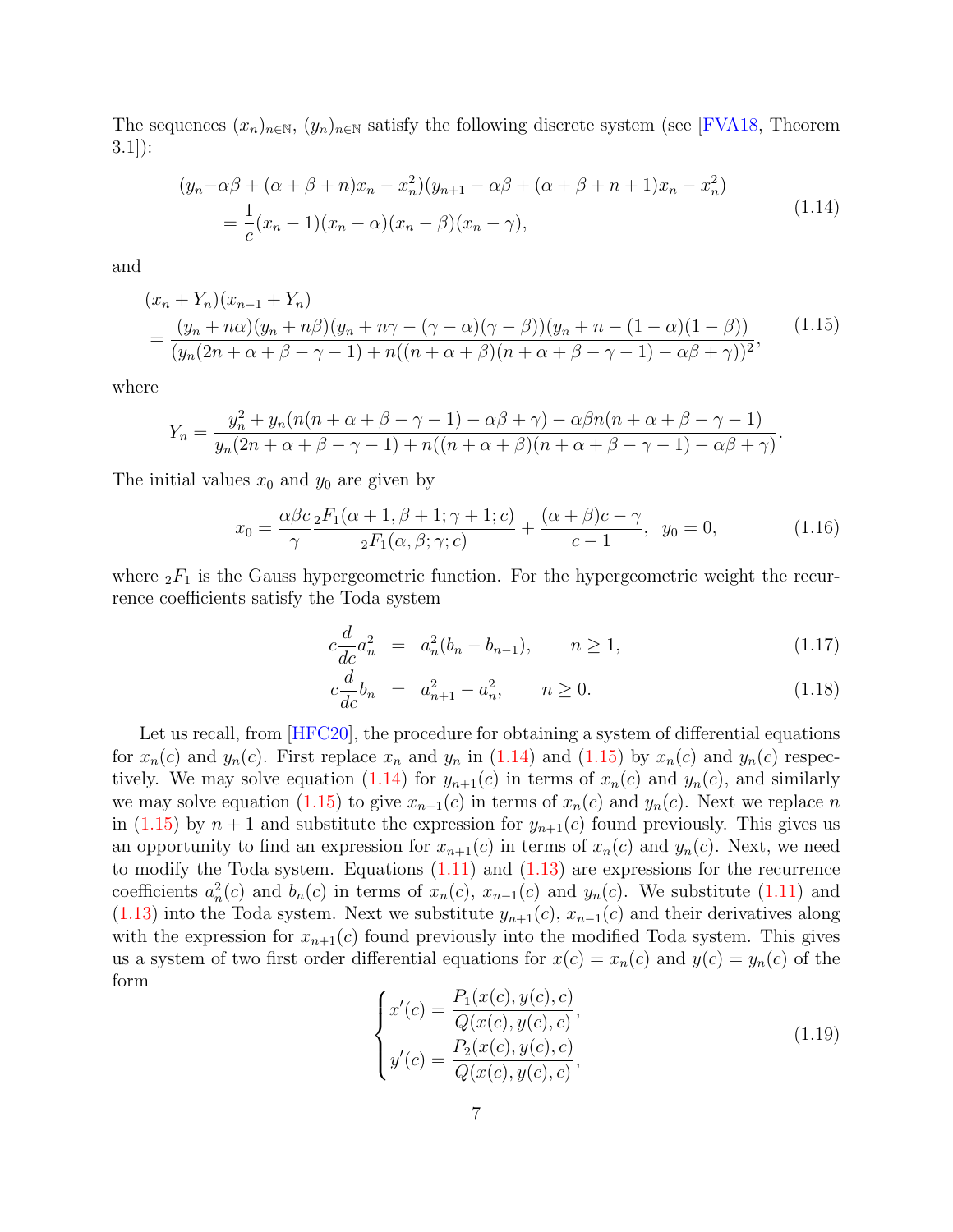where  $P_1$ ,  $P_2$  and Q are polynomials in their arguments. Explicitly, with  $x = x(c)$ ,  $y = y(c)$ , these are given by

$$
P_1(x, y, c) = (1 - c)x^4 + [-\alpha - \beta + 2c(\alpha + \beta + n) - \gamma - 1]x^3
$$
  
+ 
$$
[\alpha(\beta + \gamma + 1) + \beta\gamma + \beta - c(\beta^2 + 2\beta(2\alpha + n) + (\alpha + n)^2) + \gamma] x^2
$$
  
+ 
$$
[\alpha\beta(2c(\alpha + \beta + n) - 1) - \gamma(\alpha\beta + \alpha + \beta)]x + \alpha\beta(\gamma - \alpha\beta c)
$$
  
+ 
$$
2cy[x^2 - (\alpha + \beta + n)x + \alpha\beta] - cy^2,
$$
  

$$
P_2(x, y, c) = n[\alpha^2 + \alpha\beta - \alpha + \beta^2 - \beta + \gamma + n^2 - \gamma(\alpha + \beta + n) + 2\alpha n + 2\beta n - n] x^2
$$
  
- 
$$
2\alpha\beta n(\alpha + \beta - \gamma + n - 1)x + n\alpha\beta(\alpha\beta - \gamma)
$$
  
+ 
$$
y[(\alpha + \beta - \gamma + 2n - 1)x^2 + 2(-\alpha\beta + \gamma + n^2 + n(\alpha + \beta - \gamma - 1))x - \alpha\gamma - \beta\gamma + \alpha\beta(\gamma - 2n + 1)] + y^2[2x - \gamma + n - 1],
$$
  

$$
Q(x, y, c) = c(c - 1)(\alpha\beta - (n + \alpha + \beta)x + x^2 - y).
$$

This system [\(1.19\)](#page-6-2) is the one of interest in the case of the hypergeometric weight, and we analyse it below in detail.

## 1.2 Outline of the paper

We will begin by outlining the method as a step-by-step procedure in [Section 2,](#page-8-0) then demon-strate it in detail in [Section 3](#page-10-0) for the first example of the system  $(1.6)$  from the semi-classical Laguerre weight, then in [Section 4](#page-31-0) for the system [\(1.19\)](#page-6-2) from the hypergeometric weight. In the process we will point out some aspects of the geometric theory of Painlevé equations that are important to our approach as well as some features of the equations that are uncovered through our analysis.

Relating to the method itself, we note some important considerations that must be made in using blowups to construct spaces of initial conditions for differential systems, which are different from the discrete case. In particular careful attention that has to be paid to the behaviour of the vector field defining the system, rather than simply where its components have indeterminacies. Further, once a space of initial conditions is constructed and found to correspond to a family of Sakai surfaces, it is slightly simpler in the differential case to obtain the transformation to the standard Painlev´e equation as we do not have to ensure the identification on the level of the Picard lattice matches the translations giving the discrete dynamics, see Remark 3.11 (unless there is a particular desired matching of parameters between the differential systems as in for example [\[DFLS\]](#page-46-10)). There is also a key difference in the theoretical basis for our procedures for identifying systems as equivalent to Painlevé equations between the discrete and differential cases: for discrete systems, if we construct a space of initial conditions, then the system is discrete Painlevé by definition if this is a family of Sakai surfaces and the dynamics correspond to a translation symmetry. For differential systems, after constructing a space of initial conditions given by a family of Sakai surfaces of one of the types corresponding to the differential Painlevé equations, we need an extra step to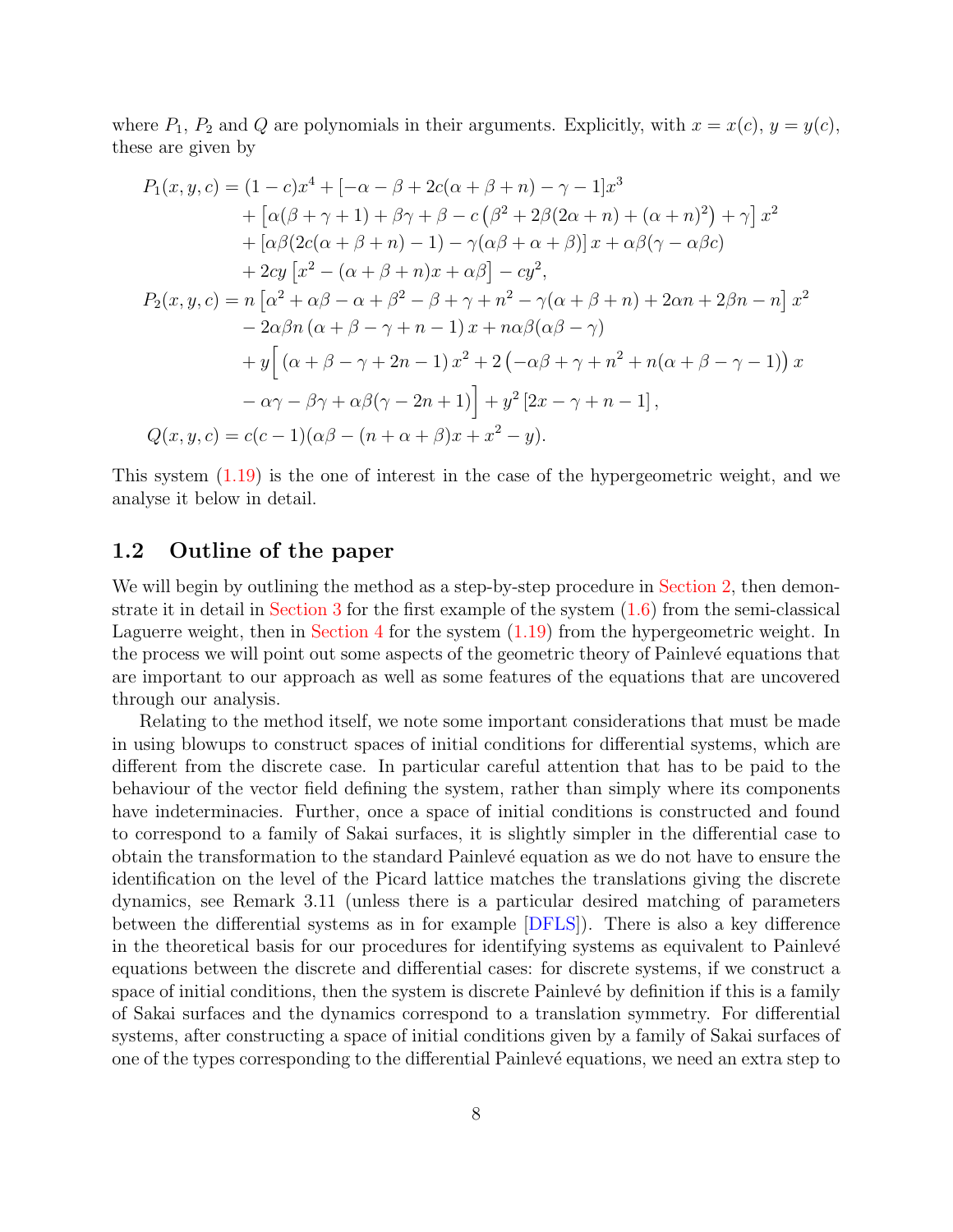justify the fact that the identification of surfaces transforms the given system to the standard Painlevé equation, via the uniqueness results for Hamiltonian systems on Okamoto's spaces [\[ST97,](#page-48-13) [MMT99,](#page-47-11) [M97\]](#page-47-12).

Relating to the features of the differential systems for the recurrence coefficients beyond the identifications with the standard forms of Painlevé equations, for both examples we obtain Hamiltonian structures for the differential equations using geometric techniques. We also show how the initial conditions for the discrete systems in each case correspond to seed solutions of a hierarchy of Riccati special solutions of the differential Painlevé equation, so the recurrence coefficients can in principal be written explicitly using the determinantal representations for this hierarchy.

# <span id="page-8-0"></span>2 The identification procedure for differential systems

This procedure consists of the following steps, where we assume that we indeed can find a birational transformation to some differential Painevé equation, otherwise the process will terminate at some step. Note that the procedure follows some of the same lines as the discrete case presented in [\[DFS20\]](#page-46-2), in particular Steps 2-4. However there are certain differences, particularly in the construction of a space of initial conditions, which we will point out when we arrive at them. In the following outline we make reference to some concepts from the geometric theory, which will be explained in detail in our first expository example.

- (Step 1) Construct a space of initial conditions for the system. Begin by considering the system as a pair of first order equations. We compactify the fibres of the phase space of the nonautonomous system from  $\mathbb{C}^2 = \mathbb{C} \times \mathbb{C}$  to  $\mathbb{P}^1 \times \mathbb{P}^1$ , so we have a trivial bundle over  $\mathbb C$  (possibly with some fixed singularities of the system removed) on which the differential equation corresponds to a rational vector field. Find the points where the components of the vector field have indeterminacies (points where both the numerator and the denominator of the rational functions vanish). Here we run into a subtle point that is particular to the differential case, which is that we must determine whether these singular points of the vector field are accessible (in the sense that they can be reached by solutions with initial data where the vector field is regular). Resolve all such accessible singular points using the blowup procedure, until we have a space to which the vector field lifts to one with no more accessible singularities (we will address the question of when an indeterminacy of the vector field represents an accessible singularity in detail in our second example). Identify the inaccessible divisors in the fibers of the resulting bundle and remove them, after which we arrive at a space of initial conditions: a bundle over the independent variable space admitting a uniform foliation by solution curves transverse to the fibers.
- (Step 2) Determine the surface type, according to Sakai's classification scheme. In Sakai's scheme, the surfaces associated with Painlevé equations are obtained from  $\mathbb{P}^1 \times \mathbb{P}^1$  through the blowups of *eight* points. However in practice we may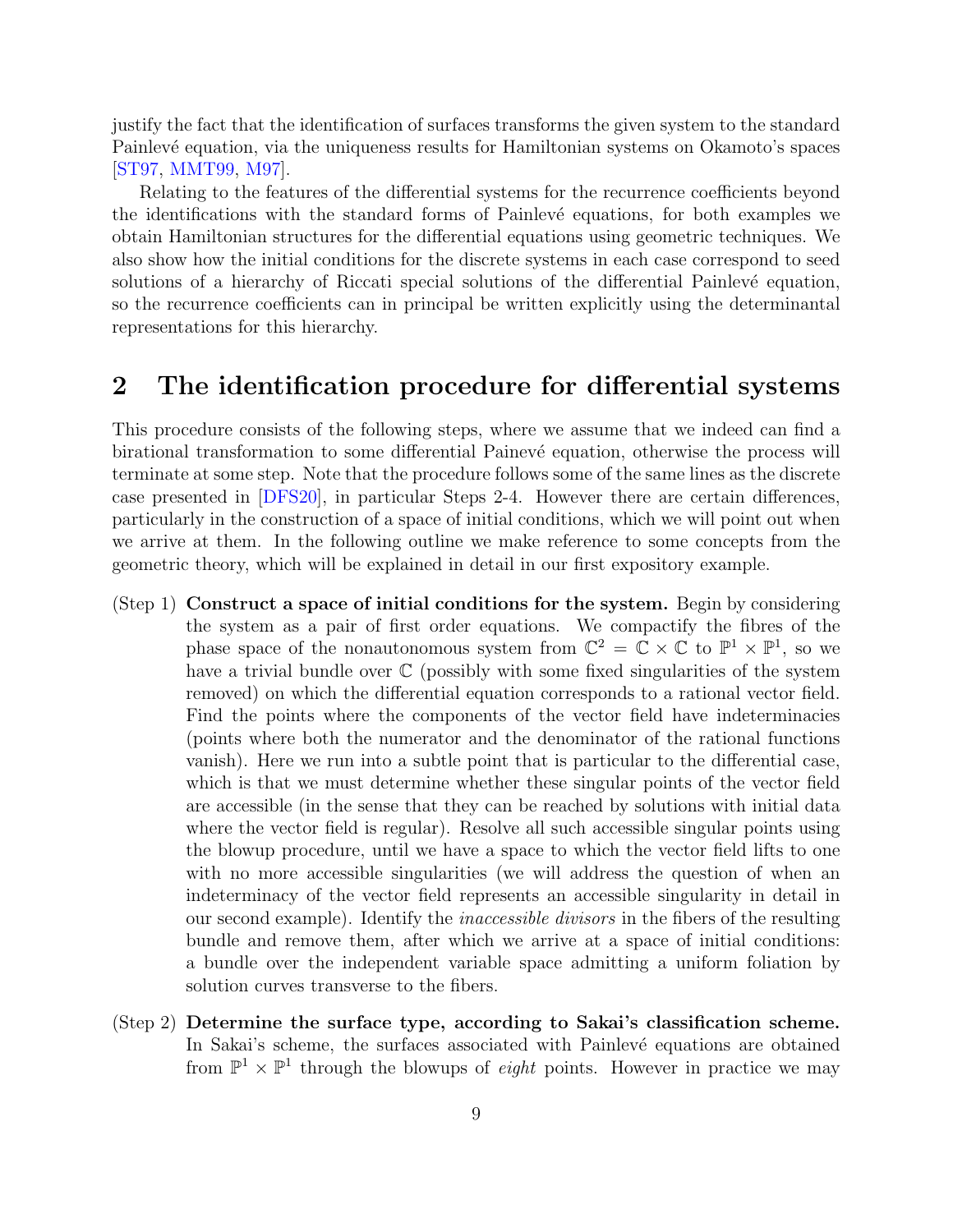require more blowups to arrive at a space of initial conditions for the differential system, which would result in a non-minimal surface which must be further transformed by blowing down some  $(-1)$ -curves to arrive at a Sakai surface. Once we have a space of initial conditions, the inaccessible divisors on each surface should form the irreducible components of an anticanonical divisor and should each have self-intersection index −2. This divisor can be identified as the proper transform of some biquadratic curve on  $\mathbb{P}^1 \times \mathbb{P}^1$  (i.e., a curve whose defining polynomial, when written in a coordinate chart, has bi-degree  $(2, 2)$ ). The components of the anticanonical divisor should also be associated with an affine Dynkin diagram; components correspond to nodes, which are connected when the corresponding components intersect. The type of this Dynkin diagram determines the type of the surface in Sakai's classification, and is called the *surface type* of the system.

- (Step 3) Find an identification with the standard model on the level of  $Pic(\mathfrak{X})$ . At this step, make an identification between the surfaces obtained above and the standard model of Sakai surfaces of the same type on the level of their Picard lattices. We need to ensure that this change of basis identifies the *surface roots* (or nodes of the Dynkin diagrams of our surface corresponding to the inaccessible divisors) with the standard example, and matches the semigroups of effective divisor classes. Note that, unless there is some desired parameter matching with the standard form of the Painlevé equation in question, the method from this point onward is simpler than that for the discrete case [\[DFS20\]](#page-46-2). If we are interested in identifying only the differential systems, rather than the discrete and differential systems simultaneously, then we do not need to adjust this identification.
- (Step 4) Find the change of variables reducing the given system to the standard form. We need to find the birational mapping that induces the identification from the previous step, which will provide the change of variables to the standard form of the relevant Painlevé equation. For this, we form an Ansatz and successively impose conditions from the identification to determine the coefficients. An important part of this computation is the identification of various parameters between the two problems, which may be done using the period mapping on the surfaces forming our space of initial conditions.

We remark that the compactification in Step 1 may be chosen as a different minimal model, namely  $\mathbb{P}^2$  or one of the Hirzebruch surfaces  $\mathbb{F}_l$ . A different choice of compactification does not in principle pose a problem, and the only adaptations to the method to be made come from elementary facts about these minimal models, e.g. the structure of their Picard groups. However, in our experience choosing one of the Hirzebruch surfaces leads more often to situations where blowdowns are required to arrive at a family of Sakai surfaces, and we make the choice of  $\mathbb{P}^1 \times \mathbb{P}^1$  since this is what is used in the reference models of surfaces in [\[KNY17\]](#page-47-0).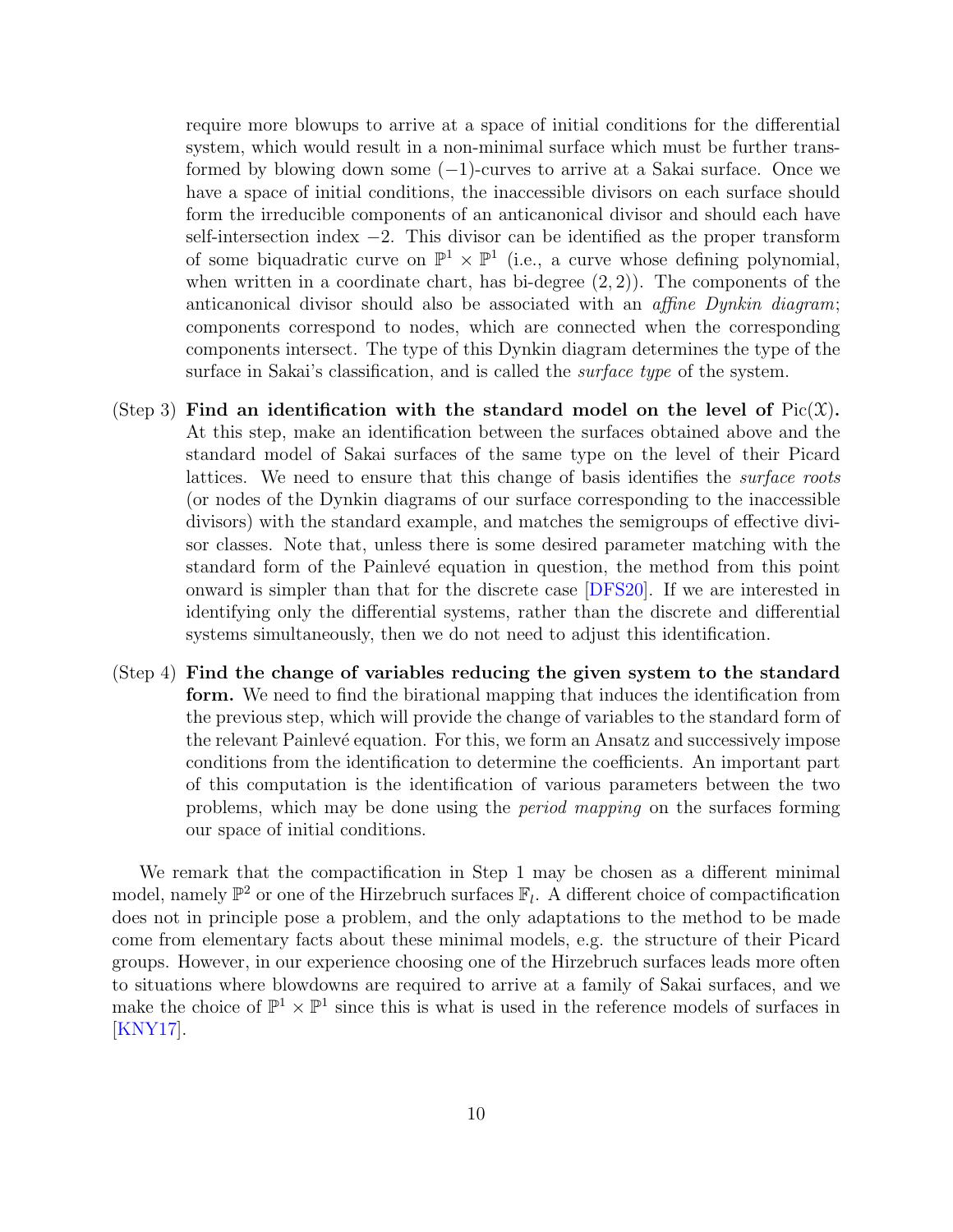# <span id="page-10-0"></span>3 Semi-classical Laguerre weight

## <span id="page-10-3"></span>3.1 The space of initial conditions for the semi-classical Laguerre weight

We first construct a space of initial conditions for the differential system  $(1.6)$ . Since it is nonautonomous and has a fixed singularity at  $c = 0$ , we consider its phase space first as a trivial bundle over  $\mathbb{C}\backslash\{0\}$  with fiber over c being  $\mathbb{C}^2$  with coordinates  $(x, y)$ . We then compactify the C<sup>2</sup>-fibers to  $\mathbb{P}^1 \times \mathbb{P}^1$ . Considering the variables  $(x, y)$  from  $(1.6)$  as a set of affine coordinates, we introduce  $X = 1/x, Y = 1/y$ , so  $\mathbb{P}^1 \times \mathbb{P}^1$  is covered by the usual four charts, namely  $(x, y), (X, y), (x, Y), (X, Y)$ . The equations [\(1.6\)](#page-4-1) then give a rational vector field on the part of the bundle visible in the  $(x, y)$ -chart. Via the transition functions  $X = 1/x, Y = 1/y$ , this extends uniquely to define a rational vector field on the whole bundle, the indeterminacies of which we will be interested in.

We see from  $(1.6)$  that the vector field is regular on the part of the  $(x, y)$ -coordinate neighbourhood where  $x \neq 0$ . The vector field diverges where  $x = 0$  except for at the points of indeterminacy

$$
q_1: (x, y) = (0, 0), \qquad q_2: (x, y) = (0, \alpha/N), \tag{3.1}
$$

with both components  $x', y'$  being indeterminate at both of these points. We blow up each of these points in the  $\mathbb{P}^1 \times \mathbb{P}^1$  fiber, introducing for each  $q_i$  a pair of  $\mathbb{C}^2$ -coordinate charts  $(u_i, v_i), (U_i, V_i)$ , in which the exceptional divisor  $F_i$  replacing  $q_i$  is given by  $v_i = 0, V_i = 0$ , respectively:

<span id="page-10-1"></span>
$$
(x, y) = (u_1v_1, v_1) = (V_1, U_1V_1),
$$
  

$$
(x, y - \alpha/N) = (u_2v_2, v_2) = (V_2, U_2V_2).
$$

The vector field on the bundle lifts uniquely under the blowup of the fibre, and can be computed by direct substitution using the relations above as changes of variables. For example, in the  $(u_1, v_1)$  chart we have

$$
u_1' = \frac{-2c(c+1)N + (2c+N-c^2N)u_1 - (c+1)nu_1^2 - 2N(c+1)u_1^2v_1}{4c^2},
$$
\n(3.2a)

<span id="page-10-2"></span>
$$
v_1' = \frac{(c+1)(2c\alpha - 2cNv_1 + nu_1^2v_1 + Nu_1^2v_1^2)}{4c^2u_1}.
$$
\n(3.2b)

Similarly, in the  $(U_1, V_1)$  chart we have

$$
U_1' = \frac{(c+1)n + (c^2N - N - 2c)U_1 + 2c(c+1)NU_1^2 + 2(c+1)NU_1V_1}{4c^2},
$$
\n(3.3a)

$$
V_1' = \frac{2c(c+1)\alpha + (2c+N-c^2N)V_1 - 4c(c+1)NU_1V_1 - (c+1)NV_1^2}{4c^2}.
$$
 (3.3b)

From  $(3.2)$  and  $(3.3)$ , we may deduce that the singularity at  $q_1$  is resolved. To be precise, we have the vector field on the exceptional divisor being given in the first chart by substituting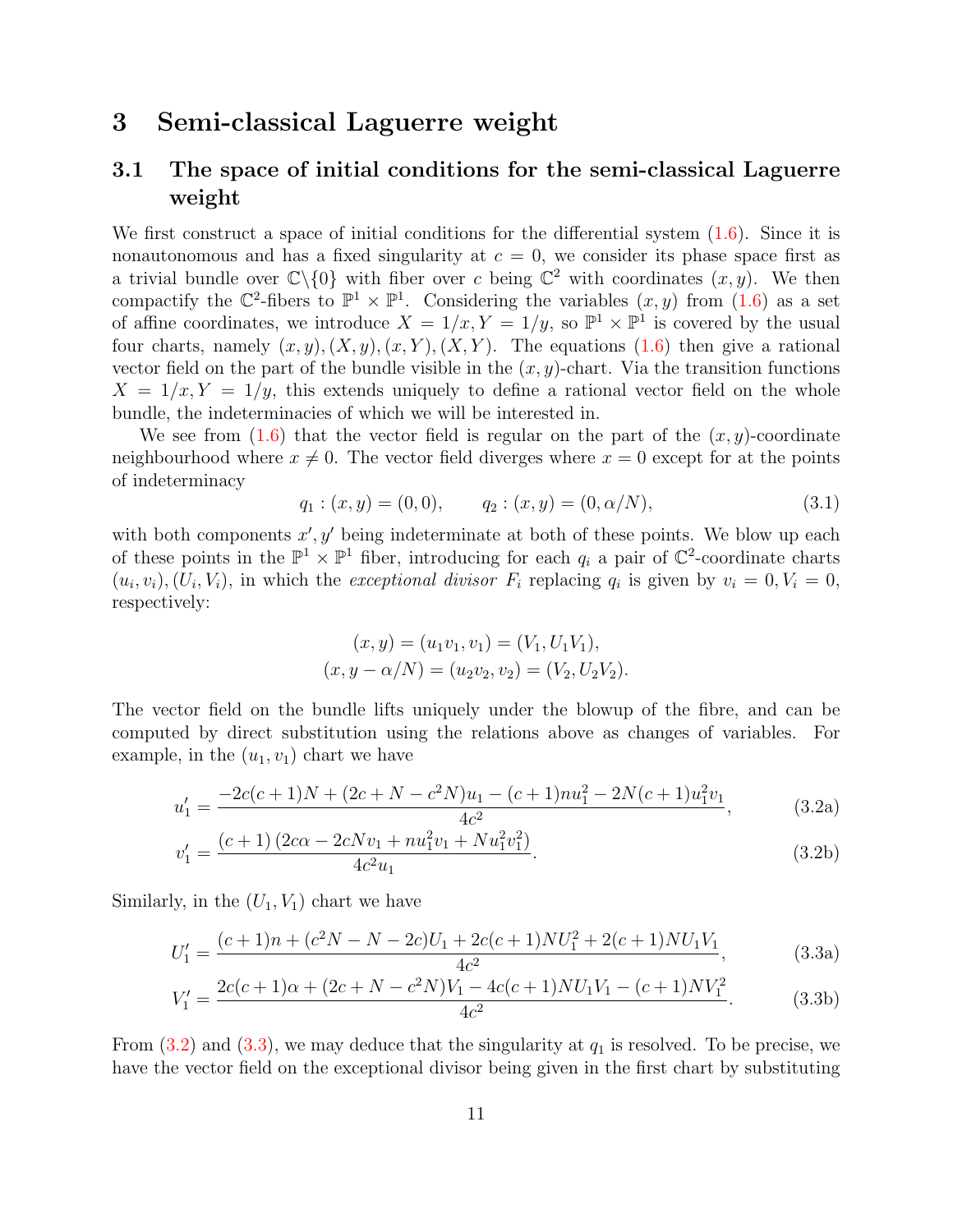$v_1 = 0$  in [\(3.2\)](#page-10-1):

$$
u_1' = \frac{-2c(c+1)N + (2c+N-c^2N)u_1 - (c+1)nu_1^2}{4c^2},
$$
\n(3.4a)

$$
v_1' = \frac{(c+1)\alpha}{2cu_1},\tag{3.4b}
$$

and in the second chart by substituting  $V_1 = 0$  in  $(3.3)$ :

$$
U_1' = \frac{(c+1)n - (2c+N-c^2N)U_1 + 2c(c+1)NU_1^2}{4c^2},
$$
\n(3.5a)

$$
V_1' = \frac{(c+1)\alpha}{2c}.\tag{3.5b}
$$

For each point p on  $F_1$  where  $u_1 \neq 0$ , the vector field is regular so for any path through  $c_0 \in \mathbb{C} \backslash \{0\}$  we have a unique analytic solution passing through p in the fiber over  $c_0$ . We already knew no solution curves pass through the part of the bundle given by  $x = 0$  away from  $q_1, q_2$  in this chart. So, we have a family of disjoint local solution curves parametrised by where they intersect  $F_1$ , and we have resolved the singularity at  $q_1$ . Computing along the same lines allows us to deduce that the vector field is regular on the part of  $F_2$  where  $u_2 \neq 0$ , and the singularity at  $q_2$  is also resolved. We note that the points on  $F_1, F_2$  given by  $(u_1, v_1) = (0, 0), (u_2, v_2) = (0, 0)$  respectively are inaccessible in the same sense that the part of the  $(x, y)$ -coordinate patch where  $x = 0$  but  $y \neq 0, \alpha/N$  is. In fact these points on the exceptional lines correspond to their intersection with the proper transform (also known as strict transform) of the line in  $\mathbb{P}^1 \times \mathbb{P}^1$  defined by  $x = 0$ , which we explain now for completeness.

Denote the projection map from the blowups of  $q_1, q_2$  by

$$
\pi_{12}: \text{Bl}_{q_1q_2}(\mathbb{P}^1 \times \mathbb{P}^1) \to \mathbb{P}^1 \times \mathbb{P}^1,\tag{3.6}
$$

so  $\pi_{12}$  is an isomorphism away from  $q_1, q_2$ , and the exceptional divisors are  $F_1 = \pi_{12}^{-1}(q_1)$ ,  $F_2 = \pi_{12}^{-1}(q_2)$ . If C is a curve on  $\mathbb{P}^1 \times \mathbb{P}^1$ , its *total transform* (or pullback) is a curve on  $\text{Bl}_{q_1q_2}(\mathbb{P}^1 \times \mathbb{P}^1)$  given as the preimage  $\pi_{12}^{-1}(\mathcal{C})$ . If  $\mathcal C$  is irreducible and does not pass through  $q_1, q_2$ , then its total transform will also be irreducible and isomorphic to C. However, if C passes through either  $q_1$  or  $q_2$ , then its preimage under  $\pi_{12}$  will have more irreducible components. For example, the line in  $\mathbb{P}^1 \times \mathbb{P}^1$  defined by  $x = 0$  intersects both  $q_1$  and  $q_2$ , and in the charts  $(u_1, v_1)$ ,  $(u_2, v_2)$  for  $\text{Bl}_{q_1q_2}(\mathbb{P}^1 \times \mathbb{P}^1)$  we may compute its preimage under  $\pi_{12}$  in charts by direct substitution:

$$
x = u_1 v_1 = 0, \qquad x = u_2 v_2 = 0. \tag{3.7}
$$

These local equations reveal that the total transform has three irreducible components, namely  $F_1, F_2$  (given by  $v_1 = 0, v_2 = 0$  respectively) and the proper transform of the line  $\{x = 0\}$ , which can be understood as the closure in  $\text{Bl}_{q_1q_2}(\mathbb{P}^1 \times \mathbb{P}^1)$  of the preimage  $\pi_{12}^{-1}$  ( $\{x=0\} \setminus \{q_1,q_2\}$ ). For the remainder we will use the standard notation for the total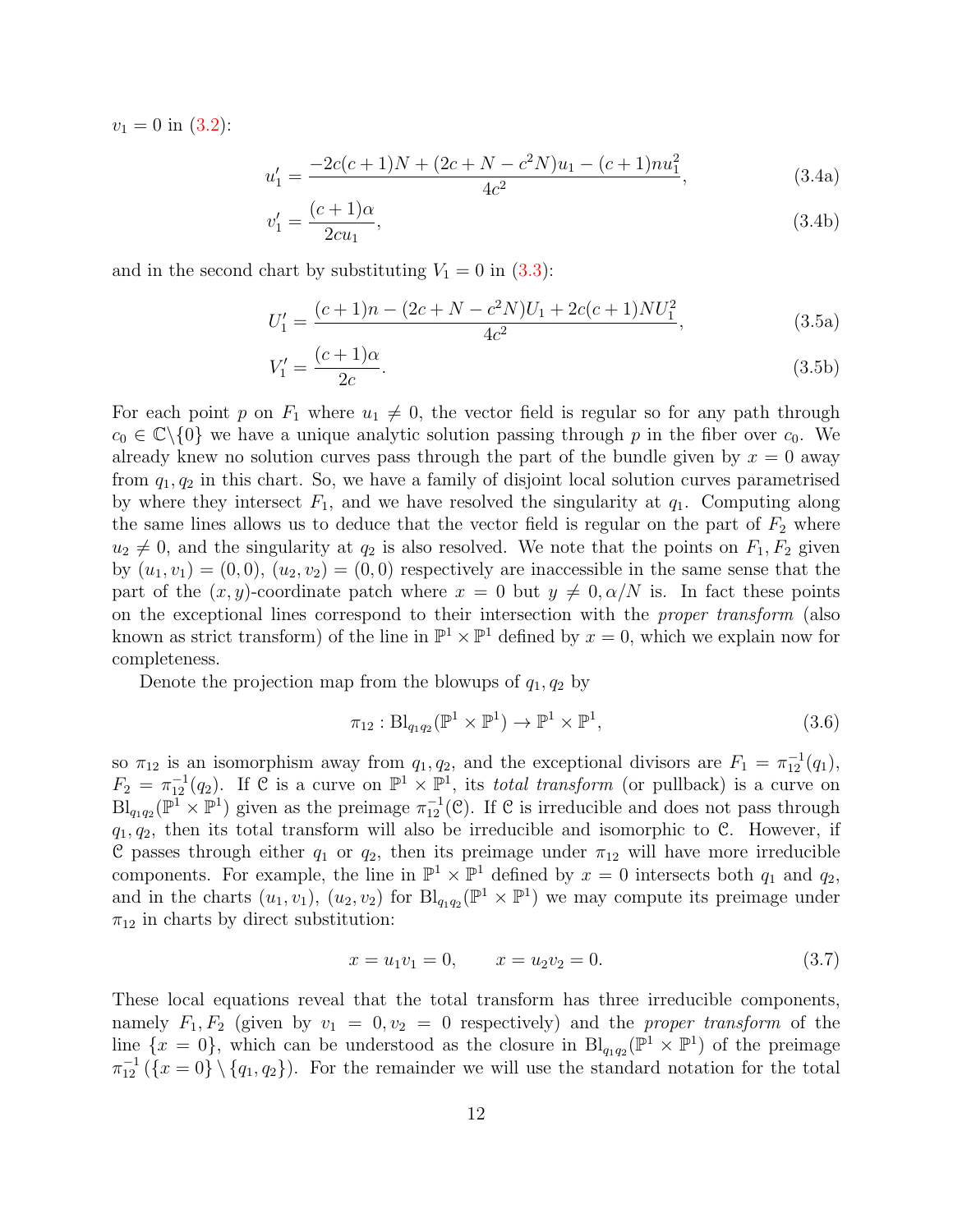and proper transforms of divisors under blowups. For the current example, if the divisor  $\{x=0\}$  on  $\mathbb{P}^1 \times \mathbb{P}^1$  is denoted by  $H_x$ , then we use the same symbol for its total transform on  $\text{Bl}_{q_1q_2}(\mathbb{P}^1 \times \mathbb{P}^1)$ . Then the proper transform is written as  $H_x - F_1 - F_2$ , since unions of curves correspond to sums of divisors and we have the total transform written as the sum of its three irreducible components as  $H_x = (H_x - F_1 - F_2) + (F_1) + (F_2)$ .

We see from the above equations that the intersections of the proper transform with  $F_1, F_2$ are given in coordinates by  $(u_1, v_1) = (0, 0), (u_2, v_2) = (0, 0)$  respectively. From this, our previous calculations show that the vector field diverges on the proper transform of  $\{x=0\}$ and no solution curves from elsewhere on the bundle pass through it: it is an *inaccessible* divisor.

We now proceed with our analysis elsewhere on the bundle, beginning with the  $(x, Y)$ chart. After direct substitution the only indeterminacy we find here is given by  $(x, Y)$  =  $(0, N/\alpha)$ , which is just  $q_2$  in this chart. We again see that the line  $\{x = 0\}$  away from  $q_2$  is inaccessible, and we identify another inaccessible divisor given by the line  ${Y = 0}$ . In the chart  $(X, y)$ , we have another singularity at

$$
q_3: (X, y) = (0, -n/N), \tag{3.8}
$$

where we note that, importantly, the first component  $X'$  is regular but  $y'$  is indeterminate. We observe again that the vector field, or more precisely its second component  $y'$ , diverges on  $\{X = 0\}$  away from  $q_3$ . Blowing up  $q_3$  and introducing charts

$$
(X, y + n/N) = (u_3v_3, v_3) = (V_3, U_3V_3),
$$
\n(3.9)

we see by a calculation similar to those in the cases of  $q_1, q_2$  that the vector field is then regular on the exceptional divisor  $F_3$  except at the point  $(u_3, v_3) = (0, 0)$ , which is its intersection with the proper transform of the line  $\{X=0\}$ .

At this point, we have resolved all singularities of the system away from  $(X, Y) = (0, 0)$ on  $\mathbb{P}^1 \times \mathbb{P}^1$ . Indeed, in the  $(X, Y)$  chart we have

$$
X' = \frac{(c+1)NY - (2c+N-c^2N)XY + 4c(c+1)NX^2 - 2c(c+1)\alpha X^2Y}{4c^2Y},
$$
 (3.10a)

$$
Y' = \frac{-(c+1)NY - (c+1)nY^2 + 2c(c+1)NX^2 - 2c(c+1)\alpha X^2Y}{4c^2X},
$$
\n(3.10b)

so we see a new singularity at

$$
q_4: (X, Y) = (0, 0), \tag{3.11}
$$

at which both components  $X', Y'$  are indeterminate. Blowing this up and introducing charts  $(u_4, v_4), (U_4, V_4)$  according to

$$
(X,Y) = (u_4v_4, v_4) = (V_4, U_4V_4), \tag{3.12}
$$

we see that, unlike  $q_1, q_2, q_3$ , the singularity is not immediately resolved. In particular, the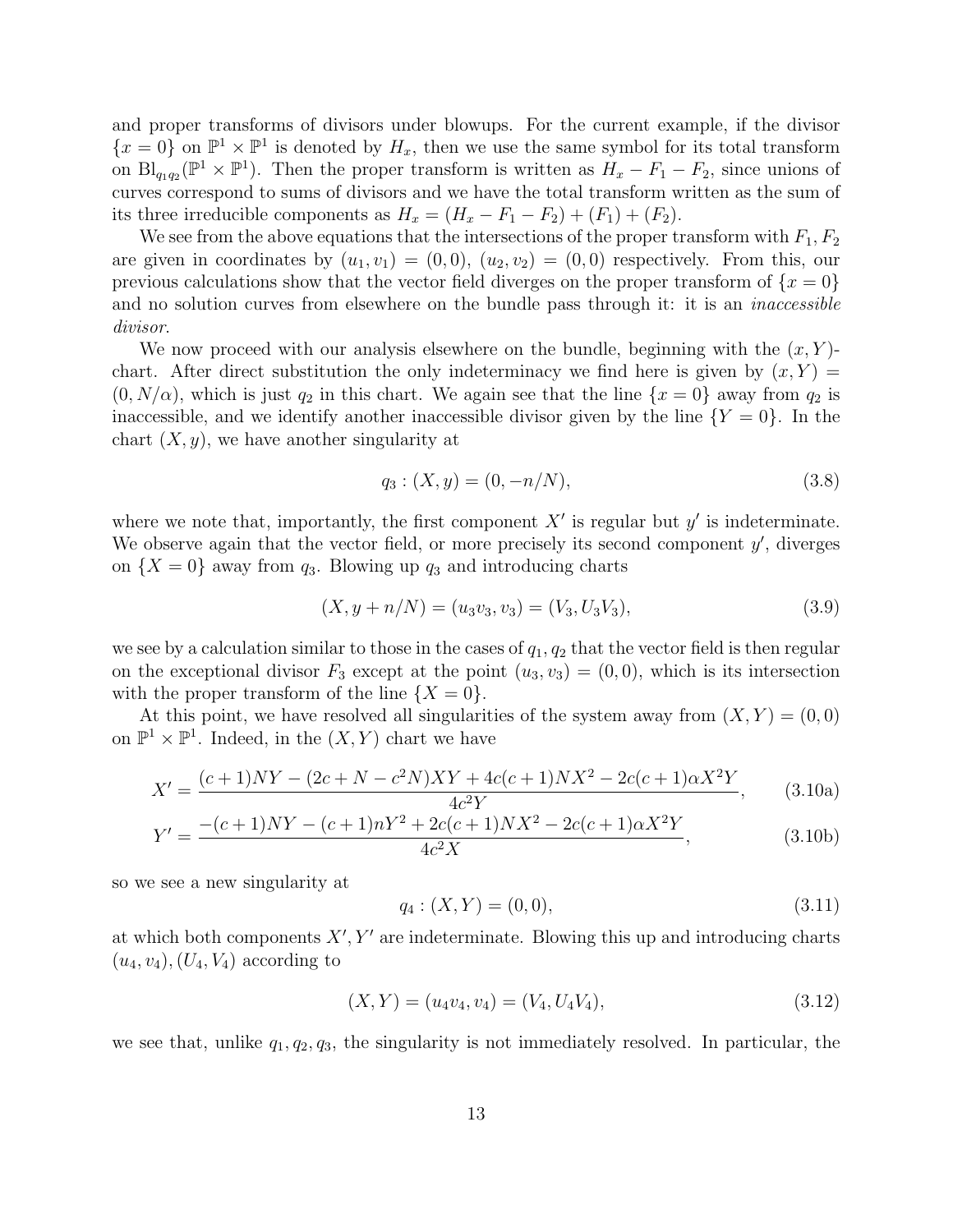vector field in the second chart is given by

$$
U_4' = \frac{-2(c+1)NU_4 - 2c(c+1)NV_4 + (2c+N-c^2N)U_4V_4 - (c+1)nU_4^2V_4}{4c^2V_4},
$$
 (3.13a)

$$
V_4' = \frac{(c+1)NU_4 + 4c(c+1)NV_4 - (2c+N-c^2N)U_4V_4 - 2c(c+1)\alpha U_4^2V_4}{4c^2U_4},
$$
 (3.13b)

and we see that on the exceptional divisor  $F_4$  there is still a singularity

$$
q_5: (U_4, V_4) = (0, 0), \tag{3.14}
$$

at which both  $U_4', V_4'$  are indeterminate, so we must blow up this point too. To resolve the singularity at  $q_4$ , we require five blowups in total, of points defined in coordinates as follows:

$$
q_4: (X, Y) = (0, 0), \qquad (X, Y) = (u_4v_4, v_4) = (V_4, U_4V_4),
$$
  
\n
$$
q_5: (U_4, V_4) = (0, 0), \qquad (U_4, V_4) = (u_5v_5, v_5) = (V_5, U_5V_5),
$$
  
\n
$$
q_6: (u_5, v_5) = (-2c, 0), \qquad (u_5 + 2c, v_5) = (u_6v_6, v_6) = (V_6, U_6V_6),
$$
  
\n
$$
q_7: (u_6, v_6) = (2c(c - 1), 0), \quad (u_6 - 2c(c - 1), v_6) = (u_7v_7, v_7) = (V_7, U_7V_7),
$$
  
\n
$$
q_8: (u_7, u_7) = (2c(c - 1), 0), \quad (u_8 - 2c(c - 1), v_8) = (u_7v_7, v_7) = (V_7, U_7V_7),
$$
  
\n
$$
q_9: (2c(c - 1), 0) = (2c(c - 1), 0) = (2c(c - 1), v_8) = (2c(c - 1), v_9 = (2c(c - 1), v_9) = (2c(c - 1), v_9 = (2c(c - 1), v_9 = (2c(c - 1), v_9 = (2c(c - 1), v_9 = (2c(c - 1), v_9 = (2c(c - 1), v_9 = (2c(c - 1), v_9 = (2c(c - 1), v_9 = (2c(c - 1), v_9 = (2c(c - 1), v_9 = (2c(c - 1), v_9 = (2c(c - 1), v_9 = (2c(c - 1), v_9 = (2c(c - 1), v_9 = (2c(c - 1), v_9 = (2c(c - 1), v_9 = (2c(c - 1), v_9 = (2c(c - 1), v_9 = (2c(c - 1), v_9 = (2c(c - 1), v_9 = (2c(c - 1), v_9 = (2c(c - 1), v_9 = (2c(c - 1), v_9 = (2c(c - 1), v_9 = (2c(c - 1), v_9 = (2c(c - 1), v_9 = (2c(c - 1), v_
$$

$$
q_8: (u_7, v_7) = \left(-\frac{2c}{N}\left(N + c^2N + 2c(1 + n + \alpha - N)\right), 0\right),
$$

$$
\left(u_7 + \frac{2c}{N}\left(N + c^2N + 2c(1 + n + \alpha - N)\right), v_7\right) = (u_8v_8, v_8) = (V_8, U_8V_8).
$$

By direct calculation in the two charts  $(u_8, v_8)$  and  $(U_8, V_8)$  we find that the vector field on the exceptional divisor  $F_8$ , where  $v_8 = 0$  respectively  $V_8 = 0$ , has no more indeterminacies. After making the change of variables and then substituting  $v_8 = 0$  this is given by

$$
u'_{8} = \frac{\mathcal{U}(c, n, N, \alpha) + N(3c^{2}N - 3N + 10c)u_{8}}{4c^{2}},
$$
\n(3.16a)

$$
v_8' = -\frac{(c+1)N}{4c^2},\tag{3.16b}
$$

where U is a known polynomial in  $c, n, N, \alpha$  which we omit for conciseness. In the other chart, we make the change of variables then substitute  $V_8 = 0$  to obtain

$$
U_8' = \frac{U_8(\mathcal{V}(c, n, N, \alpha) - N(3c^2N - 3N + 10c)U_8)}{4c^2N},
$$
\n(3.17a)

$$
V'_{8} = -\frac{(c+1)N}{4c^2U_8},\tag{3.17b}
$$

where similarly V is a known polynomial in  $c, n, N, \alpha$ . From the above results, we deduce that on the part of  $F_8$  where  $U_8 \neq 0$  the vector field is regular, and there are no more indeterminacies left to resolve.

After the eight blowups of the  $\mathbb{P}^1 \times \mathbb{P}^1$ -fiber over c, we obtain a rational surface  $\mathfrak{X}_c$ . We denote the group of divisors  $Div(\mathfrak{X}_c)$ , whose elements are formal integer sums of closed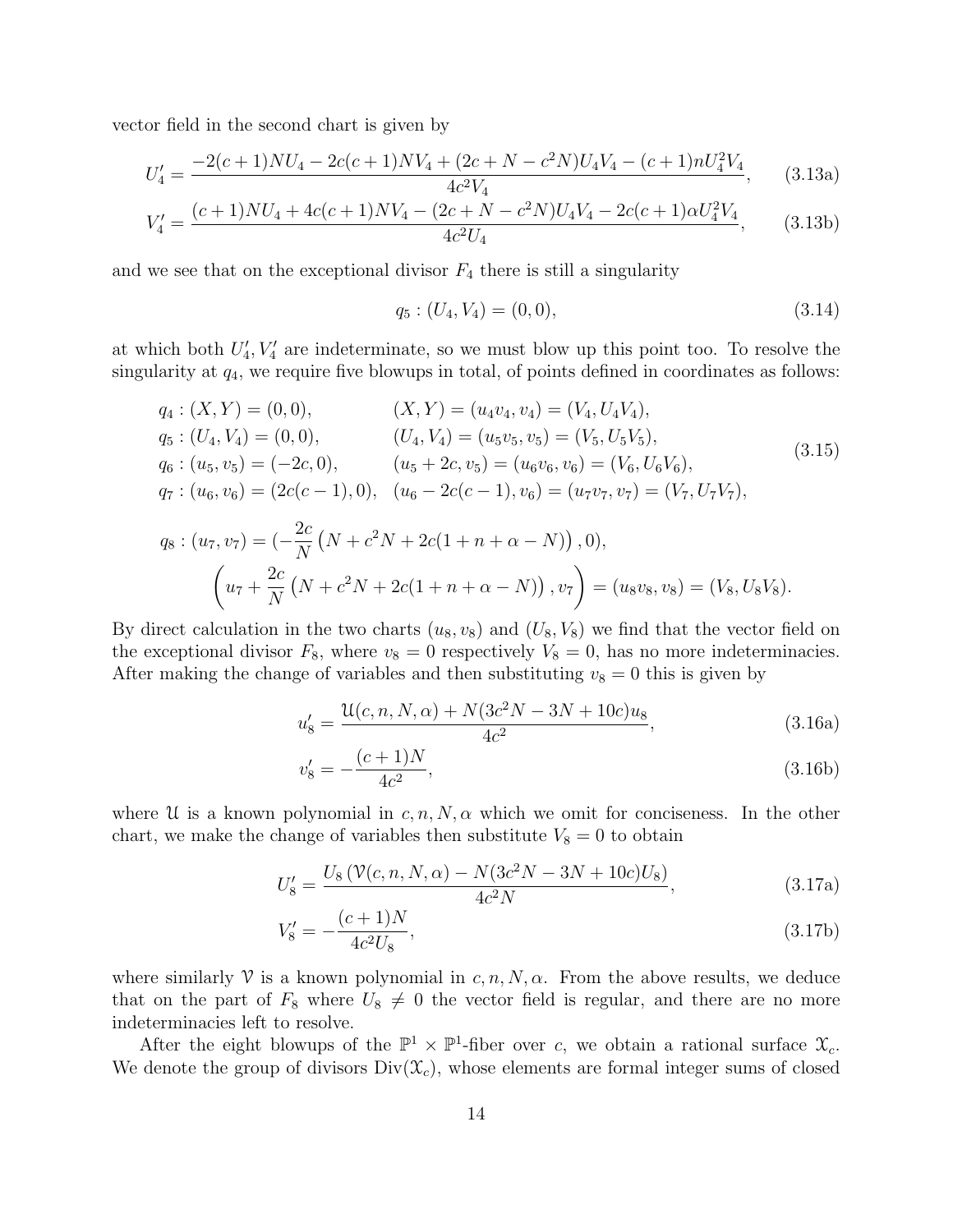irreducible codimension one subvarieties of  $\mathfrak{X}_c$ , the quotient of which by the subgroup  $P(\mathfrak{X}_c)$ of principal divisors (i.e by the relation of linear equivalence) is the divisor class group

$$
\text{Cl}(\mathfrak{X}_c) = \text{Div}(\mathfrak{X}_c) / \text{P}(\mathfrak{X}_c). \tag{3.18}
$$

As  $\mathfrak{X}_c$  is smooth, this is isomorphic to the *Picard group* (or *Picard lattice*) Pic( $\mathfrak{X}_c$ ), whose elements are line bundles on  $\mathfrak{X}_c$  with group operation being tensor product. We can write this as

$$
\operatorname{Pic}(\mathfrak{X}_c) \cong \operatorname{Cl}(\mathfrak{X}_c) = \mathbb{Z}\mathfrak{H}_x + \mathbb{Z}\mathfrak{H}_y + \mathbb{Z}\mathfrak{F}_1 + \cdots \mathbb{Z}\mathfrak{F}_8,\tag{3.19}
$$

where  $\mathfrak{H}_x, \mathfrak{H}_y$  are the classes of total transforms of curves on  $\mathbb{P}^1 \times \mathbb{P}^1$  of constant x (or X) and y (or Y) respectively, and  $\mathcal{F}_i = [F_i]$  is the class of the exceptional divisor of the blowup of  $q_i$  (or more precisely its total transform under any further blowups of points on  $F_i$ ). The Picard group  $Pic(\mathfrak{X}_c)$  is equipped with the symmetric bilinear *intersection form* defined by

<span id="page-14-1"></span>
$$
\mathcal{H}_x \cdot \mathcal{H}_x = \mathcal{H}_y \cdot \mathcal{H}_y = \mathcal{H}_x \cdot \mathcal{F}_i = \mathcal{H}_y \cdot \mathcal{F}_j = 0,
$$
  

$$
\mathcal{H}_x \cdot \mathcal{H}_y = 1, \qquad \mathcal{F}_i \cdot \mathcal{F}_j = -\delta_{ij},
$$
 (3.20)

on the generators, extended by symmetry and linearity. We give a schematic representation of the configuration of points which were blown up and also the resulting surface in [Figure 1,](#page-14-0) in which blue curves represent inaccessible divisors. We also collect the locations in coordinates of the eight points in [Figure 2.](#page-15-0)



<span id="page-14-0"></span>Figure 1: Point configuration and surface for the semi-classical Laguerre weight

The only step remaining in the construction of a space of initial conditions for the system  $(1.6)$  is to identify and remove the inaccessible divisors from each fiber  $\mathcal{X}_c$ . In our earlier calculations, we identified the following inaccessible divisors: the proper transform of the line  $\{x=0\}$ , which is the divisor  $H_x - F_1 - F_2 \in Div(\mathfrak{X}_c)$ , the proper transform of the line  $\{X = 0\}$ , which is  $H_x - F_3 - F_4$ , and the proper transform of the line  $\{Y = 0\}$ , which is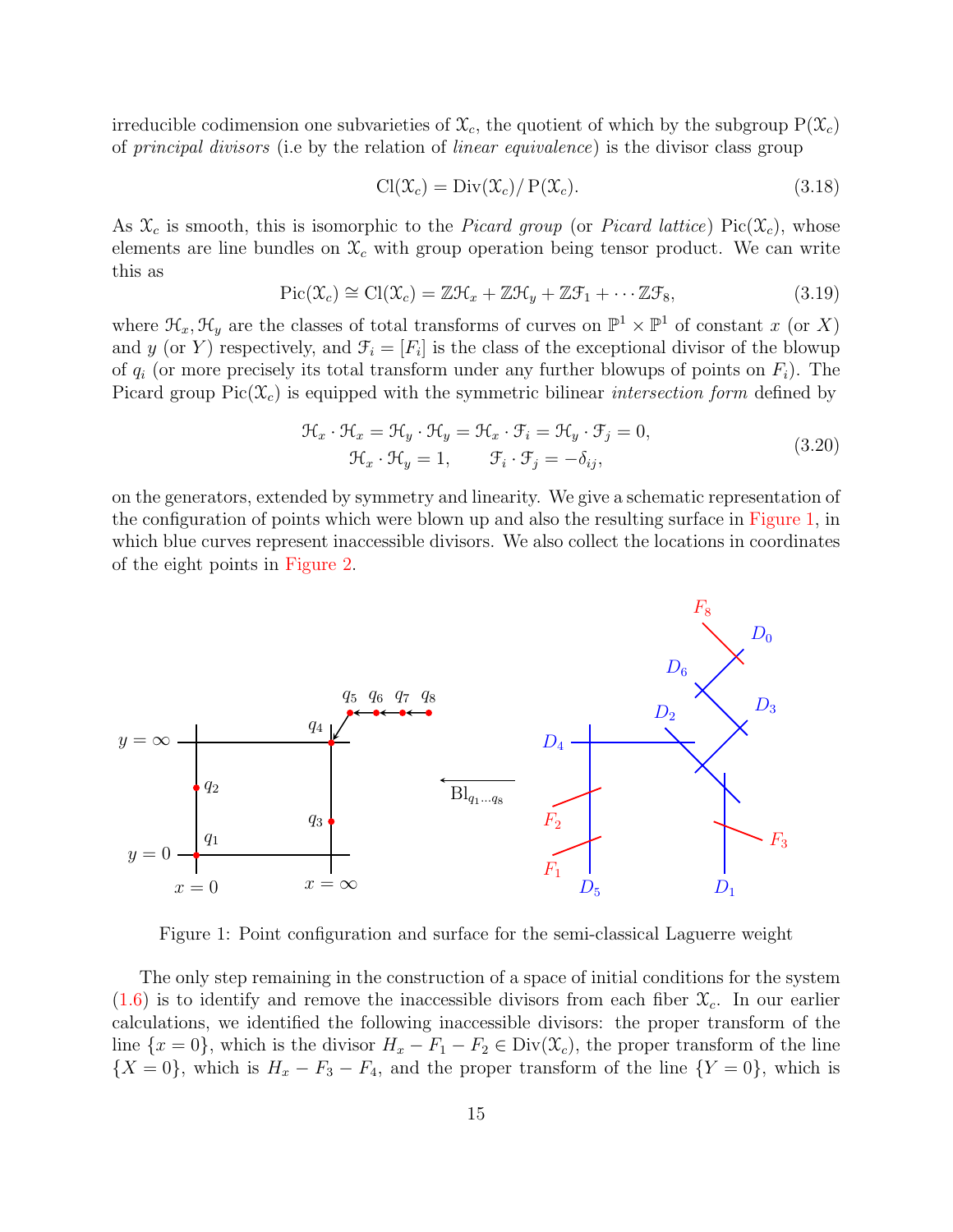$$
q_1
$$
:  $(x, y) = (0, 0),$   $q_2$ :  $(x, y) = (0, \alpha/N),$   $q_3$ :  $(x, y) = (\infty, -n/N),$ 

$$
q_4: (x, y) = (\infty, \infty) \leftarrow q_5: (U_4, V_4) = (x/y, 1/x) = (0, 0)
$$
  
\n
$$
\uparrow
$$
  
\n
$$
q_6: (u_5, v_5) = (U_4/V_4, V_4) = (-2c, 0)
$$
  
\n
$$
\uparrow
$$
  
\n
$$
q_7: (u_6, v_6) = ((u_5 + 2c)/v_5, v_5) = (2c(c - 1), 0)
$$
  
\n
$$
\uparrow
$$
  
\n
$$
q_8: (u_7, v_7) = ((u_6 - 2c(c - 1))/v_6, v_6)
$$
  
\n
$$
= (-2c(N + c^2N + 2c(\alpha - N + n + 1)/N), 0)
$$

#### <span id="page-15-0"></span>Figure 2: Point locations for the semi-classical Laguerre weight

 $H_y - F_4 - F_5$  (as  $q_5$  was found at the intersection of  $F_4$  and the proper transform of  $\{Y = 0\}$ under the blowup of  $q_4$ ). Further calculations in charts reveal that the vector field diverges everywhere in  $\pi^{-1}(q_4)$  except for the part of  $F_8$  where  $U_8 \neq 0$ , so we also have the following inaccessible divisors:  $F_4 - F_5$ ,  $F_5 - F_6$ ,  $F_6 - F_7$ ,  $F_7 - F_8$ . We denote these by  $D_i$  as follows:

<span id="page-15-1"></span>
$$
D_0 = F_7 - F_8,
$$
  
\n
$$
D_1 = H_x - F_3 - F_4,
$$
  
\n
$$
D_2 = F_4 - F_5,
$$
  
\n
$$
D_3 = F_5 - F_6.
$$
  
\n
$$
D_4 = H_y - F_4 - F_5,
$$
  
\n
$$
D_5 = H_x - F_1 - F_2,
$$
  
\n
$$
D_6 = F_6 - F_7,
$$
  
\n(3.21)

We remove the union of these curves  $D_{\text{red}} = \bigcup_{i=0}^{6} D_i$  from the surface  $\mathcal{X}_c$  to arrive at a bundle over  $B = \mathbb{C}\backslash\{0\}$  with fiber over c given by  $\mathcal{X}_c\backslash D_{\text{red}}$ , which we denote

$$
\rho: E \longrightarrow B,
$$
  
\n
$$
\rho^{-1}(c) = \mathfrak{X}_c \backslash D_{\text{red}}.
$$
\n(3.22)

This bundle admits a *uniform foliation* [\[Ok79,](#page-47-1) [ST97\]](#page-48-13) by solution curves transverse to the fibres, and each fibre can be regarded as a space of initial conditions for the system  $(1.6)$ .

## 3.2 The surface type

We now perform Step 2 of the identification procedure, showing that  $\mathcal{X}_c$  constructed above is an example of the surfaces appearing in Sakai's theory, and determine its type in the classification. This is done by identifying an *anticanonical divisor* of the surface  $\mathfrak{X}_c$ , which is by definition the pole divisor of a rational 2-form on  $\mathfrak{X}_c$ , This 2-form will also provide the symplectic structure of the resulting Hamiltonian system on the bundle  $E$  (see [Subsubsec](#page-21-0)[tion 3.3.3\)](#page-21-0). As we are dealing with an eight-point blowup of  $\mathbb{P}^1 \times \mathbb{P}^1$  the class in Pic( $\mathfrak{X}_c$ ) of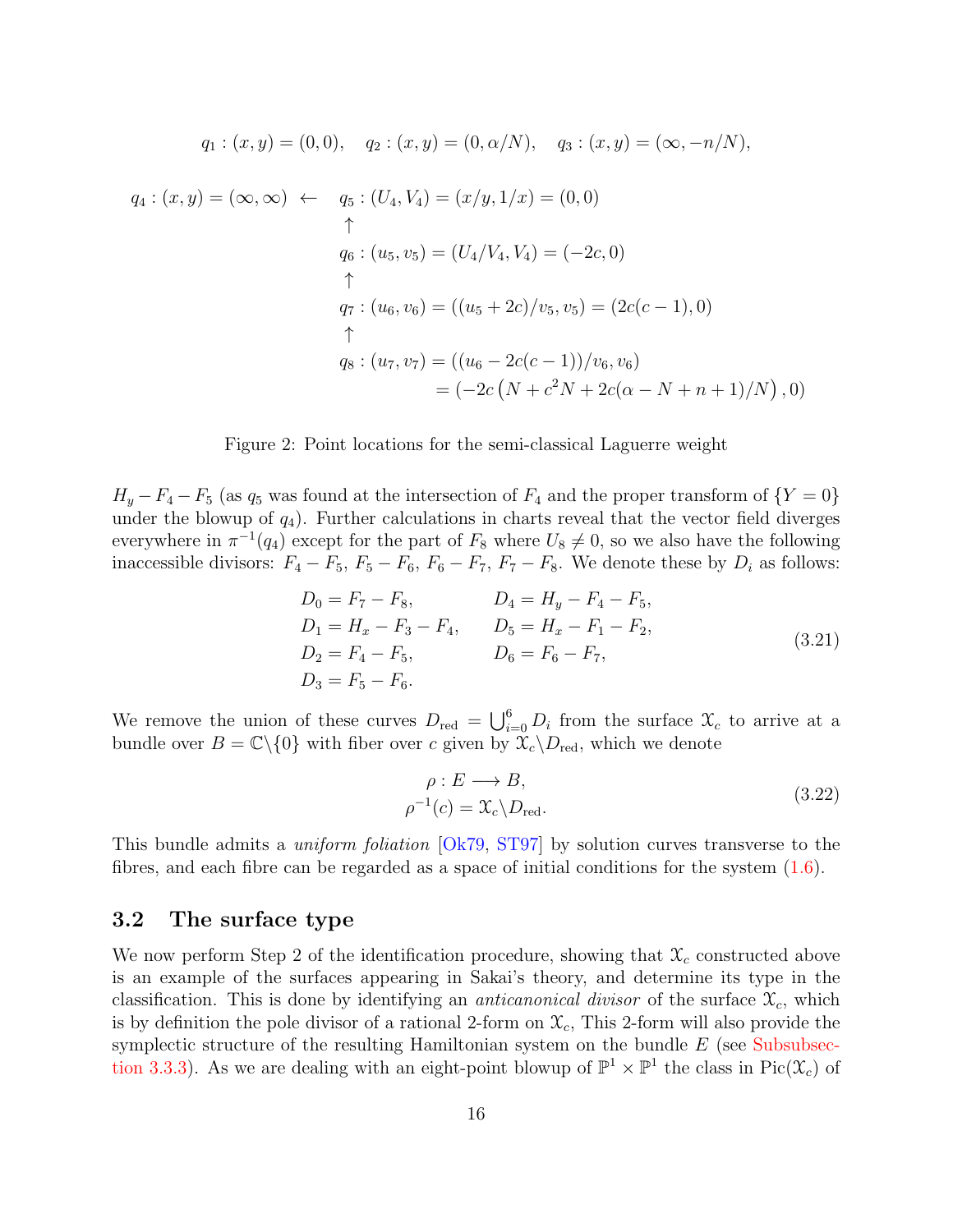the anticanonical divisor should be

$$
-\mathcal{K}_{\mathfrak{X}_c} = 2\mathcal{H}_x + 2\mathcal{H}_y - \mathcal{F}_1 - \mathcal{F}_2 - \mathcal{F}_3 - \mathcal{F}_4 - \mathcal{F}_5 - \mathcal{F}_6 - \mathcal{F}_7 - \mathcal{F}_8.
$$
 (3.23)

This divisor can be identified from the configuration of the points  $q_1, \ldots, q_8$  by finding a biquadratic curve on  $\mathbb{P}^1 \times \mathbb{P}^1$  on which these points lie. In this case we can take the curve as the pole divisor of the rational 2-form

<span id="page-16-1"></span>
$$
\omega = k \frac{dx \wedge dy}{x} = -k \frac{dX \wedge dy}{X} = -k \frac{dx \wedge dY}{Y^2} = k \frac{dX \wedge dY}{XY^2},
$$
(3.24)

where  $k$  is a nonzero constant which we allow to be arbitrary at this stage. The pole divisor of  $\omega$  passes through  $q_1, \ldots, q_8$ , including the infinitely near points in the cascade over  $q_4$ . The proper transform of the biquadratic curve in  $\mathbb{P}^1 \times \mathbb{P}^1$  under the blowups (or equivalently the pole divisor of the 2-form  $\omega$  lifted to  $\mathfrak{X}_c$ ) gives an anticanonical divisor  $D \in |- \mathfrak{X}_{\mathfrak{X}_c}|$ , whose irreducible components are exactly the inaccessible divisors identified when we resolved the indeterminacies of the system above. This is given in terms of  $D_i$  introduced in  $(3.21)$  as follows:

<span id="page-16-0"></span>
$$
D = D_0 + D_1 + 2D_2 + 3D_3 + 2D_4 + D_5 + 2D_6. \tag{3.25}
$$

Sakai defined a *generalized Halphen surface* to be a complex nonsingular projective surface with an anticanonical divisor of *canonical type*. That is, a surface  $\mathfrak X$  with an anticanonical divisor  $D \in \mathcal{L} \times \mathcal{L}$  whose decomposition  $D = \sum_i m_i D_i$  into irreducible components is such that  $[D_i] \cdot \mathcal{K}_{\mathfrak{X}} = 0$  for all i, where  $[D_i]$  is the class of  $D_i$  in Pic $(\mathfrak{X})$ . A generalized Halphen surface has either dim  $|-\mathcal{K}_x|=1$ , in which case we have a pencil of anticanonical divisors and X is a rational elliptic surface, or dim  $-\mathcal{K}_{\mathcal{X}}=0$ , in which case there is a unique anticanonical divisor and we call  $\mathfrak X$  a *Sakai surface*, which is the kind associated with Painlevé equations.

Sakai surfaces are classified firstly according to an affine Dynkin diagram determined by the matrix  $(A_{ij})$  giving the intersection configuration of the components of the anticanonical divisor  $[D_i] \cdot [D_j] = A_{ij}$ . The type R of the affine Dynkin diagram associated with this intersection configuration is the *surface type*, and the classes  $\delta_i = [D_i]$  in Pic $(\mathfrak{X}_c)$  of the irreducible components of the anticanonical divisor form a basis of simple roots for an affine root system, which we call the *surface root basis*, and whose  $\mathbb{Z}$ -span in Pic( $\mathfrak{X}_c$ ) is the *surface* root lattice, denoted

$$
Q(R) = Q(E_6^{(1)}) = \text{span}_{\mathbb{Z}} \{ \delta_0, \delta_1, \delta_2, \delta_3, \delta_4, \delta_5, \delta_6 \} \subset \text{Pic}(\mathfrak{X}_c). \tag{3.26}
$$

**Proposition 3.1.** The surface  $\mathfrak{X}_c$  constructed above is a Sakai surface, with surface type  $E_6^{(1)}$  $\binom{1}{0}$ .

*Proof.* It can be verified by direct calculation that D given by  $(3.25)$  is an anticanonical divisor; with the components as in [Figure 3,](#page-17-0) we see that

$$
[D] = \delta_0 + \delta_1 + 2\delta_2 + 3\delta_3 + 2\delta_4 + \delta_5 + 2\delta_6
$$
  
=  $2\mathfrak{K}_x + 2\mathfrak{K}_y - \mathfrak{F}_1 - \mathfrak{F}_2 - \mathfrak{F}_3 - \mathfrak{F}_4 - \mathfrak{F}_5 - \mathfrak{F}_6 - \mathfrak{F}_7 - \mathfrak{F}_8,$  (3.27)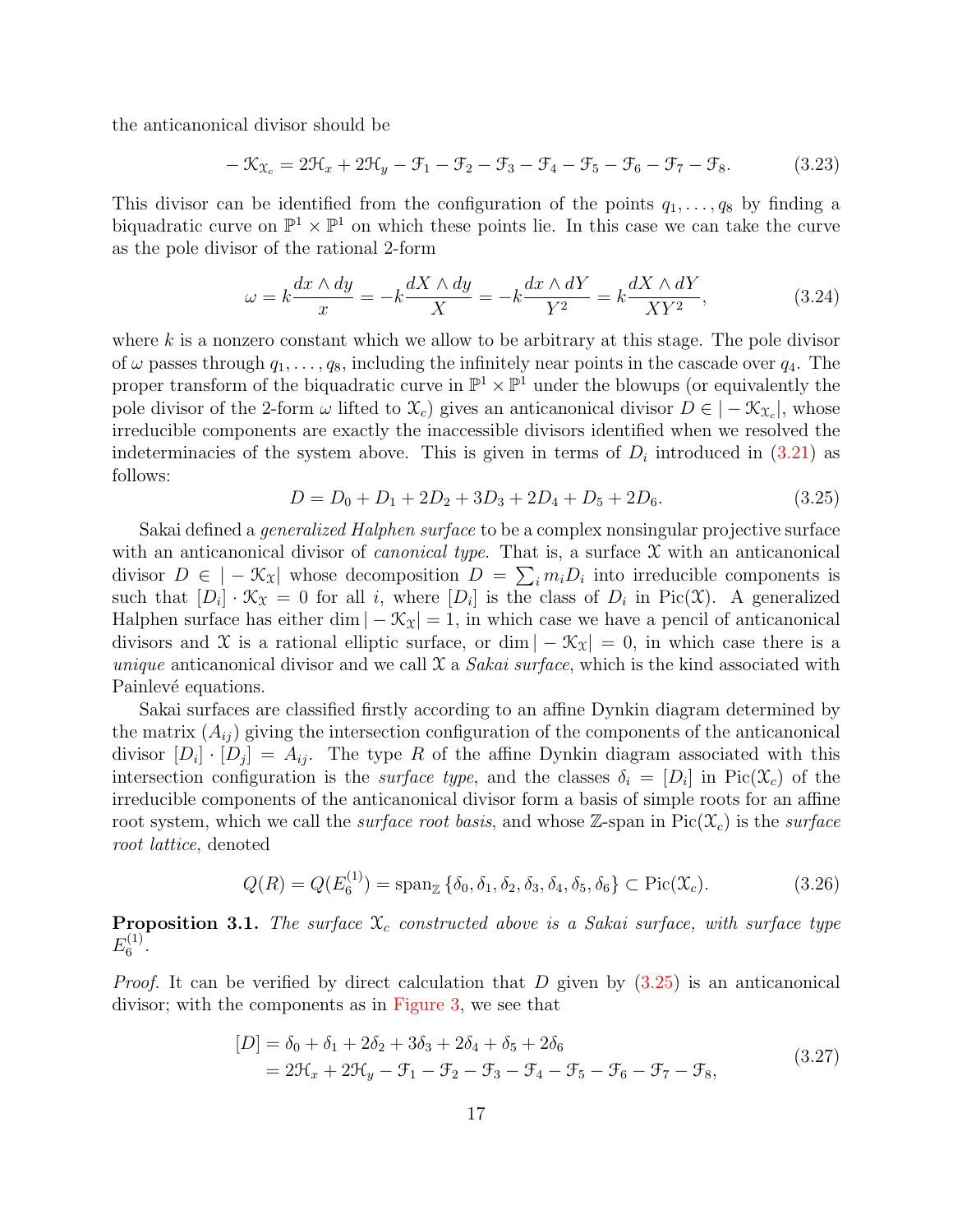so  $D \in |-X_{\mathfrak{X}_{c}}|$ . The fact that  $\dim |-X_{\mathfrak{X}}| = 0$  can be verified by noting that the pole divisor of the symplectic form [\(3.36\)](#page-20-0) is the unique bi-quadratic curve in  $\mathbb{P}^1 \times \mathbb{P}^1$  passing through all eight points  $q_1, \ldots, q_8$ . The fact that this anticanonical divisor is of canonical type can be verified by direct calculation of  $\delta_i \cdot \mathcal{K}_{\mathfrak{X}_c}$  using the formulae [\(3.20\)](#page-14-1). Finally, we compute the intersection configuration of the classes  $\delta_i$  to be given by

$$
-(\delta_i \cdot \delta_j) = \begin{pmatrix} 2 & 0 & 0 & 0 & 0 & 0 & -1 \\ 0 & 2 & -1 & 0 & 0 & 0 & 0 \\ 0 & -1 & 2 & -1 & 0 & 0 & 0 \\ 0 & 0 & -1 & 2 & -1 & 0 & -1 \\ 0 & 0 & 0 & -1 & 2 & -1 & 0 \\ 0 & 0 & 0 & 0 & -1 & 2 & 0 \\ -1 & 0 & 0 & -1 & 0 & 0 & 2 \end{pmatrix},
$$
(3.28)

which is the generalized Cartan matrix of affine type  $E_6^{(1)}$  $_{6}^{(1)}$  [\[Kac90\]](#page-47-14), whose Dynkin diagram we give in [Figure 3.](#page-17-0)  $\Box$ 

$$
\begin{aligned}\n\delta_0 &= \mathcal{F}_7 - \mathcal{F}_8, & \delta_4 &= \mathcal{H}_y - \mathcal{F}_4 - \mathcal{F}_5, \\
\delta_6 & \delta_1 &= \mathcal{H}_x - \mathcal{F}_3 - \mathcal{F}_4, & \delta_5 &= \mathcal{H}_x - \mathcal{F}_1 - \mathcal{F}_2, \\
\delta_1 & \delta_2 & \delta_3 & \delta_4 & \delta_5 & \delta_3 &= \mathcal{F}_5 - \mathcal{F}_6.\n\end{aligned}
$$

<span id="page-17-0"></span>Figure 3: The Surface Root Basis for the semi-classical Laguerre weight

#### 3.3 Standard model of  $E_6^{(1)}$  $^{(1)}_6$ -surfaces and  $\textbf{P}_{\text{IV}}$

At this stage we have determined the surface type for the differential system  $(1.6)$ , which tells us which Painlevé equation it should be transformable to, namely the fourth Painlevé equation P<sub>IV</sub>. For this we require the standard model of Sakai surfaces of type  $E_6^{(1)}$  $6^{(1)}$  as provided by [\[KNY17\]](#page-47-0), with which we aim to identify those constructed in the previous section. These surfaces provide the space of initial conditions for the fourth Painlevé equation in the Hamiltonian form

<span id="page-17-1"></span>
$$
\begin{cases}\n\frac{dq}{dt} = \frac{\partial H}{\partial p} = q(2p - q - t) - a_1, \\
\frac{dp}{dt} = -\frac{\partial H}{\partial q} = p(2q - p + t) + a_2, \\
\end{cases} \quad H(q, p, t) = qp(p - q - t) - a_1p - a_2q,\tag{3.29}
$$

where  $a_1, a_2$  are free complex parameters. This system is equivalent to P<sub>IV</sub> for  $q(t)$  in the usual scalar form

$$
q'' = \frac{1}{2q}(q')^2 + \frac{3}{2}q^3 + 2tq^2 + \left(\alpha + \frac{t^2}{2}\right) + \frac{\beta}{2q}, \quad \text{where} \quad \alpha = a_2 - a_0, \ \beta = -a_1^2. \tag{3.30}
$$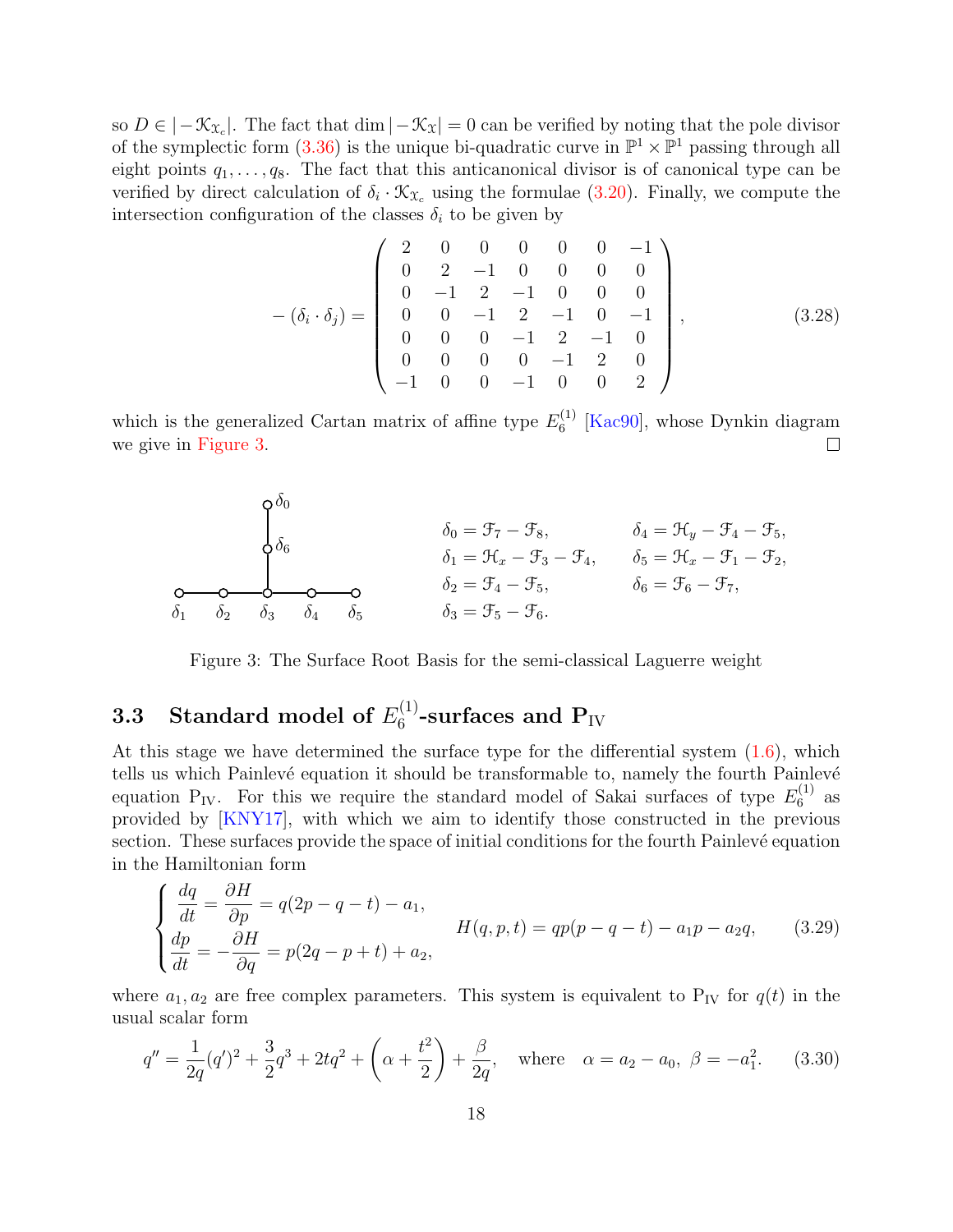Here  $a_0$  is an extra parameter which will also appear in the point configuration, which is determined by the normalisation

<span id="page-18-0"></span>
$$
a_0 + a_1 + a_2 = 1. \t\t(3.31)
$$

#### 3.3.1 Point configuration and anticanonical divisor

To construct the surfaces, we begin with affine coordinates  $(q, p)$ , from which we introduce  $Q = 1/q, P = 1/p$  similarly to in [Subsection 3.1,](#page-10-3) so we have  $\mathbb{P}^1 \times \mathbb{P}^1$  covered by the four affine charts  $(q, p)$ ,  $(Q, p)$ ,  $(q, P)$  and  $(Q, P)$ . There are three points in  $\mathbb{P}^1 \times \mathbb{P}^1$  initially identifiable as requiring blowups. For two of these, we require two blowups to resolve the singularities of the differential system, while the third requires four successive blowups. We show the configuration of these points in [Figure 4,](#page-19-0) with their locations in coordinates in [Figure 5.](#page-19-1) We use the same convention for introducing blowup coordinates as above, with two charts  $(\tilde{u}_i, \tilde{v}_i), (\tilde{U}_i, \tilde{V}_i)$  introduced after the blowup of  $p_i$ , in which the exceptional divisor is given by  $\tilde{v}_i = 0$ ,  $\tilde{V}_i = 0$  respectively.

We denote the surface obtained through these eight blowups by  $\tilde{\mathbf{x}}_t$ , with exceptional divisors arising from the eight blowups  $E_1, \ldots E_8 \in \text{Div}(\tilde{X}_t)$ . The inaccessible divisors, which we denote by  $\tilde{D}_i$ , are given by

<span id="page-18-1"></span>
$$
\tilde{D}_0 = E_7 - E_8, \n\tilde{D}_4 = H_p - E_3 - E_5, \n\tilde{D}_1 = E_1 - E_2, \n\tilde{D}_5 = E_3 - E_4, \n\tilde{D}_2 = H_q - E_1 - E_5, \n\tilde{D}_6 = E_6 - E_7, \n\tilde{D}_3 = E_5 - E_6.
$$
\n(3.32)

We write the Picard lattice of the surface  $\tilde{\mathbf{x}}_t$  in terms of generators as

$$
\operatorname{Pic}(\tilde{\mathfrak{X}}_t) \cong \mathbb{Z}\mathfrak{H}_q + \mathbb{Z}\mathfrak{H}_p + \mathbb{Z}\mathcal{E}_1 + \cdots + \mathbb{Z}\mathcal{E}_8,\tag{3.33}
$$

where  $\mathfrak{H}_q$ ,  $\mathfrak{H}_p$  are the classes of total transforms of curves on  $\mathbb{P}^1 \times \mathbb{P}^1$  of constant q (or Q) and p (or P) respectively, and  $\mathcal{E}_i = [E_i]$  are the exceptional classes arising from the blowups. Again the inaccessible divisors give a representative of the anticanonical divisor class, given in terms of the surface roots  $\tilde{\delta}_i = [\tilde{D}_i]$  as in [Figure 6](#page-19-2) by

$$
-\mathcal{K}_{\tilde{\mathcal{X}}_t} = \tilde{\delta}_0 + \tilde{\delta}_1 + 2\tilde{\delta}_2 + 3\tilde{\delta}_3 + 2\tilde{\delta}_4 + \tilde{\delta}_5 + 2\tilde{\delta}_6 = 2\mathcal{H}_q + 2\mathcal{H}_p - \mathcal{E}_1 - \mathcal{E}_2 - \mathcal{E}_3 - \mathcal{E}_4 - \mathcal{E}_5 - \mathcal{E}_6 - \mathcal{E}_7 - \mathcal{E}_8.
$$
\n(3.34)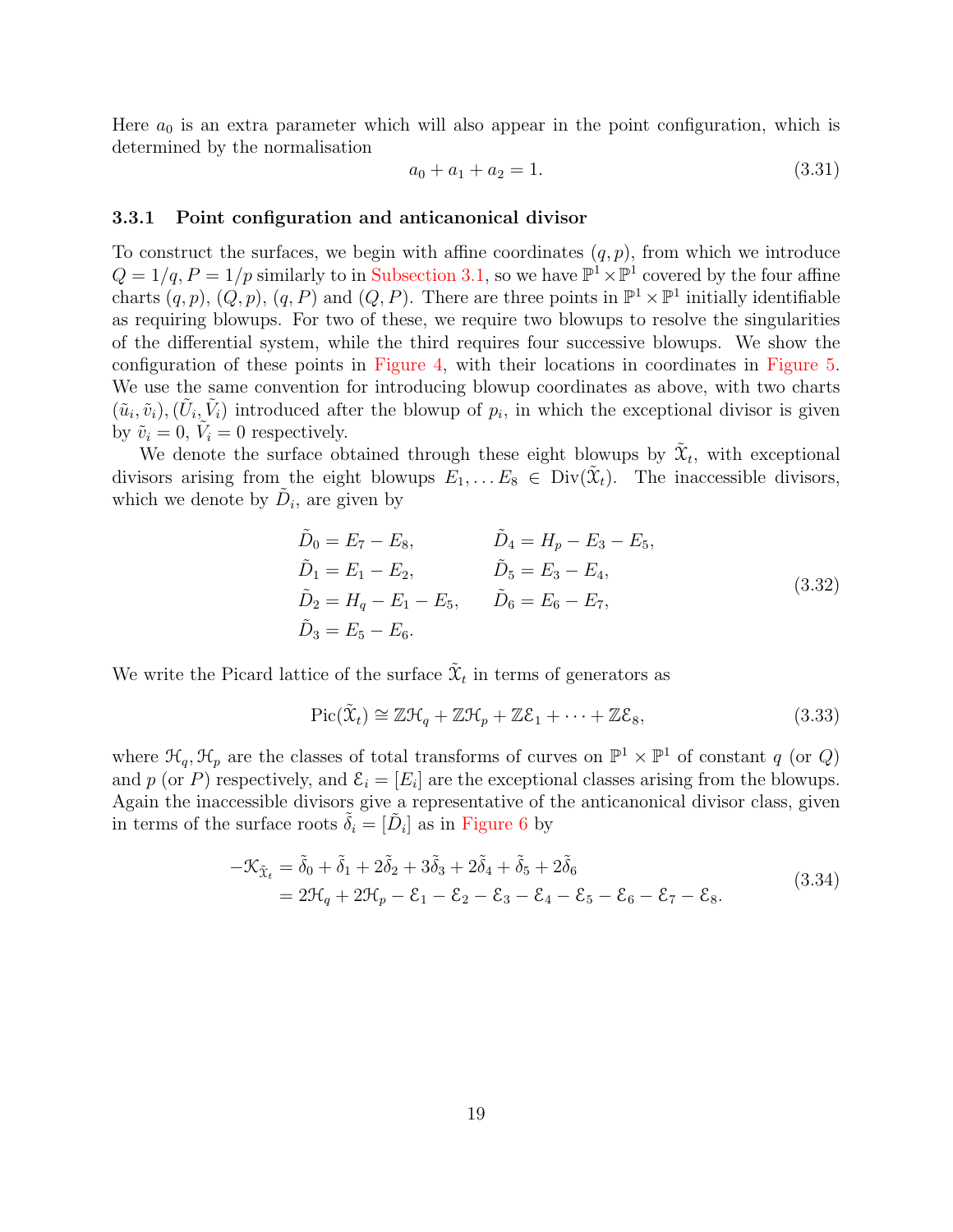

<span id="page-19-0"></span>Figure 4: Point configuration for the standard model of  $E_6^{(1)}$  $6^{(1)}$ -surfaces

$$
p_1: (q, p) = (\infty, 0) \leftarrow p_2: (\tilde{u}_1, \tilde{v}_1) = (qp, 1/q) = (-a_2, 0)
$$
  
\n
$$
p_3: (q, p) = (0, \infty) \leftarrow p_4: (\tilde{u}_3, \tilde{v}_3) = (qp, 1/p) = (a_1, 0)
$$
  
\n
$$
p_5: (q, p) = (\infty, \infty) \leftarrow p_6: (\tilde{u}_5, \tilde{v}_5) = (p/q, 1/p) = (1, 0)
$$
  
\n
$$
\uparrow
$$
  
\n
$$
p_7: (\tilde{u}_6, \tilde{v}_6) = ((\tilde{u}_5 - 1)/\tilde{v}_5, \tilde{v}_5) = (t, 0)
$$
  
\n
$$
\uparrow
$$
  
\n
$$
p_8: (\tilde{u}_7, \tilde{v}_7) = ((\tilde{u}_6 - t)/\tilde{v}_6, \tilde{v}_6) = (t^2 - a_0, 0)
$$

<span id="page-19-1"></span>Figure 5: Point locations for the standard model of  $E_6^{(1)}$  $6^{(1)}$ -surfaces

$$
\begin{aligned}\n\delta_0 &= \mathcal{E}_7 - \mathcal{E}_8, & \qquad \tilde{\delta}_4 &= \mathcal{H}_p - \mathcal{E}_3 - \mathcal{E}_5, \\
\delta_6 & \qquad \tilde{\delta}_1 &= \mathcal{E}_1 - \mathcal{E}_2, & \qquad \tilde{\delta}_5 &= \mathcal{E}_3 - \mathcal{E}_4, \\
\delta_1 & \qquad \tilde{\delta}_2 & \qquad \tilde{\delta}_3 & \qquad \tilde{\delta}_4 & = \mathcal{H}_p - \mathcal{E}_3 - \mathcal{E}_4, \\
\delta_1 & \qquad \tilde{\delta}_2 & \qquad \tilde{\delta}_3 & = \mathcal{E}_5 - \mathcal{E}_6.\n\end{aligned}
$$

<span id="page-19-2"></span>Figure 6: The Surface Root Basis for the standard model of  $E_6^{(1)}$  $6^{(1)}$ -surfaces

#### 3.3.2 Period mapping and root variables

The locations of the eight points which were blown up to obtain the surface  $\tilde{\chi}_t$  depend on, in addition to the independent variable t, three parameters  $a_0, a_1, a_2$  subject to the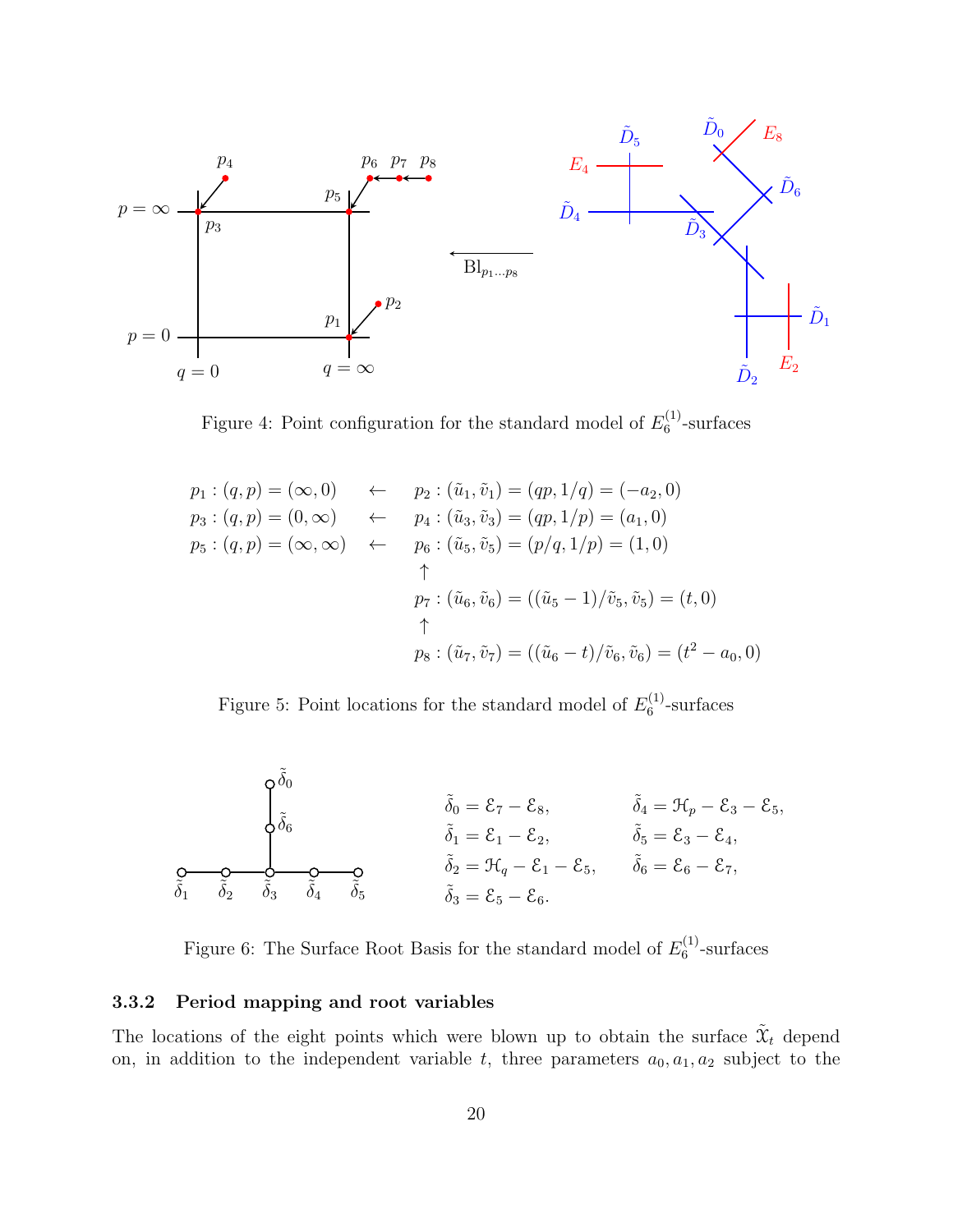normalisation [\(3.31\)](#page-18-0). These parameters are the *root variables* for the surface  $\tilde{\mathfrak{X}}_t$ , which correspond to a choice of root basis for another affine root lattice in  $Pic(\tilde{\mathfrak{X}}_c)$ , which we call the symmetry root lattice. This is given by the orthogonal complement in  $Pic(\tilde{\mathfrak{X}}_c)$  (with respect to the intersection form) of the surface root lattice  $Q(R)$ , and is denoted by  $Q(R^{\perp})$ , where the *symmetry type* of the surface is the type  $R^{\perp}$  of its affine Dynkin diagram. With the choice of *symmetry root basis* as in [\[KNY17\]](#page-47-0) we have

$$
Q(R^{\perp}) = Q(A_2^{(1)}) = \operatorname{span}_{\mathbb{Z}} \{ \tilde{\alpha}_0, \tilde{\alpha}_1, \tilde{\alpha}_2 \} \subset \operatorname{Pic}(\tilde{\mathfrak{X}}_t), \tag{3.35}
$$

where the symmetry roots  $\tilde{\alpha}_0, \tilde{\alpha}_1, \tilde{\alpha}_2$  are given in [Figure 7.](#page-20-1)



<span id="page-20-1"></span>Figure 7: The Symmetry Root Basis for the standard model of  $E_6^{(1)}$  $6^{(1)}$ -surfaces

In order to define the period mapping, we choose a rational symplectic form on  $\tilde{\mathbf{X}}_t$  whose pole divisor is the configuration of curves  $\tilde{D}_i$  as in [\(3.32\)](#page-18-1). Any such symplectic form is given in the affine  $(q, p)$ -chart by  $k dq \wedge dp$ , where  $\tilde{k}$  is a nonzero constant which will be normalised later. In order to calculate the value of the period mapping on the symmetry root basis, we will need to work with the symplectic form  $\tilde{\omega}$  in a number of charts:

<span id="page-20-0"></span>
$$
\tilde{\omega} = \tilde{k}dq \wedge dp = -\tilde{k}\frac{dQ \wedge dp}{Q^2} = -\tilde{k}\frac{dq \wedge dP}{P^2} = \tilde{k}\frac{dQ \wedge dP}{Q^2P^2}
$$
\n
$$
= \tilde{k}\frac{d\tilde{u}_1 \wedge d\tilde{v}_1}{\tilde{v}_1} = -\tilde{k}\frac{d\tilde{u}_3 \wedge d\tilde{v}_3}{\tilde{v}_3} = \tilde{k}\frac{d\tilde{u}_5 \wedge d\tilde{v}_5}{\tilde{u}_5^2\tilde{v}_5^3}
$$
\n
$$
= \tilde{k}\frac{d\tilde{u}_6 \wedge \tilde{v}_6}{\tilde{v}_6^2(1 + \tilde{u}_6\tilde{v}_6)^2} = \tilde{k}\frac{d\tilde{u}_7 \wedge d\tilde{v}_7}{\tilde{v}_7(1 + \tilde{v}_7(t + \tilde{u}_7\tilde{v}_7))^2}.
$$
\n(3.36)

Choosing  $\tilde{\omega}$  as above, the *period mapping* is a linear map

$$
\tilde{\chi}: Q(R^{\perp}) \longrightarrow \mathbb{C},\tag{3.37}
$$

which gives the *root variables* corresponding to the symmetry root basis

$$
a_i = \tilde{\chi}(\tilde{\alpha}_i). \tag{3.38}
$$

These are computed according to the following process for each  $\tilde{\alpha}_i$  in the symmetry root basis (see [\[Sak01\]](#page-48-2) for details, or [\[DT18,](#page-46-6) [DFS20\]](#page-46-2) for more examples of explicit calculations):

• First, express  $\tilde{\alpha}_i$  as a difference of two effective divisors,  $\tilde{\alpha}_i = [C_i^1] - [C_i^0]$ , where  $C_i^1$ and  $C_i^0$  are irreducible curves;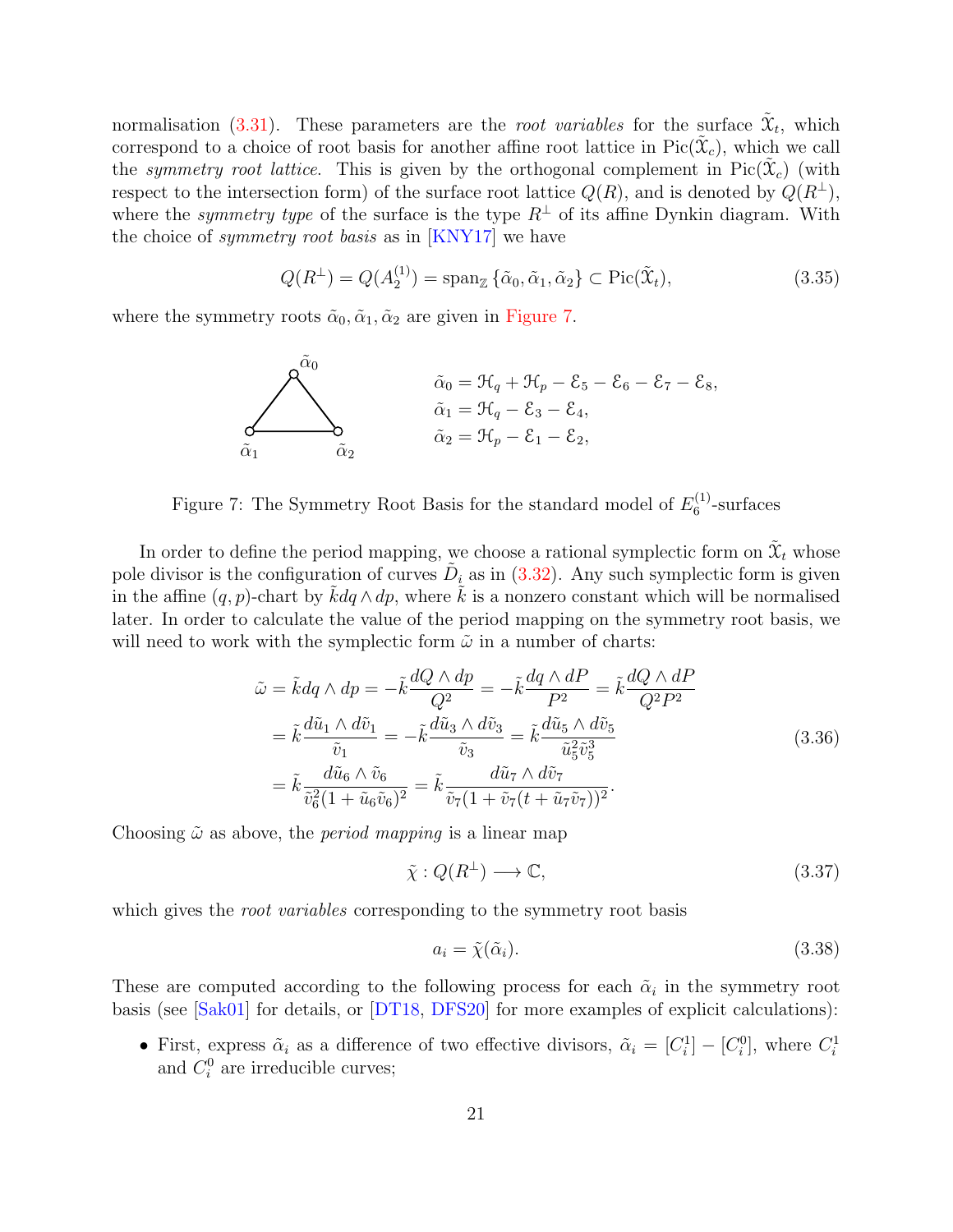- Note the unique component  $\tilde{D}_k$  of the anticanonical divisor such that  $[\tilde{D}_k] \cdot [C_i^1] =$  $[\tilde{D}_k] \cdot [C_i^0] = 1$ . Denote the points where  $\tilde{D}_k$  intersects the curves by  $P_i = \tilde{D}_k \cap C_i^0$  and  $Q_i = \tilde{D}_k \cap C_i^1;$
- The period mapping can then be computed as

$$
\tilde{\chi}(\tilde{\alpha}_i) = \tilde{\chi}([C_i^1] - [C_i^0]) = \int_{P_i}^{Q_i} \frac{1}{2\pi i} \oint_{\tilde{D}_k} \tilde{\omega} = \int_{P_i}^{Q_i} \text{res}_{\tilde{D}_k} \tilde{\omega}.
$$
\n(3.39)

For the surface  $\tilde{\mathfrak{X}}_t$  and the choice of symmetry root basis in [Figure 7,](#page-20-1) the root variables are provided by the following Lemma, which is proven by standard calculations using the method above.

- **Lemma 3.2.** (a) The residue of the rational symplectic form  $\tilde{\omega}$  given in charts by [\(3.36\)](#page-20-0) along each of the irreducible components of the anticanonical divisor is given by
	- $\text{res}_{\tilde{D}_0}\tilde{\omega} = -\tilde{k}d\tilde{u}_7, \quad \text{res}_{\tilde{D}_1}\tilde{\omega} = -\tilde{k}d\tilde{u}_1, \quad \text{res}_{\tilde{D}_2}\tilde{\omega} = 0, \quad \text{res}_{\tilde{D}_3}\tilde{\omega} = 0,$  $res_{\tilde{D}_4} \tilde{\omega} = 0,$   $res_{\tilde{D}_5} \tilde{\omega} = \tilde{k} d\tilde{u}_3,$   $res_{\tilde{D}_6} \tilde{\omega} = 0.$ (3.40)
- (b) The values of the period mapping on the symmetry roots in [Figure 7](#page-20-1) are given by

$$
\tilde{\chi}(\tilde{\alpha}_0) = -\tilde{k}a_0, \qquad \tilde{\chi}(\tilde{\alpha}_1) = -\tilde{k}a_1, \qquad \tilde{\chi}(\tilde{\alpha}_2) = -\tilde{k}a_2.
$$
\n(3.41)

(c) By normalising the symplectic form with  $\tilde{k} = -1$ , we have the parameters  $a_i$  in the point configuration being the root variables for the surface  $\tilde{\mathbf{x}}_t$  with the choice of symmetry root basis in [Figure 7.](#page-20-1) This also yields the parameter normalisation

$$
a_0 + a_1 + a_2 = \tilde{\chi}(\tilde{\alpha}_0 + \tilde{\alpha}_1 + \tilde{\alpha}_2) = \tilde{\chi}(-\mathcal{K}_{\tilde{\chi}_t}) = 1.
$$
 (3.42)

## <span id="page-21-0"></span>3.3.3 Symplectic atlas and global Hamiltonian structure of  $P_{IV}$  on Okamoto's space

In [\[ST97,](#page-48-13) [MMT99,](#page-47-11) [M97,](#page-47-12) [IO16\]](#page-47-13), certain uniqueness results for Hamiltonian systems on the spaces constructed by Okamoto were proved, which give the theoretical basis for our method. These ensure that appropriate identifications between surfaces provide transformations relating differential systems to the standard Hamiltonian forms of Painlevé equations. The uniqueness results relate to global Hamiltonian structures of the Painlev´e equations on Okamoto's spaces, which we recall now for the present example.

With the normalisation obtained in the previous section, the symplectic form  $\tilde{\omega} = dp \wedge dq$ on the fibre and Hamiltonian  $H(q, p, t)$  from  $(3.29)$  allow us to define a global Hamiltonian structure of  $P_{IV}$  on the bundle forming Okamoto's space as follows. Similarly to in [Subsec](#page-10-3)[tion 3.1](#page-10-3) we denote this bundle by

$$
\tilde{\rho}: \tilde{E} \longrightarrow \tilde{B},
$$
\n
$$
\tilde{\rho}^{-1}(t) = \tilde{E}_t = \tilde{\chi}_t \backslash \tilde{D}_{\text{red}},
$$
\n(3.43)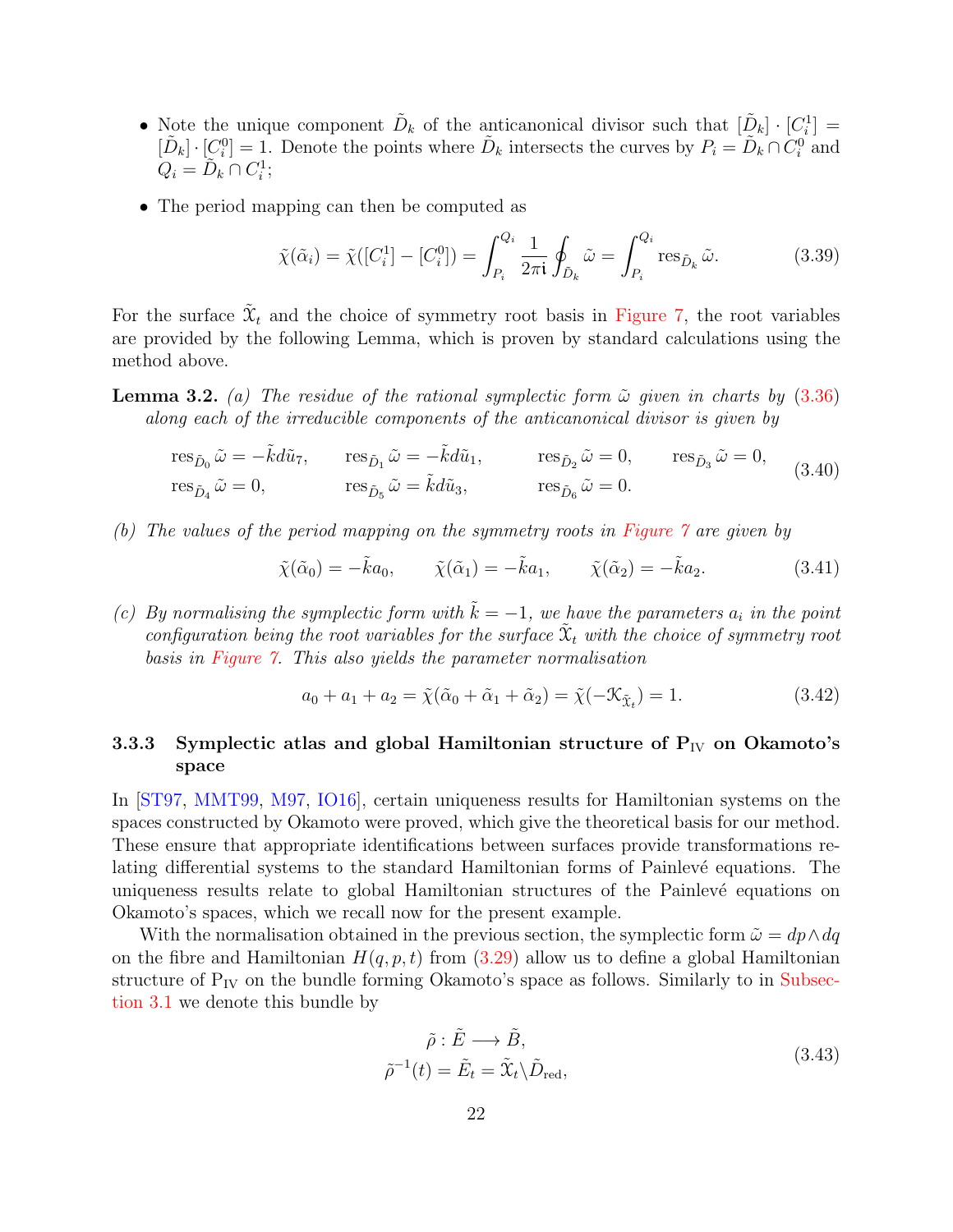where  $\tilde{B} = \mathbb{C}$  is the independent variable space for  $P_{IV}$  and  $\tilde{D}_{red} = \bigcup_{i=0}^{6} \tilde{D}_i$  is the union of the inaccessible divisors. We take an atlas for the total space  $E$ , coming from the affine  $(q, p)$ -chart for the surface  $\tilde{\mathfrak{X}}_t$  as well as charts to cover affine parts of the exceptional divisors  $E_2, E_4, E_8$  which are not contained in  $\tilde{D}_{\text{red}}$ . For our purposes we can require this atlas to be symplectic, but in a slightly weaker sense than that of  $ST97$  since we do not require the symplectic form on the fibre to be written in canonical coordinates, but just to be *independent* of  $t$ :

**Definition 3.3.** A symplectic atlas for the bundle  $\hat{E}$  is one for which the transition functions are birational and the symplectic form in each chart is independent of the point in the base space. The transition functions are of the form

$$
\varphi : \mathbb{C}^3 \ni (x, y, t) \mapsto (X, Y, t) \in \mathbb{C}^3, \n\varphi_t : (x, y) \mapsto (X, Y), \n(\varphi_t)_*(F(x, y)\delta x \wedge \delta y) = G(X, Y)\delta X \wedge \delta Y,
$$
\n(3.44)

where again  $\delta$  is the exterior derivative on the fibre over t, and F, G are rational functions independent of t.

With such an atlas, the following Lemma allows for a differential system which is Hamiltonian in one chart to extend to the whole bundle with a Hamiltonian structure.

<span id="page-22-0"></span>**Lemma 3.4.** If we have a symplectic atlas for a bundle  $\tilde{E}$  as above, then given  $H(x, y, t)$ there exists  $K(X, Y, t)$  (unique modulo functions of t) such that

$$
\varphi_*\left(F(x,y)dy \wedge dx - dH \wedge dt\right) = G(X,Y)dY \wedge dX - dK \wedge dt. \tag{3.45}
$$

Further, the Hamiltonian system

$$
F(x,y)\frac{dx}{dt} = \frac{\partial H}{\partial y}, \qquad F(x,y)\frac{dy}{dt} = -\frac{\partial H}{\partial x}
$$
(3.46)

is transformed under  $\varphi$  to

$$
G(X,Y)\frac{dX}{dt} = \frac{\partial K}{\partial Y}, \qquad G(X,Y)\frac{dY}{dt} = -\frac{\partial K}{\partial X}.
$$
 (3.47)

Proof. This is a slight generalisation of an elementary fact about symplectic transformations as presented in [\[ST97\]](#page-48-13), and is proved by direct calculation.  $\Box$ 

For the bundle in this case, we can take the atlas to be

$$
\tilde{E} = \mathbb{C}^3_{q,p,t} \cup \mathbb{C}^3_{\tilde{u}_2, \tilde{v}_2, t} \cup \mathbb{C}^3_{\tilde{u}_4, \tilde{v}_4, t} \cup \mathbb{C}^3_{\tilde{r}_8, \tilde{s}_8, t},
$$
\n(3.48)

with gluing defined by

$$
\frac{1}{q} = \tilde{v}_2(-a_2^{-1} + \tilde{u}_2 \tilde{v}_2), \qquad p = \tilde{v}_2,
$$
\n
$$
q = \tilde{v}_4(a_1 + \tilde{u}_4 \tilde{v}_4), \qquad \frac{1}{p} = \tilde{v}_4,
$$
\n
$$
\frac{1}{q} = \tilde{s}_8, \qquad p = \frac{1 + t\tilde{s}_8 - a_0\tilde{s}_8^2 - \tilde{r}_8\tilde{s}_8^3}{\tilde{s}_8}.
$$
\n(3.49)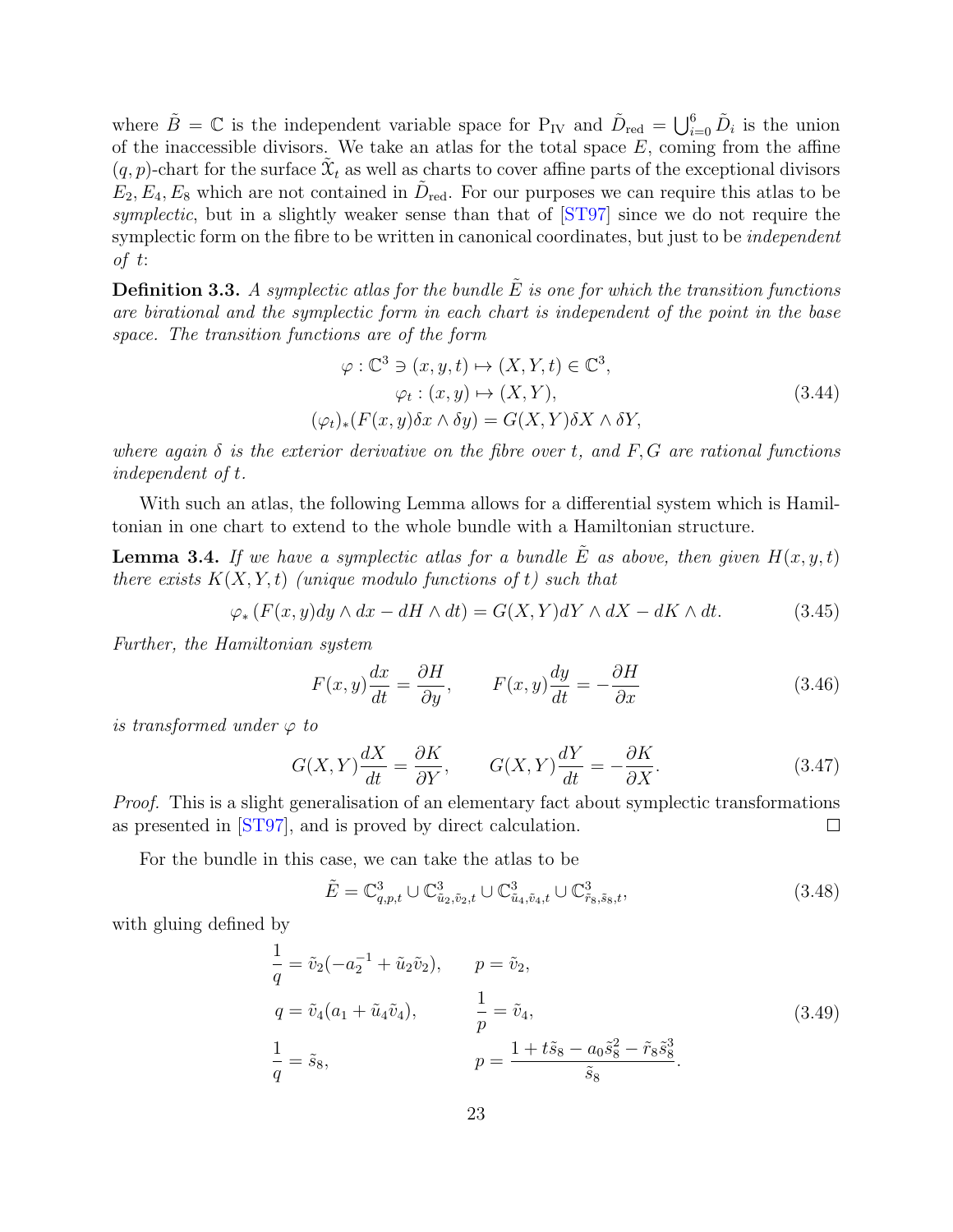The total space  $E$  now has the structure of a fibre bundle of holomorphic symplectic manifolds, with fibre  $E_t = \mathfrak{X}_t \backslash D_{\text{red}}$  over  $t \in \mathbb{C}$  equipped the following symplectic form:

$$
\tilde{\omega}_t = \delta p \wedge \delta q = \frac{\delta u_2 \wedge \delta v_2}{(\tilde{u}_2 \tilde{v}_2 - a_2^{-1})^2} = \delta u_4 \wedge \delta v_4 = \delta \tilde{r}_8 \wedge \delta \tilde{s}_8,\tag{3.50}
$$

where we use  $\delta$  to indicate the exterior derivative on the fibre  $E_t$ , so these equalities hold under the restrictions of the gluing to the fibres, and  $t$  is treated as a constant in the calculations.

Remark 3.5. We have used the same charts  $(\tilde{u}_2, \tilde{v}_2)$  and  $(\tilde{u}_4, \tilde{v}_4)$  we introduced when constructing the surfaces  $\tilde{\mathbf{x}}_t$ , but we require an adjustment to our charts covering  $E_8$  in order to define the Hamiltonian structure using the Lemma above. If we introduce the charts  $(\tilde{u}_8, \tilde{v}_8)$ and  $(\tilde{U}_8, \tilde{V}_8)$  in the usual way to cover the exceptional divisor  $E_8$  arising from the blowup of  $p_8$ , namely according to

$$
(\tilde{u}_7 - t^2 + a_0, \tilde{v}_7) = (\tilde{u}_8 \tilde{v}_8, \tilde{v}_8) = (\tilde{V}_8, \tilde{U}_8 \tilde{V}_8),
$$
\n(3.51)

then the part of  $E_8$  away from the inaccessible divisors is visible in the affine  $(\tilde{u}_8, \tilde{v}_8)$ -chart. In this chart, the symplectic form is given by

$$
\tilde{\omega}_t = \frac{\delta \tilde{v}_8 \wedge \delta \tilde{u}_8}{\left(1 + t\tilde{v}_8 + (t^2 - a_0)\tilde{v}_8^2 + \tilde{u}_8 \tilde{v}_8^2\right)^2}.
$$
\n(3.52)

The t-dependence in the symplectic form written in this chart means that Lemma [3.4](#page-22-0) does not apply here, and indeed there exists no Hamiltonian form for the differential system in this chart with respect to the symplectic form in these coordinates. We adjust our atlas by using instead the chart  $(\tilde{r}_8, \tilde{s}_8)$  to cover the relevant part of the exceptional divisor  $E_8$ . This comes from the symplectic atlas constructed in [\[MMT99\]](#page-47-11) for the Okamoto Hamiltonian form of  $P_{IV}$  [\[Ok1\]](#page-47-8), which is related to our standard model [\(3.29\)](#page-17-1) by a scaling of dependent and independent variables. The relevant chart in [\[MMT99\]](#page-47-11) is denoted by  $(x(\infty\infty), y(\infty\infty))$ , and is related to ours by

$$
x(\infty \infty) = \frac{\tilde{s}_8}{\sqrt{2}}, \qquad y(\infty \infty) = \sqrt{2}\tilde{r}_8.
$$
 (3.53)

The part of the exceptional divisor  $E_8$  away from its intersection with  $\tilde{D}_{red}$  is visible in this chart, given by  $\tilde{s}_8 = 0$ , parametrised by  $\tilde{r}_8$ .

From Lemma [3.4](#page-22-0) this atlas allows  $H(q, p, t)$  to determine Hamiltonians  $H_2(\tilde{u}_2, \tilde{v}_2, t)$ ,  $H_4(\tilde{u}_4, \tilde{v}_4, t)$  and  $H_8(\tilde{r}_8, \tilde{s}_8, t)$  in the other charts, and we have a global Hamiltonian structure of the differential equation on  $E$  provided by the 2-form

$$
\tilde{\Omega} = dp \wedge dq - dH \wedge dt = \frac{du_2 \wedge dv_2}{(\tilde{u}_2 \tilde{v}_2 - a_2^{-1})^2} - dH_2 \wedge dt
$$
\n
$$
= d\tilde{u}_4 \wedge d\tilde{v}_4 - dH_4 \wedge dt = d\tilde{r}_8 \wedge d\tilde{s}_8 - dH_8 \wedge dt,
$$
\n(3.54)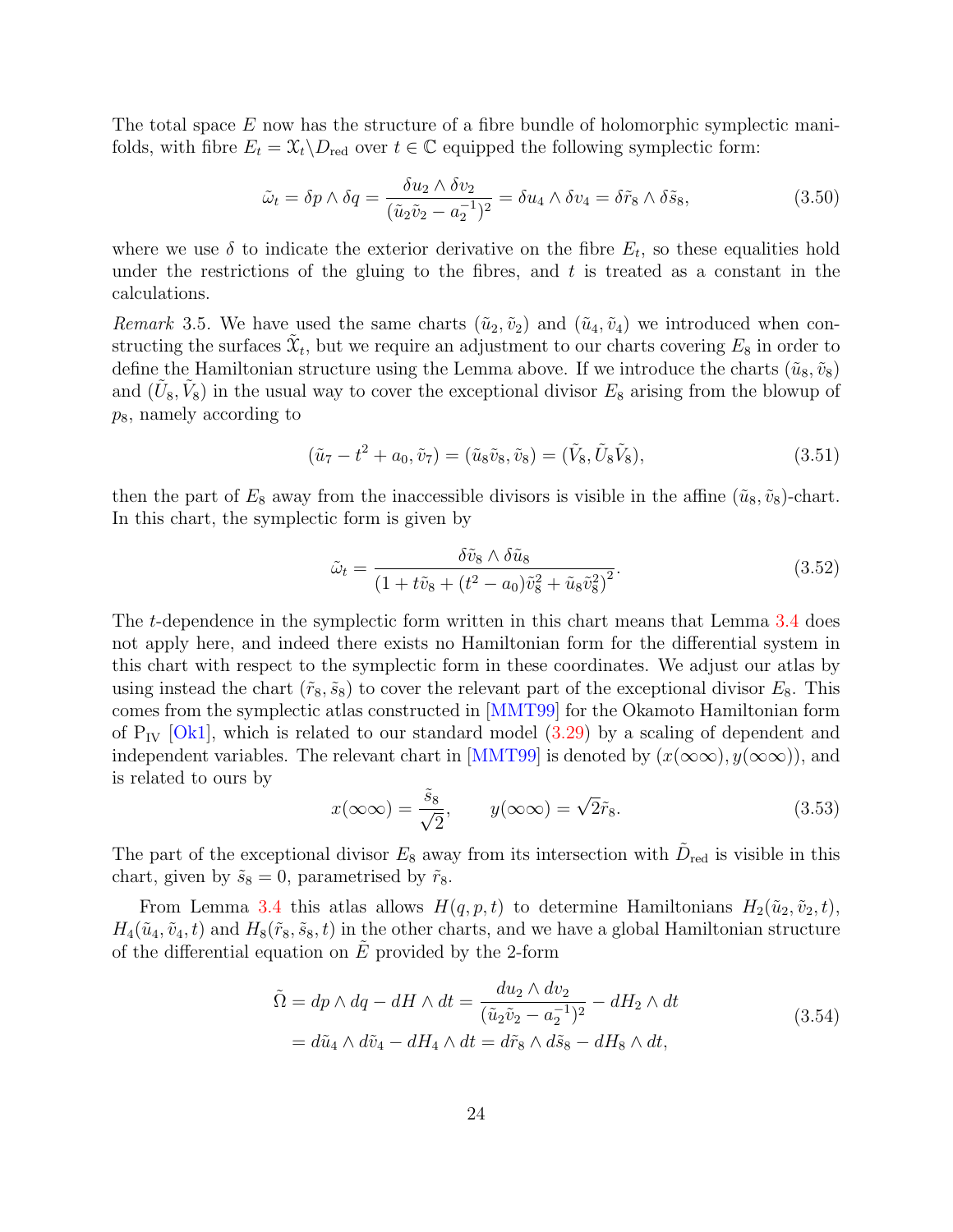where d denotes the exterior derivative on the total space  $\tilde{E}$ , and the Hamiltonians in each chart can be taken as

$$
H(q, p, t) = qp(p - q - t) - a_1p - a_2q,
$$
  
\n
$$
H_2(\tilde{u}_2, \tilde{v}_2, t) = \frac{a_2(t - a_2^2u_2) + (a_0 - 1 - ta_2^2u_2)v_2 + a_2(2a_1 + a_2)u_2v_2^2 - a_1a_2^2u_2^2v_2^3}{(1 - a_2u_2v_2)^2},
$$
  
\n
$$
H_4(\tilde{u}_4, \tilde{v}_4, t) = \tilde{u}_4 - (a_1 + \tilde{u}_4\tilde{v}_4)(t + \tilde{v}_4(1 - a_0 + \tilde{u}_4\tilde{v}_4)),
$$
  
\n
$$
H_8(\tilde{r}_8, \tilde{s}_8, t) = -t - \tilde{r}_8 + (1 - a_1)\tilde{s}_8 + (a_2 - \tilde{r}_8\tilde{s}_8)(t - \tilde{s}_8(1 + a_0 + \tilde{r}_8\tilde{s}_8)).
$$
\n(3.55)

From the second part of Lemma [3.4,](#page-22-0) we know that the system of first-order differential equations is given in charts as follows:

$$
q' = \frac{\partial H}{\partial p}, \quad p' = -\frac{\partial H}{\partial q},
$$
  

$$
\tilde{v}'_2 = (\tilde{u}_2 \tilde{v}_2 - a_2^{-1})^2 \frac{\partial H_2}{\partial \tilde{u}_2}, \quad \tilde{u}'_2 = -(\tilde{u}_2 \tilde{v}_2 - a_2^{-1})^2 \frac{\partial H_2}{\partial \tilde{v}_2},
$$
  

$$
\tilde{v}'_4 = \frac{\partial H_4}{\partial \tilde{u}_4}, \quad \tilde{u}'_4 = -\frac{\partial H_4}{\partial \tilde{v}_4},
$$
  

$$
\tilde{s}'_8 = \frac{\partial H_8}{\partial \tilde{r}_8}, \quad \tilde{r}'_8 = -\frac{\partial H_8}{\partial \tilde{s}_8}.
$$
 (3.56)

We have the following relation between these Hamiltonians under the gluing of the total space  $E$ :

$$
H = H_2 = H_4 = H_8 - q.
$$
\n(3.57)

The relevance of this to the present method is through the uniqueness results of Hamiltonian systems on Okamoto's spaces. The result for  $P_{IV}$  provided in [\[MMT99\]](#page-47-11) implies that any system given by a collection of rational Hamiltonians holomorphic on  $E$  as constructed here must coincide with the standard Hamiltonian form of  $P_{IV}$  in [\(3.29\)](#page-17-1). This means that an appropriate identification of the space  $E$  from the semi-classical Laguerre weight with the standard model  $E$  must identify the differential system  $(1.6)$  with the standard Hamiltonian form of  $P_{IV}$ , as we will see in [Subsection 3.6.](#page-31-1)

## 3.4 Identification on the level of the Picard lattice

We will obtain the identification between the spaces  $E, \tilde{E}$  by finding a birational mapping  $(x, y) \mapsto (q, p)$  which gives an appropriate isomorphism  $\mathcal{X}_c \to \tilde{\mathcal{X}}_t$ . We will do this by first finding an identification on the level of Picard lattices  $Pic(\mathfrak{X}_c)$ ,  $Pic(\mathfrak{X}_t)$  which

- 1. matches the surface roots in [Figure 3](#page-17-0) and [Figure 6,](#page-19-2) i.e.  $\delta_i = \tilde{\delta}_i$  for  $i = 0, \ldots, 6;$
- 2. preserves the intersection form;
- 3. preserves effectiveness of divisor classes.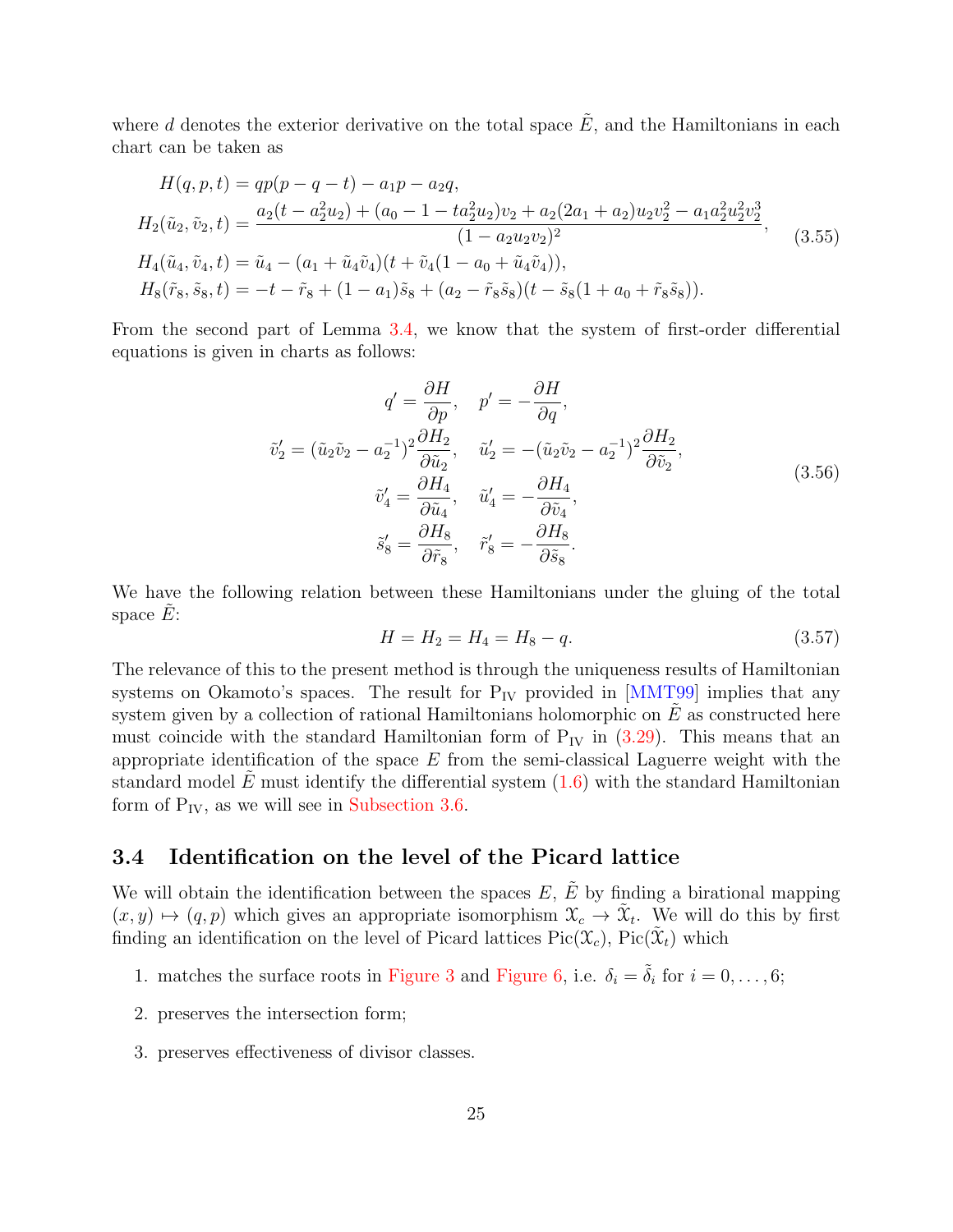Such an identification is essentially a change of basis for the rank 10 Lorentzian lattice which identifies the surface sublattices, so this is a linear algebra problem with the added consideration of effectiveness of divisor classes.

<span id="page-25-0"></span>**Lemma 3.6.** The following identification of  $Pic(\mathfrak{X}_c)$  and  $Pic(\tilde{\mathfrak{X}}_t)$  matches the surface root bases in [Figure 3](#page-17-0) and [Figure 6,](#page-19-2) and preserves the intersection form:

| $\mathfrak{H}_x=\mathfrak{H}_a,$                                                 | $\mathfrak{H}_q = \mathfrak{H}_x,$                                               |
|----------------------------------------------------------------------------------|----------------------------------------------------------------------------------|
| $\mathcal{H}_y = \mathcal{H}_q + \mathcal{H}_p - \mathcal{E}_1 - \mathcal{E}_3,$ | $\mathcal{H}_p = \mathcal{H}_x + \mathcal{H}_y - \mathcal{F}_1 - \mathcal{F}_4,$ |
| $\mathfrak{F}_1 = \mathfrak{H}_q - \mathfrak{E}_3,$                              | $\mathcal{E}_1 = \mathcal{H}_x - \mathcal{F}_4,$                                 |
| $\mathfrak{F}_2 = \mathfrak{E}_4,$                                               | ${\mathcal E}_2={\mathcal F}_3,$                                                 |
| $\mathfrak{F}_3 = \mathfrak{E}_2,$                                               | $\mathcal{E}_3 = \mathcal{H}_x - \mathcal{F}_1,$                                 |
| $\mathfrak{F}_4 = \mathfrak{H}_q - \mathfrak{E}_1,$                              | ${\mathcal{E}}_4={\mathcal{F}}_2,$                                               |
| $\mathfrak{F}_5 = \mathfrak{E}_5,$                                               | ${\mathcal{E}}_5={\mathcal{F}}_5,$                                               |
| $\mathfrak{F}_6 = \mathfrak{E}_6,$                                               | ${\mathcal{E}}_6={\mathcal{F}}_6,$                                               |
| $\mathfrak{F}_7 = \mathfrak{E}_7$ ,                                              | ${\mathcal{E}}_7={\mathcal{F}}_7,$                                               |
| $\mathfrak{F}_8 = \mathfrak{E}_8,$                                               | $\mathcal{E}_8 = \mathcal{F}_8.$                                                 |

Proof. To identify the surface root bases, we require

$$
\mathcal{F}_7 - \mathcal{F}_8 = \mathcal{E}_7 - \mathcal{E}_8, \quad \mathcal{H}_x - \mathcal{F}_3 - \mathcal{F}_4 = \mathcal{E}_1 - \mathcal{E}_2, \quad \mathcal{F}_4 - \mathcal{F}_5 = \mathcal{H}_q - \mathcal{E}_1 - \mathcal{E}_5, \n\mathcal{F}_5 - \mathcal{F}_6 = \mathcal{E}_5 - \mathcal{E}_6, \quad \mathcal{H}_y - \mathcal{F}_4 - \mathcal{F}_5 = \mathcal{H}_p - \mathcal{E}_3 - \mathcal{E}_5, \n\mathcal{H}_x - \mathcal{F}_1 - \mathcal{F}_2 = \mathcal{E}_3 - \mathcal{E}_4, \quad \mathcal{F}_6 - \mathcal{F}_7 = \mathcal{E}_6 - \mathcal{E}_7.
$$
\n(3.58)

We begin by setting  $\mathcal{F}_8 = \mathcal{E}_8$ , since both are effective classes of self-intersection -1. Then the conditions allow us to recursively determine

$$
\mathcal{F}_7 = \mathcal{E}_7, \quad \mathcal{F}_6 = \mathcal{E}_6, \quad \mathcal{F}_5 = \mathcal{E}_5, \quad \mathcal{F}_4 = \mathcal{H}_q - \mathcal{E}_1, \quad \mathcal{H}_y = \mathcal{H}_q + \mathcal{H}_p - \mathcal{E}_1 - \mathcal{E}_3. \tag{3.59}
$$

We then make two more choices of classes of  $(-1)$ -curves to match. In Pic $(\mathfrak{X}_c)$ , we have  $\mathcal{F}_4$  being a class of self-intersection  $-1$  which intersects  $D_1$  with multiplicity one, so should be identified with the class of a  $(-1)$ -curve on  $\tilde{\mathfrak{X}}_t$  which intersects  $\tilde{D}_1$  similarly. We take  $\mathcal{F}_4 = \mathcal{E}_2$ , and by similar reasoning  $\mathcal{F}_2 = \mathcal{E}_4$ , so are left to determine only  $\mathcal{H}_x$ ,  $\mathcal{F}_1$ ,  $\mathcal{F}_3$ . We require that

$$
\mathcal{H}_x - \mathcal{F}_3 = \mathcal{E}_1, \quad \mathcal{H}_x - \mathcal{F}_1 = \mathcal{E}_3,\tag{3.60}
$$

as well as the intersection form being preserved, from which we deduce the rest of the matching. From this, computing the inverse is straightforward.  $\Box$ 

We remark that at this stage we do not know for certain that the identification in Lemma [3.6](#page-25-0) preserves effectiveness of divisors. If it did not, this would become evident at the next step when we cannot find a birational mapping realising the identification. In such a case, the identification would require adjustment.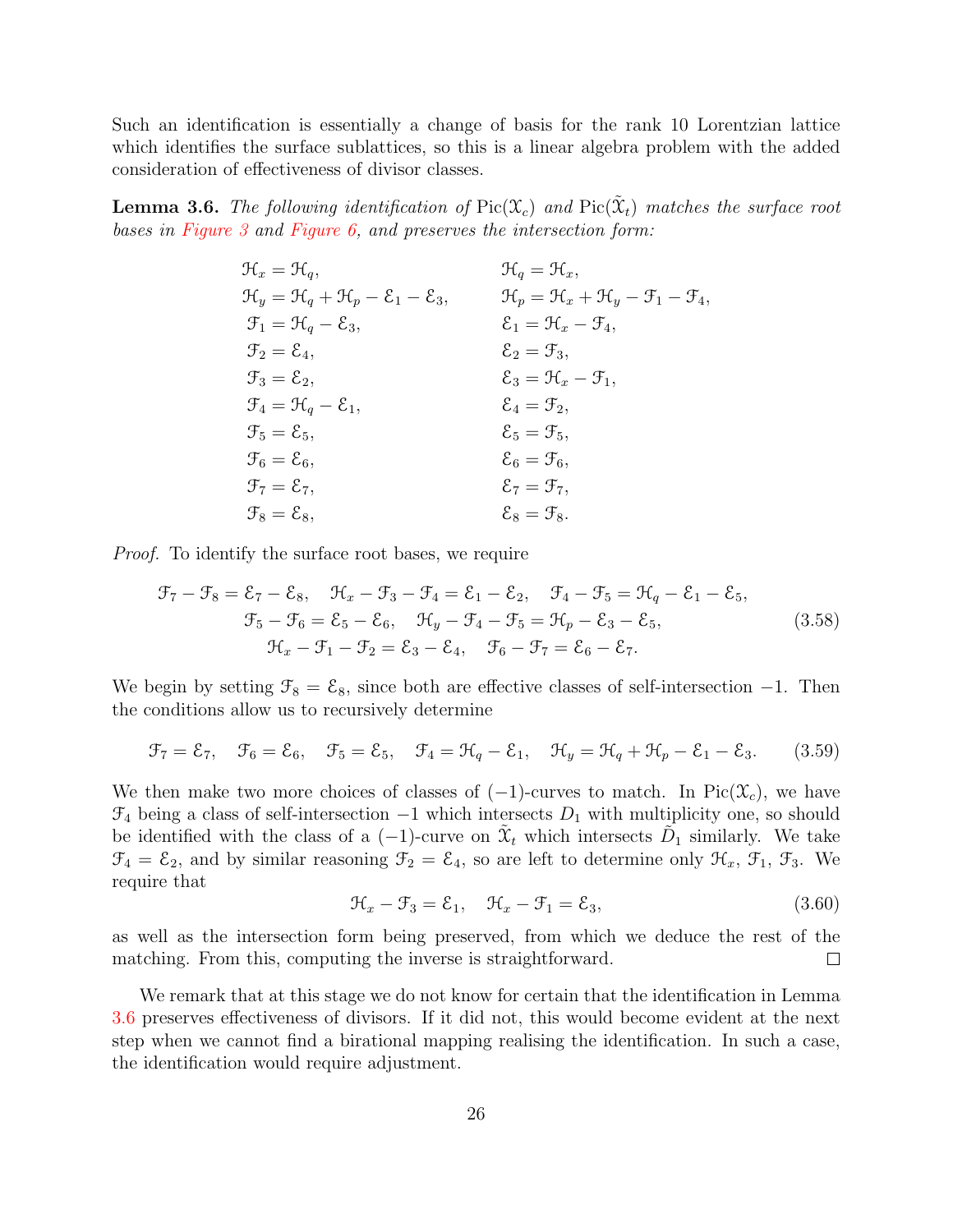## 3.5 The change of variables and parameter correspondence

We now seek a birational map which provides an isomorphism which realises the identification obtained above. The parameters from the differential systems will be related in a way which can be computed using the period mapping similarly to the standard model of  $E_6^{(1)}$  $6^{(1)}$ -surfaces. For this reason we now include the parameters  $\mathbf{a} = (a_0, a_1, a_2; t)$  and  $\mathbf{b} = (\alpha, N, n; c)$  in our notation for the surfaces, so the standard model is denoted by  $\tilde{\mathfrak{X}}_a$  and those from the semi-classical Laguerre weight by  $\mathfrak{X}_{\mathbf{b}}$ . Under our identification in Lemma [3.6,](#page-25-0) we obtain the choice of symmetry root basis corresponding to that of the standard model in [Figure 7,](#page-20-1) which we present in [Figure 8.](#page-26-0)



<span id="page-26-0"></span>Figure 8: The Symmetry Root Basis for the semi-classical Laguerre weight (initial choice).

The mechanism by which computation of the root variables for this symmetry root basis for  $\mathfrak{X}_{\mathbf{b}}$  yields the parameter correspondence for our change of variables is provided by the following fact (see [\[Sak01,](#page-48-2) [DT18\]](#page-46-6)).

Lemma 3.7. Suppose we have an isomorphism

$$
\iota: \mathfrak{X}_{\mathbf{b}} \longrightarrow \tilde{\mathfrak{X}}_{\mathbf{a}},\tag{3.61}
$$

which induces the identification on the level of Picard lattices in Lemma [3.6](#page-25-0) so

$$
\iota^*(\tilde{\delta}_i) = \delta_i \text{ for } i = 0, \dots, 6, \qquad \iota^*(\tilde{\alpha}_j) = \alpha_j \text{ for } j = 0, \dots, 2.
$$
 (3.62)

Suppose also that the rational sympectic forms  $\omega$ ,  $\tilde{\omega}$  on the surfaces are related by  $\iota^*\tilde{\omega} = \omega$ . Then the definition of the period mapping  $\chi$  (using the symplectic form  $\omega$ ) ensures that the root variables for the surface  $\mathfrak{X}_b$  corresponding to the symmetry root basis in [Figure 8](#page-26-0) coincide with those for  $\tilde{\mathbf{X}}_{\mathbf{a}}$ :

$$
\chi(\alpha_i) = \chi(\iota^* \tilde{\alpha}_i) = \tilde{\chi}(\tilde{\alpha}_i) = a_i.
$$
\n(3.63)

Therefore to compute the parameter correspondence between the system [\(1.6\)](#page-4-1) from the semi-classical Laguerre weight and the standard Hamiltonian form of  $P_{IV}$  with our identification on the level of Picard lattices, we begin with the computation of the root variables for the surface  $\mathfrak{X}_{\mathbf{b}}$ . To define the period mapping for the surface  $\mathfrak{X}_{\mathbf{b}}$  we take the symplectic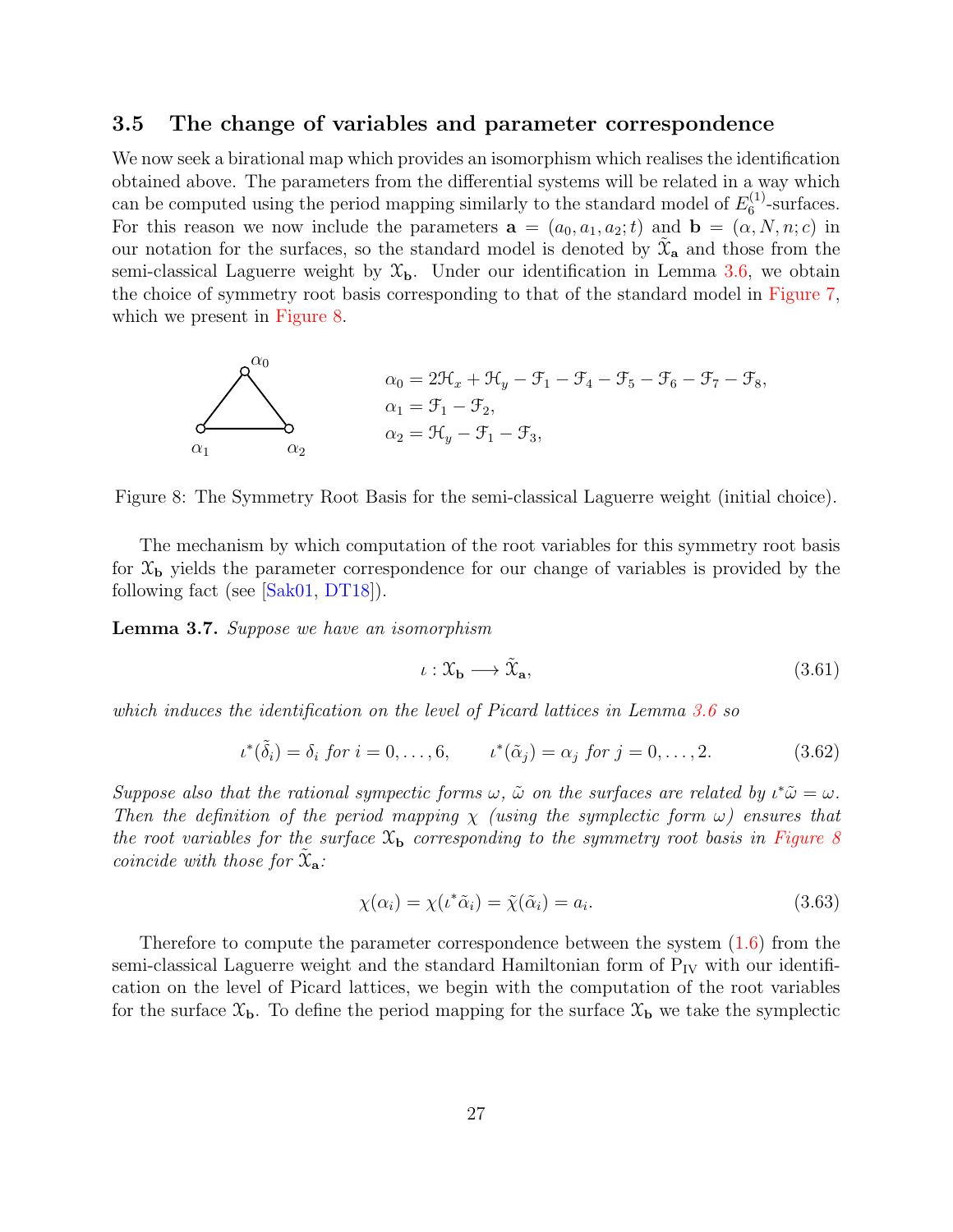form as in  $(3.24)$  given in relevant charts by

<span id="page-27-0"></span>
$$
\omega = k \frac{dx \wedge dy}{x} = -k \frac{dX \wedge dy}{X} = -k \frac{dx \wedge dY}{Y^2} = k \frac{dX \wedge dY}{XY^2}
$$

$$
= k \frac{dV_4 \wedge dU_4}{U_4^2 V_4^2} = k \frac{dv_5 \wedge du_5}{u_5^2 v_5^2} = k \frac{dv_6 \wedge du_6}{v_6^2 (u_6 v_6 - 2c)^2}
$$
(3.64)
$$
= k \frac{dv_7 \wedge du_7}{v_7 (u_7 v_7^2 + 2c(c - 1)v_7 - 2c)^2}.
$$

**Lemma 3.8.** (a) The residue of the rational symplectic form  $\omega$  given in charts by [\(3.64\)](#page-27-0) along each of the irreducible components of the anticanonical divisor of  $\mathfrak{X}_{\mathbf{b}}$  is given by

$$
\text{res}_{D_0} \omega = k \frac{du_7}{4c^2}, \qquad \text{res}_{D_1} \omega = -k dy, \qquad \text{res}_{D_2} \omega = 0, \qquad \text{res}_{D_3} \omega = 0, \n\text{res}_{D_4} \omega = 0, \qquad \text{res}_{D_5} \omega = k dy, \qquad \text{res}_{D_6} \omega = 0.
$$
\n(3.65)

(b) The values of the period mapping on the symmetry roots in [Figure 8](#page-26-0) are given by

$$
\chi(\alpha_0) = k \frac{\alpha + n + 1}{N}, \qquad \chi(\alpha_1) = -k \frac{\alpha}{N}, \qquad \chi(\alpha_2) = -k \frac{n}{N}.
$$
 (3.66)

(c) By normalising the symplectic form so that  $k = N$  we have the root variables for the surface  $\mathfrak{X}_{\mathbf{b}}$  with the choice of symmetry root basis in [Figure 8](#page-26-0) being given by

$$
a_0 = \alpha + n + 1, \qquad a_1 = -\alpha, \qquad a_2 = -n. \tag{3.67}
$$

In particular, this is consistent with the parameter normalisation  $a_0 + a_1 + a_2 = 1$  from the Hamiltonian form of  $P_{IV}$ .

*Proof.* This is again a standard computation, but we present the calculation of  $\chi(\alpha_0)$  since it is slightly more involved than others. According to the usual method we express the symmetry root  $\alpha_0$  as a difference of two effective divisors

$$
\alpha_0 = [C_0^1] - [C_0^0],\tag{3.68}
$$

where  $C_0^0 = F_8$  and  $C_0^1$  is the unique curve on  $\mathfrak{X}_b$  whose class in Pic( $\mathfrak{X}_b$ ) is

$$
[C_0^1] = 2\mathcal{H}_x + \mathcal{H}_y - \mathcal{F}_1 - \mathcal{F}_4 - \mathcal{F}_5 - \mathcal{F}_6 - \mathcal{F}_7. \tag{3.69}
$$

By a straightforward calculation one finds that this divisor must be given by the proper transform of the curve defined in the affine  $(x, y)$ -chart by  $2cy + (c - 1)x + x^2 = 0$ . The component  $D_k$  of the anticanonical divisor which intersects  $C_0^1$  and  $C_0^0$  is  $D_0 = F_7 - F_8$ , so we have immediately that the point  $P_0 = D_0 \cap C_0^0$  is given in coordinates by

$$
P_0: (u_7, v_7) = \left(-2c\left(N + c^2N + 2c(\alpha - N + n + 1)/N\right), 0\right). \tag{3.70}
$$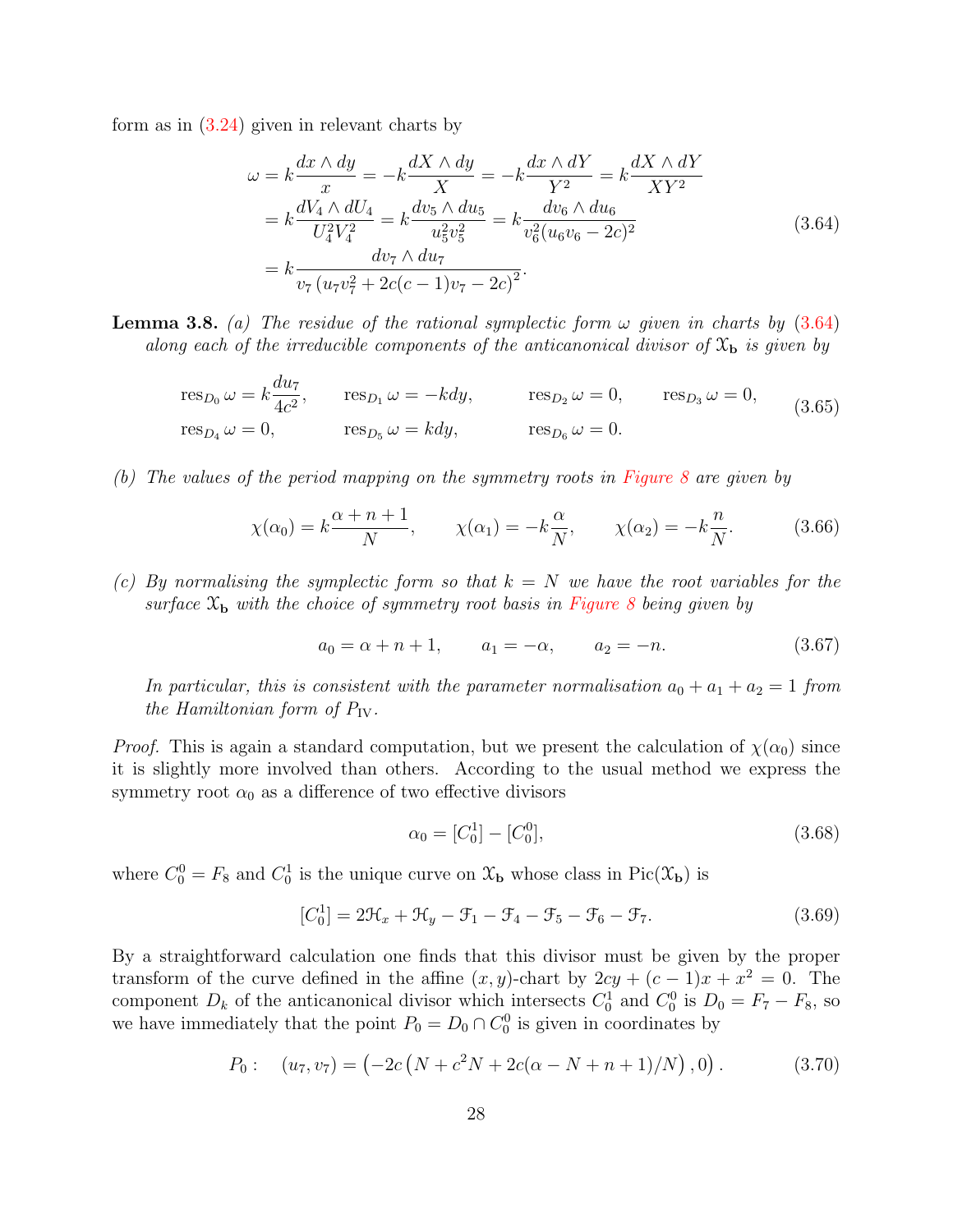To find the point  $Q_0 = D_0 \cap C_0^1$ , we compute the equation of  $C_0^1$  in the  $(u_7, v_7)$ -chart to be

<span id="page-28-0"></span>
$$
C_0^1: \quad 2c(c-1)^2 + u_7 + (c-1)u_7v_7 = 0,\tag{3.71}
$$

so we find the intersection with  $D_0 = F_7 - F_8$  by restricting its local equation [\(3.71\)](#page-28-0) to  $v_7 = 0$ then solving for  $u_7$  to obtain

$$
Q_0: (u_7, v_7) = \left(-2c(c-1)^2, 0\right). \tag{3.72}
$$

 $\Box$ 

We then have

$$
\chi(\alpha_0) = \int_{P_0}^{Q_0} \text{res}_{D_0} \,\omega = k \left[ \frac{u_7}{4c^2} \right]_{u_7 = -2c(N+c^2N+2c(\alpha-N+n+1)/N)}^{u_7 = -2c(c-1)^2} = \frac{\alpha+n+1}{N}.
$$
 (3.73)

The other root variables are obtained by similar calculations.

We now wish to obtain a birational mapping  $(x, y) \mapsto (q, p)$  which provides an isomorphism between  $\mathfrak{X}_{\mathbf{b}}$  and  $\mathfrak{X}_{\mathbf{a}}$  realising the identification in Lemma [3.6,](#page-25-0) with parameters  $\alpha, n, N$ related to the root variables  $a_0, a_1, a_2$  as in Lemma [3.8.](#page-0-0) The method is identical to that in  $[DFS20]$  and in the process we will find the relation between c and t necessary for this isomorphism to exist, which will give the correspondence of independent variables in the differential systems.

We begin by forming an Ansatz for the mapping noting that under our identification we have  $\mathcal{H}_q = \mathcal{H}_x$  and  $\mathcal{H}_p = \mathcal{H}_x + \mathcal{H}_y - \mathcal{F}_1 - \mathcal{F}_2$ , which dictates the degrees of q, p as rational functions of  $x, y$ :

<span id="page-28-1"></span>
$$
q = \frac{a_0 + a_1 x}{b_0 + b_1 x}, \qquad p = \frac{c_{00} + c_{10} x + c_{01} y + c_{11} x y}{d_{00} + d_{10} x + d_{01} y + d_{11} x y}.
$$
(3.74)

The condition  $\mathcal{H}_p = \mathcal{H}_x + \mathcal{H}_y - \mathcal{F}_1 - \mathcal{F}_2$  means that p should provide an affine coordinate on a pencil of curves on  $\mathbb{P}^1 \times \mathbb{P}^1$  passing through  $q_1$  and  $q_2$ , so in particular the numerator and denominator of the rational function giving  $p$  in  $(3.74)$  should be indeterminate at both of these points. This gives

$$
c_{00} = d_{00} = 0, \qquad c_{11} = d_{11} = 0. \tag{3.75}
$$

We now successively impose conditions from the identification to determine the rest of the coefficients, as well as confirm our parameter matching. There are many possible orders in which the conditions can be imposed, but we illustrate one set of choices that leads to fairly simple calculations for reasons we outline in the process. Firstly, the matching of the surface roots  $\delta_1, \tilde{\delta}_1$ , namely  $\mathcal{H}_x - \mathcal{F}_3 - \mathcal{F}_4 = \mathcal{E}_1 - \mathcal{E}_2$ , means that the line  $X = 0$  should be sent under the birational mapping to  $p_1$ :  $(Q, p) = (0, 0)$ . Rewriting the updated Ansatz in the relevant charts we have

$$
Q = \frac{b_0 X + b_1}{a_0 X + a_1}, \qquad p = \frac{c_{10} + c_{01} X y}{d_{10} + d_{01} X y},
$$
\n(3.76)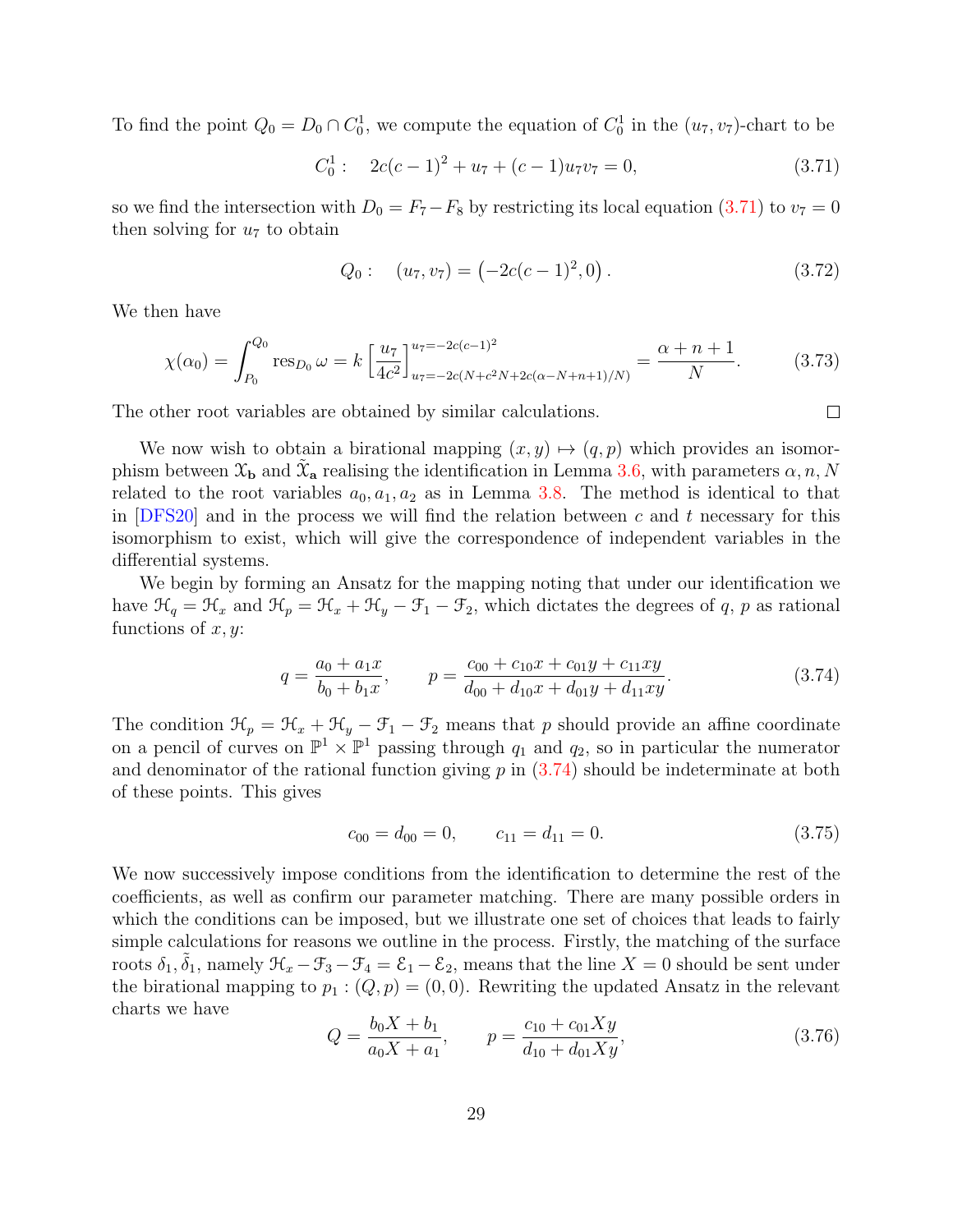so we require  $b_1 = 0$ ,  $c_{10} = 0$ . Similarly, the matching of  $\delta_5$ ,  $\tilde{\delta}_5$  requires  $\mathcal{H}_x - \mathcal{F}_1 - \mathcal{F}_2 = \mathcal{E}_3 - \mathcal{E}_4$ , so the line  $x = 0$  should be sent to  $p_3$ :  $(q, P) = (0, 0)$ , which leads to  $a_0 = 0$ ,  $d_{01} = 0$ . Our refined Ansatz for the birational mapping is then

<span id="page-29-0"></span>
$$
q = Ax, \qquad p = B\frac{y}{x}, \tag{3.77}
$$

where we have relabeled  $A = a_1/b_0$ ,  $B = c_{01}/d_{10}$ . We confirm that this gives the desired isomorphisms between components of the anticanonical divisors by calculations in charts. For example, to confirm the isomorphism between  $E_1 - E_2$  and  $H_x - F_3 - F_4$  (the proper transform of  $\{X=0\}$ , we rewrite [\(3.77\)](#page-29-0) in charts  $(X, y)$  for  $\mathfrak{X}_{\mathbf{b}}$  and  $(\tilde{u}_1, \tilde{v}_1)$  for  $\tilde{\mathfrak{X}}_{\mathbf{a}}$ , which gives

$$
\tilde{u}_1 = \frac{1}{ABy}, \qquad \tilde{v}_1 = BXy. \tag{3.78}
$$

Setting  $X = 0$  here gives  $\tilde{v}_1 = 0$  with  $\tilde{u}_1$  parametrised as a fractional-linear function of y, so we have the two copies of  $\mathbb{P}^1$  in bijection.

We next check the matching of some other components of the anticanonical divisors, for example  $\delta_4 = \mathfrak{H}_y - \mathfrak{F}_4 - \mathfrak{F}_5 = \mathfrak{H}_p - \mathfrak{E}_3 - \mathfrak{E}_4 = \delta_4$  requires the proper transforms of  $\{Y = 0\}$ and  $\{P = 0\}$  to be in bijection. Calculations in relevant charts reveal that the mapping [\(3.77\)](#page-29-0) already provides this, and similarly for the surface roots  $\delta_2, \delta_3$ . Matching  $\delta_6$  and  $\delta_6$ requires isomorphism between  $F_6 - F_7$  and  $E_6 - E_7$ , so the point  $q_6 : (u_5, v_5) = (-2c, 0)$ should be sent to  $p_6$ :  $(\tilde{u}_5, \tilde{v}_5) = (1, 0)$ . Rewriting  $(3.77)$  in the relevant charts we have

$$
u_5 = \frac{B}{A\tilde{u}_5}, \qquad v_5 = A\tilde{u}_5\tilde{v}_5,\tag{3.79}
$$

so we require  $B = -2cA$ . Similarly from the matching of  $\delta_6$  we require  $q_7$  to be sent to  $p_7$ , which gives  $A = 1/(c-1)$ , so we have determined all coefficients in the Ansatz:

<span id="page-29-1"></span>
$$
q = \frac{tx}{c-1}, \qquad p = \frac{2cty}{(1-c)x}.
$$
\n
$$
(3.80)
$$

At this stage we have refined the mapping so that it provides an isomorphism everywhere between the surfaces, and now have only to check that the exceptional divisors  $F_2, F_3, F_8$  are in bijection with  $E_4, E_2, E_8$  respectively. For example, to check that  $q_2 : (x, y) = (0, \alpha/N)$  is sent to  $p_4$ :  $(\tilde{u}_3, \tilde{v}_4) = (a_1, 0)$  as required, we rewrite  $(3.80)$  in relevant charts to find

$$
\tilde{u}_3 = -\frac{2ct^2y}{(c-1)^2}, \qquad \tilde{v}_3 = \frac{(1-c)x}{2cty}, \tag{3.81}
$$

so after substituting  $q_2, p_4$  we require that

$$
a_1 = -\frac{2ct^2\alpha}{(c-1)^2N},\tag{3.82}
$$

which with the matching of parameters and root variables in Lemma [3.8](#page-0-0) leads to the relation

<span id="page-29-2"></span>
$$
2ct^2 = (c-1)^2 N.
$$
\n(3.83)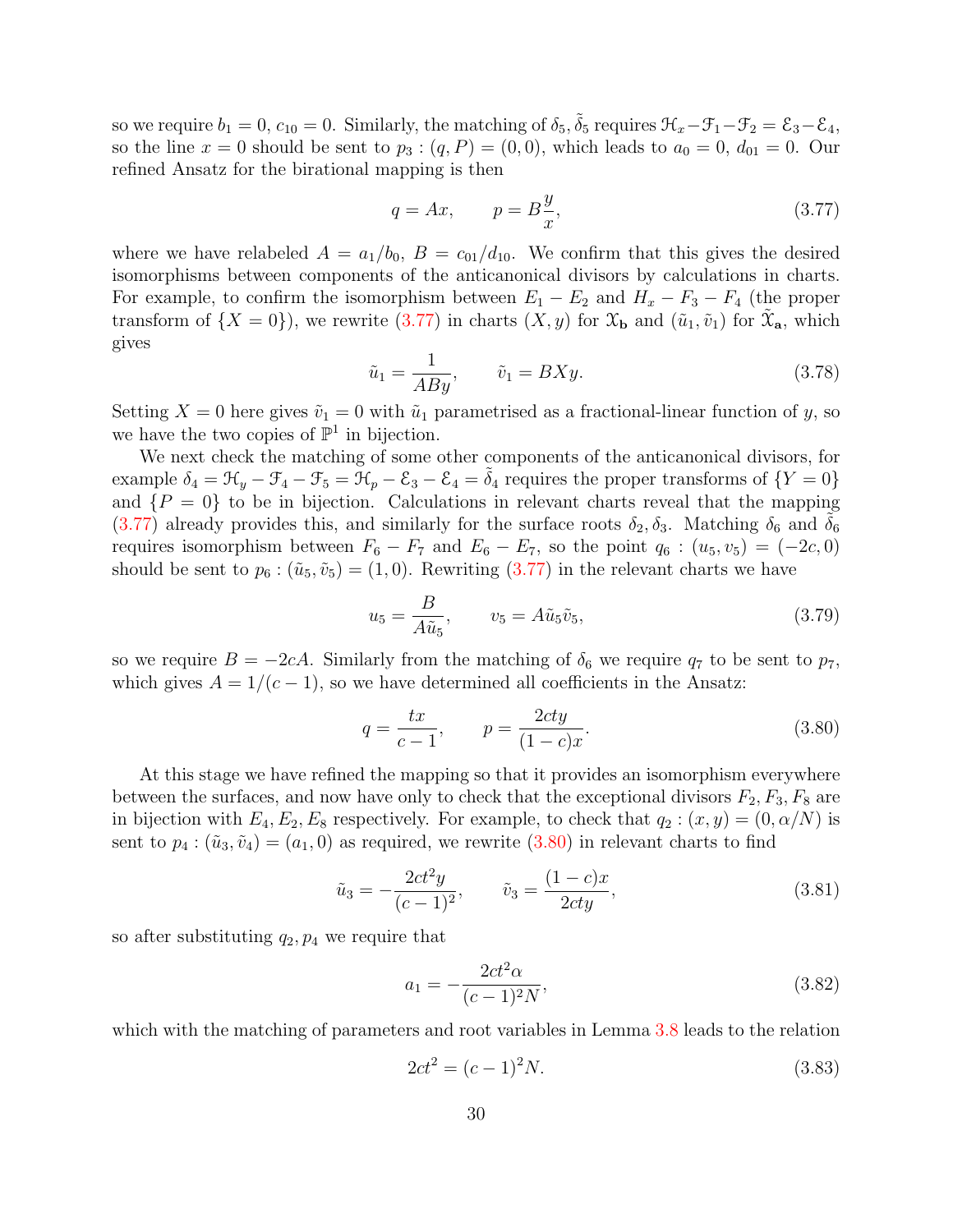Similar calculations for  $F_3, F_8$  reveal that with the root variables in Lemma [Theorem 3.8](#page-0-0) as well as the matching  $(3.83)$  of t and c, the correspondence  $(3.80)$  provides an isomorphism between surfaces  $\mathfrak{X}_{\mathbf{b}}$  and  $\widetilde{\mathfrak{X}}_{\mathbf{a}}$ . This birational mapping provides a change of variables which identifies our differential system with the standard Hamiltonian form of  $P_{IV}$ , which can be verified by direct calculation.

<span id="page-30-0"></span>Theorem 3.9. The following change of variables identifies the differential system [\(1.6\)](#page-4-1) from the semi-classical Laguerre weight with the standard Hamiltonian form [\(3.29\)](#page-17-1) of the fourth Painlevé equation:

$$
\frac{x(c)}{c-1} = \frac{q(t)}{t}, \qquad \frac{2c}{(c-1)}\frac{y(c)}{x(c)} = -\frac{p(t)}{t}, \qquad 2ct^2 = (c-1)^2 N,\tag{3.84}
$$

with parameters related by

$$
a_0 = \alpha + n + 1, \qquad a_1 = -\alpha, \qquad a_2 = -n. \tag{3.85}
$$

*Remark* 3.10. The relation between the independent variables c and t is consistent with the following well-known symmetry  $q \to -q$ ,  $p \to -p$ ,  $t \to -t$  of P<sub>IV</sub>, with the parameters  $a_i$ unchanged.

Remark 3.11. We could also use the methods of [\[DFS20\]](#page-46-2) and adjust the change of variables in [Theorem 3.9](#page-30-0) by an element of the symmetry group  $W(A_2^{(1)})$  $\binom{1}{2}$   $\rtimes$  Aut $(A_2^{(1)}$  $2^{(1)}$  of the surfaces such that the discrete dynamics from the system  $(1.3)$  is matched with that of a standard discrete Painlevé equation on the same standard model of  $E_6^{(1)}$  $6^{(1)}$ -surfaces. This will be a Bäcklund transformation of the differential system, so that the discrete and differential systems are simultaneously identified with the standard ones. We can see the need for such an adjustment by noting that compared with [\[KNY17\]](#page-47-0), the evolution in n of the root variables in [Theorem 3.9](#page-30-0) does not match with that of the standard discrete Painlevé equation  $(a_0 \text{ should}$ not depend on  $n$ ). Therefore, although we have identified the differential system with the fourth Painlevé equation, the change of variables does not work for the discrete equations. Adjusting our identification by an appropriate symmetry we have another transformation:

$$
\frac{x_n}{c-1} = \frac{q_n(q_n^2 + (t - p_n)q_n + \alpha)}{t(q_n^2 + (t - p_n)q_n - n - 1)},
$$
  

$$
-\frac{2cy_n}{(c-1)x_n} = \frac{q_n^3p_n + (2 + 2n + \alpha + tp_n - p_n^2)q_n^2 + (n+1)(t - 2p_n)q_n - (n+1)^2}{tq_n(q_n^2 + (t - p_n)q_n - n - 1)},
$$
\n(3.86)

which identifies the discrete system  $(1.5)$  with the standard d-P  $(A_2^{(1)})$  $_2^{(1)}/\text{E}_6^{(1)}$  $\binom{1}{6}$  [\[KNY17\]](#page-47-0) system

$$
q_{n+1} + q_n = p_n - t - a_2/p_n,
$$
  
\n
$$
p_n + p_{n-1} = q_n + t + a_1/q_n,
$$
\n(3.87)

with  $a_0 = -\alpha$ ,  $a_1 = -1 - n$ ,  $a_2 = 2 + n + \alpha$ ,  $2ct^2 = (c - 1)^2 N$ . Since we have adjusted our identification in [Theorem 3.9](#page-30-0) by a symmetry of  $P_{IV}$ , the differential systems will also be identified.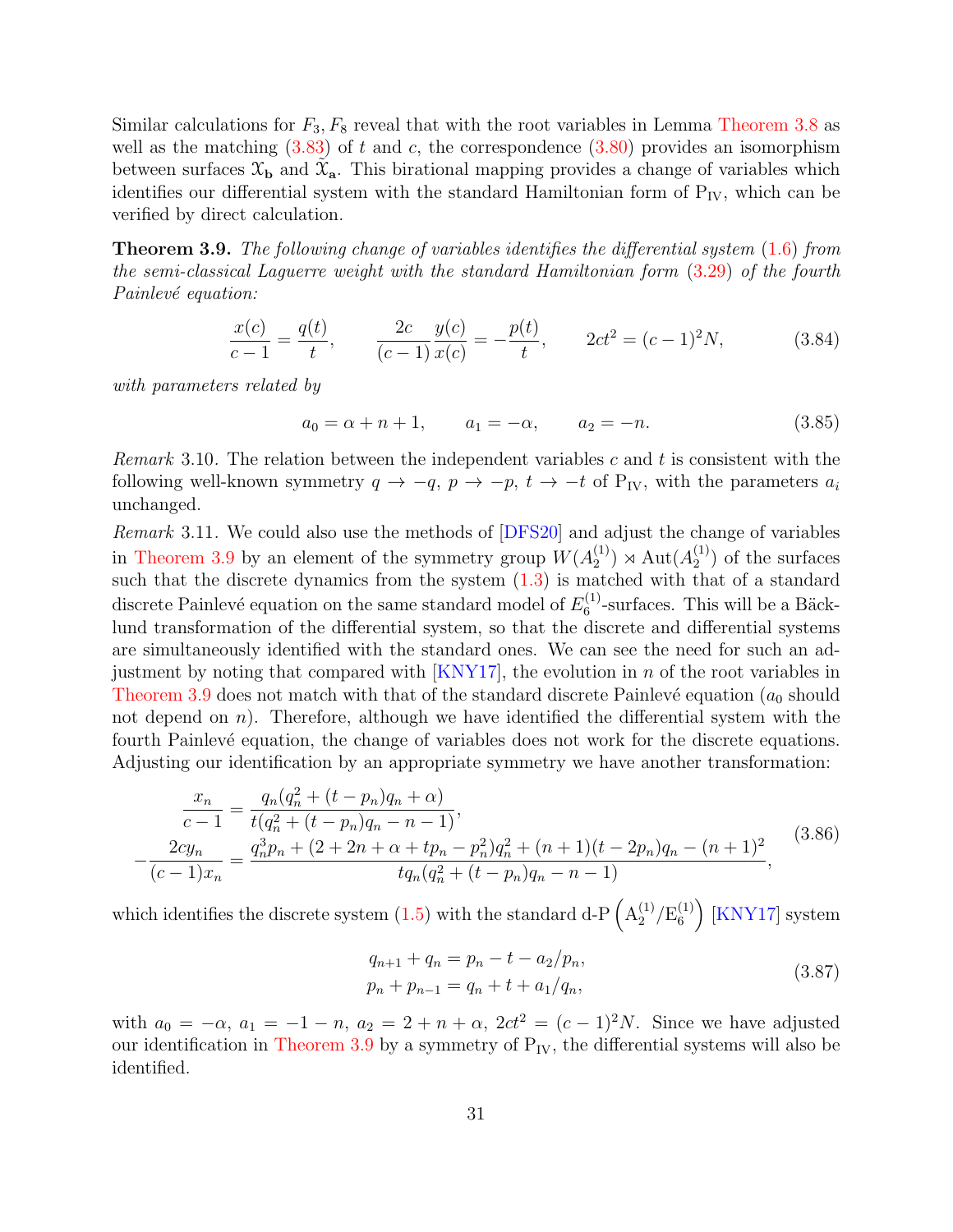### <span id="page-31-1"></span>3.6 Hamiltonian structure and justification of equivalence

Since the isomorphism obtained above identifies the inaccessible divisors on the surfaces  $\mathfrak{X}_{\mathbf{b}}$ and  $\tilde{\mathfrak{X}}_{a}$ , this provides an isomorphism between the bundles (with parameters related as in [Theorem 3.9\)](#page-30-0)

$$
\varphi: E \longrightarrow \tilde{E}.\tag{3.88}
$$

Restricting to the fibres  $E_t = \mathfrak{X}_b \backslash D_{\text{red}}, E_c = \tilde{\mathfrak{X}}_a \backslash \tilde{D}_{\text{red}},$  this transformation can be verified by direct calculation to be symplectic with respect to the normalised 2-forms  $\omega$ ,  $\tilde{\omega}$  in charts:

$$
\varphi_t^*(\delta p \wedge \delta q) = N \frac{\delta x \wedge \delta y}{x},\tag{3.89}
$$

where again  $\delta$  is the exterior derivative on the fibre, so t and c are treated as constants in the calculation. Noting that the symplectic forms are independent of  $t$ ,  $c$ , from Lemma [3.4](#page-22-0) we automatically obtain the Hamiltonian structure of the system from the Laguerre weight:

**Theorem 3.12.** The differential system  $(1.6)$  can be written in the Hamiltonian form

$$
\frac{N}{x}\frac{dy}{dc} = \frac{\partial K}{\partial x}, \qquad \frac{N}{x}\frac{dx}{dc} = -\frac{\partial K}{\partial y},
$$
\n
$$
K(x, y, c) = \frac{N}{4c^2} \left( \left( (c^2 - 1)N - 2c \right) y + (c+1)(Ny + n)x + 2c(c+1)\frac{y(Ny - \alpha)}{x} \right). \tag{3.90}
$$

Under the identification  $\varphi$  of the total spaces E,  $\tilde{E}$  we have the equality of 2-forms

$$
N\frac{dx \wedge dy}{x} - dK \wedge dc = dp \wedge dq - dH \wedge dt,\tag{3.91}
$$

where d is the exterior derivative on the total space, and H is the Hamiltonian for  $P_{IV}$  as in system [\(3.29\)](#page-17-1).

By pulling back the symplectic atlas for the standard model of Okamoto's space under our isomorphism to the bundle  $E$ , we find that the differential system  $(1.6)$  indeed has a Hamiltonian structure holomorphic on  $E$  and extending meromorphically to its closure (as each of the Hamiltonians is rational). Thus by the uniqueness result of [\[MMT99\]](#page-47-11) our isomorphism is guaranteed to identify the differential systems as we have seen in [Theorem 3.9.](#page-30-0)

# <span id="page-31-0"></span>4 Hypergeometric weight

We now turn to the case of the system of differential equations  $(1.19)$  from the hypergeometric weight [\(1.9\)](#page-5-4). The surfaces are the same as those constructed in [\[DFS20\]](#page-46-2) in the analysis of the discrete system  $(1.14)-(1.15)$  $(1.14)-(1.15)$ , and we recall the point configuration, surface root basis, and symplectic structure in [Appendix A](#page-40-0)ppendix  $\Lambda$ , in order for the present paper to be self-contained.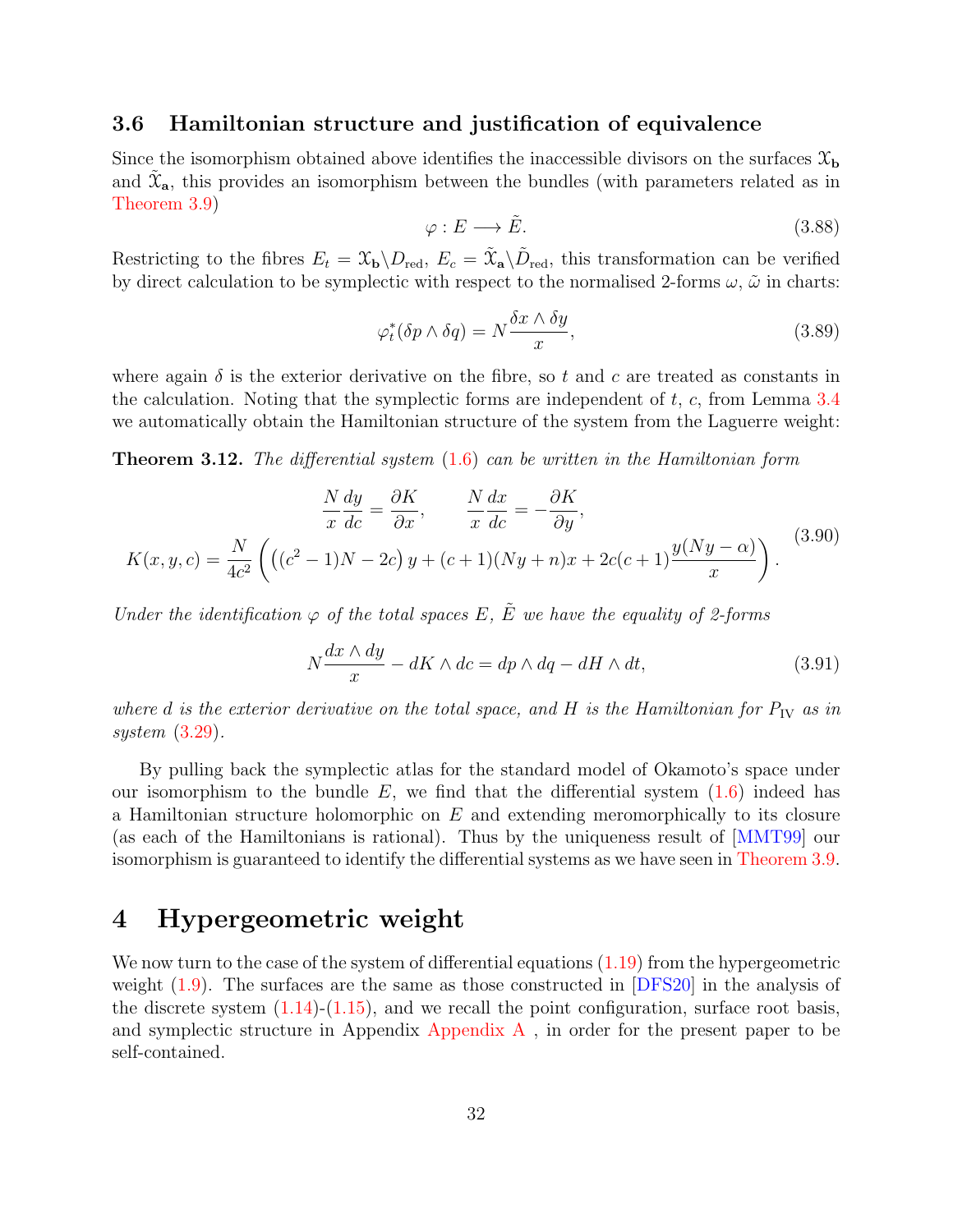We will recycle notation from the previous section, denoting the surfaces constructed from the system [\(1.19\)](#page-6-2) in  $(x, y)$ -coordinates by  $\mathcal{X}_c$ , irreducible components  $D_k$  of the anticanonical divisor, with their union again being  $D_{\text{red}} = \bigcup_k D_k$ . The construction of the space of initial conditions gives the bundle

<span id="page-32-0"></span>
$$
\rho: E \longrightarrow B,
$$
  
\n
$$
\rho^{-1}(c) = \mathfrak{X}_c \backslash D_{\text{red}},
$$
\n(4.1)

where  $B = \mathbb{C}\setminus\{0,1\}$  is the independent variable space for system  $(1.19)$ , with the fixed singularities removed. This again admits a uniform foliation by solution curves of the system [\(1.19\)](#page-6-2) transverse to the fibres.

We also recycle notation for the standard model of the relevant Sakai surfaces, namely those of surface type  $D_4^{(1)}$  $_4^{(1)}$  as presented in [\[KNY17\]](#page-47-0), which we recall in Appendix [Appendix B.](#page-42-0) These provide spaces of initial conditions for a Hamiltonian system for  $(f(t), g(t))$  equivalent to P<sub>VI</sub>, and we denote them by  $\tilde{\mathfrak{X}}_t$ , with the inaccessible divisors denoted by  $\tilde{D}_k$ , their union being  $\tilde{D}_{\text{red}}$ , and bundle

$$
\tilde{\rho}: \tilde{E} \longrightarrow \tilde{B}, \n\tilde{\rho}^{-1}(t) = \tilde{\chi}_t \backslash \tilde{D}_{\text{red}},
$$
\n(4.2)

where  $\tilde{B} = \mathbb{C}\backslash\{0,1\}$  is obtained by removing the locations of fixed singularities of P<sub>VI</sub> from the complex plane.

### 4.1 Inaccessible singular points

The calculation methods required to construct a space of initial conditions for the system [\(1.19\)](#page-6-2) are more involved than in [Section 3.](#page-10-0) In particular, careful consideration has to be made to determine whether an indeterminacy of the vector field constitutes a singularity which requires blowing up in order to regularise the system.

As usual we take the phase space of the system [\(1.19\)](#page-6-2) initially to be the trivial bundle over  $B = \mathbb{C} \setminus \{0,1\}$  with fibre  $\mathbb{P}^1 \times \mathbb{P}^1$  covered by affine charts  $(x, y), (X, y), (x, Y), (X, Y)$ where  $X = 1/x, Y = 1/y$ . We begin by looking for points of indeterminacy of the vector field in the  $(x, y)$ -chart. Looking firstly for indeterminacies of the rational function  $x'(c)$  we find precisely the points  $q_1, q_2, q_3, q_4$  as in Appendix [Appendix A.](#page-40-0) Each of these singularities are resolved through exactly one blowup, which can be verified by computations in charts as usual.

However, when looking for indeterminacies of  $y'(c)$  we also find an extra point, which we call  $q_9$ , given by

$$
q_9: (x, y) = \left(\frac{n + \alpha + \beta}{2}, -\frac{n^2 + 2n(\alpha + \beta) + (\alpha - \beta)^2}{4}\right). \tag{4.3}
$$

The point  $q_9$  lies on the curve  $\Gamma$  [\(A.1\)](#page-41-0) along with other points  $q_1, q_2, q_3, q_4$ , which is to be expected since  $\Gamma$  is the vanishing locus of the denominators of both components of the vector field in the affine  $(x, y)$ -chart. We see that while  $y'(c)$  has an indeterminacy at  $q_9$ ,  $x'(c)$  diverges (i.e., the denominator of  $x'(c)$  vanishes while the numerator stays nonzero).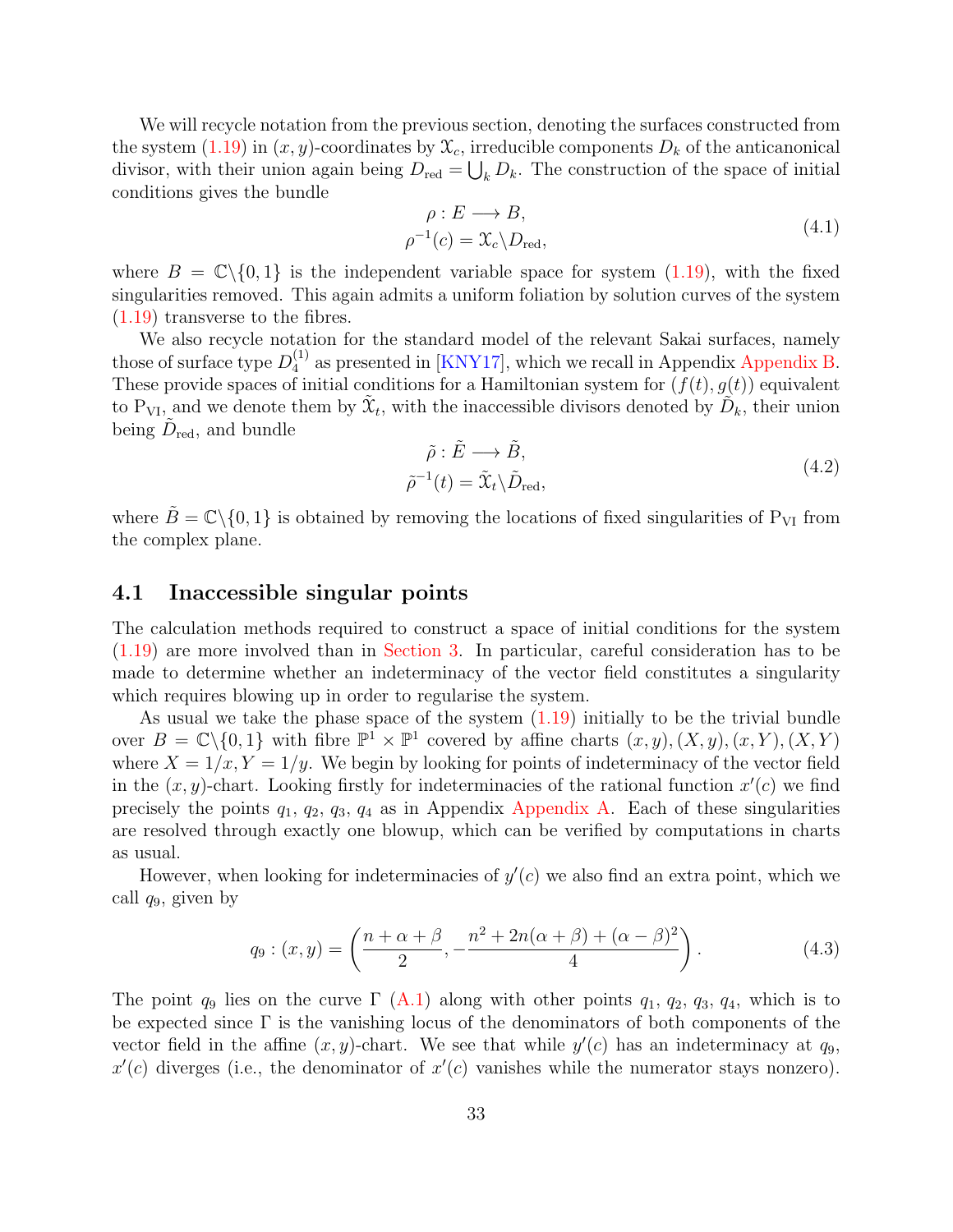We claim that this is an indication that this extra point is an inaccessible singularity: an indeterminacy of (one or more components of) the vector field, but with no solution starting from a regular point passing through. By regular here we mean where the vector field is regular, so classical ODE theorems guarantee existence and uniqueness of analytic solutions through these points.

In the  $(X, Y)$ -chart we see the same points  $q_5, \ldots, q_8$  as in Appendix [Appendix A,](#page-40-0) and standard calculations show that the vector field is regular on the affine part of  $F_8$  away from its intersection with the anticanonical divisor. However, after the blowup of  $q_6$  we see a second extra point on the exceptional line in addition to  $q_7$ , given by

$$
q_{10} : (u_6, v_6) = (1, 0). \tag{4.4}
$$

We claim that these two extra points  $q_9$  and  $q_{10}$  are inaccessible singularities, so can be removed as part of the inaccessible divisors and we have the bundle  $E$  as in  $(4.1)$ . We first consider the extra point  $q_9$ . If we assume that the solutions of  $(1.19)$  in the neighbourhood of the curve  $\Gamma$  are single-valued and given by Taylor series around some  $c_0 \in B$  (here we assume the Painlevé property), we can see that no solutions pass through the extra point  $q_9$ transverse to the fibre over  $c_0$ . Indeed, let

$$
x(c) = \sum_{i=0}^{\infty} a_i (c - c_0)^i, \ \ y(c) = \sum_{i=0}^{\infty} b_i (c - c_0)^i
$$

with  $(x(c_0), y(c_0)) = (a_0, b_0)$  on the curve  $\Gamma$ , so these satisfy the relation

$$
b_0 = \alpha \beta - a_0(\alpha + \beta) - na_0 + a_0^2.
$$
 (4.5)

Clearing denominators in  $(1.19)$ , then substituting the above expansions in c near  $c_0$  we have

$$
(a_0 - 1)(a_0 - \alpha)(a_0 - \beta)(a_0 - \gamma) + O(c - c_0) = 0,
$$
  
\n
$$
(a_0 - 1)(a_0 - \alpha)(a_0 - \beta)(a_0 - \gamma)(n + \alpha + \beta - 2a_0) + O(c - c_0) = 0.
$$

These equalities of asymptotic expansions about  $c_0$  may only be both balanced if  $a_0 =$ 1,  $\alpha$ ,  $\beta$ ,  $\gamma$ , i.e. such solutions may only pass through one of  $q_1, \ldots, q_4$ , and not the extra basepoint  $q_9$  at which  $a_0 = (n + \alpha + \beta)/2$ . While the second equality is balanced by  $q_9$ , the first is not, which reflects the fact that while  $y'(c)$  is indeterminate at  $q_9$ ,  $x'(c)$  diverges.

We now consider the second extra point  $q_{10}$ , so we rewrite system  $(1.19)$  in the  $(u_6, v_6)$ chart, which recall is defined by

$$
x = \frac{1}{v_6}, \quad y = \frac{1}{u_6 v_6^2}.
$$
\n(4.6)

Computing the system in this chart we see that at  $q_{10}$  the denominator of  $v'_{6}(c)$  vanishes while the numerator stays finite and nonzero. Again, this is an indication that this extra point is inaccessible. We proceed as before: if we assume that the only solutions of the system in the neighbourhood of the exceptional divisor  $F_6$  are single-valued (assuming the Painlevé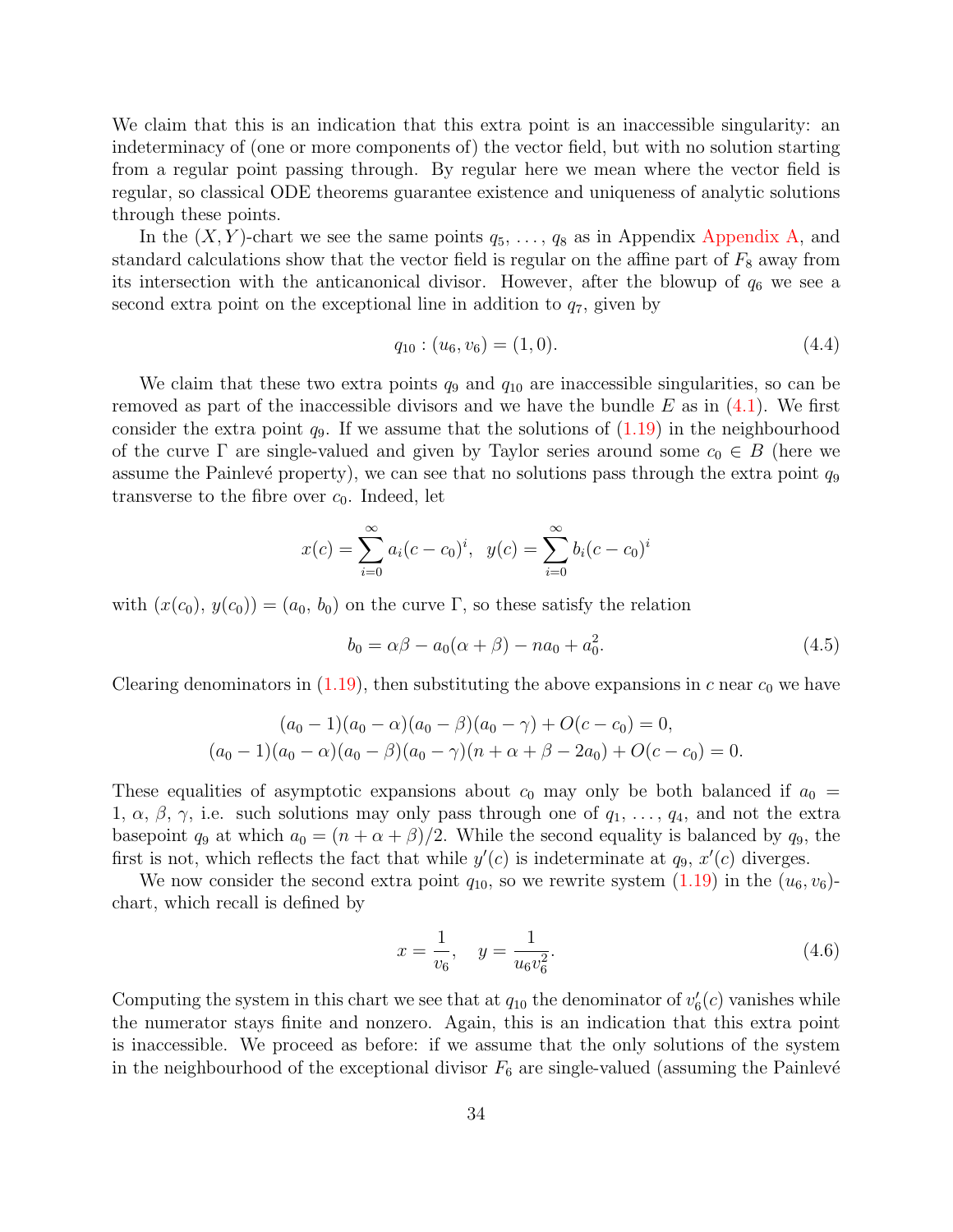property), we can see that the only point they may pass through is  $q_7$ , and no solutions pass through the extra point  $q_{10}$ . Consider a solution given by an expansion about  $c = c_0$ :

$$
u_6(c) = \sum_{i=0}^{\infty} a_i (c - c_0)^i, \ \ v_6(c) = \sum_{i=1}^{\infty} b_i (c - c_0)^i.
$$

After finding the rational functions  $u'_6, v'_6$ , we substitute these expansions and obtain

$$
-2(a_0 - 1)(c_0 - (c_0 - 1)a_0) + O(c - c_0) = 0,
$$
  

$$
(c_0 - 1)(b_1c_0 - 1)a_0^2 - c_0(2 - (c_0 - 1)b_1)a_0 + c_0 + O(c - c_0) = 0.
$$

We see that the first line is balanced when  $a_0 = 1$ , which corresponds to  $q_{10}$ , but upon substitution of this into the second line the leading term is equal to  $-1$ , so again we see that  $q_{10}$  is an inaccessible singularity.

To summarize, in order to arrive at a space of initial conditions we need to differentiate between points where one or more components of the vector field diverge and points where either both components have indeterminacies or one is indeterminate and the other is regular. So we need to identify which of the points have the following properties:

- (i) the vector field corresponding has an indeterminacy of both components;
- (ii) the vector field has an indeterminacy in one component, but is finite in the other;
- (iii) the vector field has an indeterminacy in one component but diverges in the other.

Only Case (i) or Case (ii) can possibly constitute accessible singularities, while Case (iii) can be neglected, and these points may be removed as part of the inaccessible divisors.

Remark 4.1. There are also other types of indeterminacies of differential systems which do not require blowing up to arrive at a space of initial conditions, though in our experience these arise only in rather artificial examples. For example, consider the system

<span id="page-34-0"></span>
$$
\zeta' = \frac{(1+\zeta)(a_1 + a_2 + a_1\zeta) + 2t(1+\zeta)\eta - 3\zeta\eta^2}{\eta},
$$
  
\n
$$
\eta' = \frac{a_2(1+\zeta) + t(1+\zeta)\eta + (1-\zeta)\eta^2}{1+\zeta},
$$
\n(4.7)

for  $\zeta(t), \eta(t)$ , which is equivalent to P<sub>IV</sub> in the Hamiltonian form [\(3.29\)](#page-17-1) via the birational transformation

$$
q = \frac{\eta}{1 + \zeta}, \qquad p = \eta. \tag{4.8}
$$

We see that  $\zeta'$  given by [\(4.7\)](#page-34-0) is indeterminate when  $(\zeta, \eta) = (-1 - a_2/a_1, 0)$ , while  $\eta'$  is regular. However, this corresponds in  $(q, p)$ -coordinates to a point where the Hamiltonian system [\(3.29\)](#page-17-1) is regular, and there is no infinite family of solutions passing through it at a fixed value of t, so no blowup is required. This is also the case for the system for  $\zeta$ ,  $\eta$ , which can be seen through classical Painlevé analysis to establish that this indeterminacy does not require blowing up since there is no infinite family of solutions to separate in order to achieve a uniform foliation.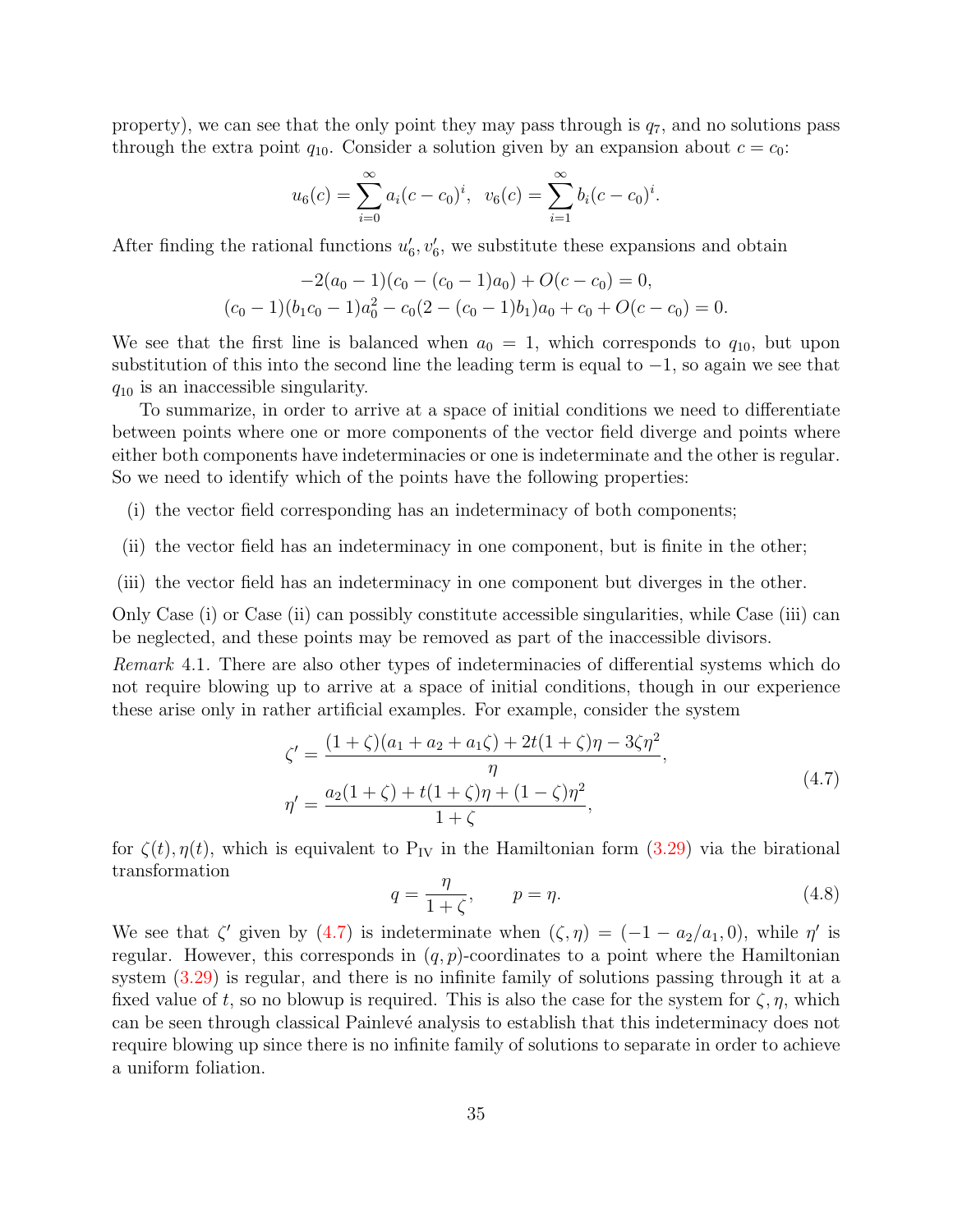## 4.2 The change of variables from initial identification on the level of the Picard lattice

In  $[DFS20]$  it was shown in detail how to transform the discrete system  $(1.14)-(1.15)$  $(1.14)-(1.15)$  to the standard form of a discrete Painlevé equation of surface type  $D_4^{(1)}$  $_4^{(1)}$  as it appears in [\[KNY17\]](#page-47-0). The change of variables

<span id="page-35-0"></span>
$$
f = -\frac{(x-\beta)(x-\gamma)}{c(nx-\alpha\beta+(\alpha+\beta)x-x^2+y)},
$$
  

$$
g = -\frac{(x-\gamma)(\beta(\gamma-\beta-\alpha c) + (\alpha+\beta)cx-\gamma x - (c-1)x^2 + n(x-\beta+cx) + cy)}{(x-\beta)(x-\gamma) + c(nx-\alpha\beta+(\alpha+\beta)x-x^2+y)},
$$
(4.9)

will not only transform the discrete system to the standard form, but also identify the differential system  $(1.19)$  with a first-order system equivalent to the sixth Painlevé equation. The result is the following, which is proved by direct calculation.

<span id="page-35-3"></span>**Theorem 4.2.** [\[DFS20\]](#page-46-2) Let  $x = x(c)$  and  $y = y(c)$  solve [\(1.19\)](#page-6-2). Take  $t = 1/c$  and define functions  $f = f(t)$ ,  $q = q(t)$  by [\(4.9\)](#page-35-0). Then system [\(1.19\)](#page-6-2) is transformed to system

$$
t(t-1)f' = (1+2n+\alpha+2\beta-2\gamma+2g)f^{2} + (\beta-\gamma+2g)t
$$
  
\n
$$
-f(1+n(1+t)+\alpha+\beta+2t\beta-2\gamma-t\gamma+2(1+t)g),
$$
  
\n
$$
t(t-1)fg' = t(\beta-\gamma+g)g - (1+n+\beta-\gamma+g)(n+\alpha+\beta-\gamma+g)f^{2},
$$
\n(4.10)

which is equivalent to the sixth Painlevé equation for the function f given by

$$
f'' = \frac{1}{2} \left( \frac{1}{f} + \frac{1}{f-1} + \frac{1}{f-t} \right) f'^2 - \left( \frac{1}{t} + \frac{1}{t-1} + \frac{1}{f-t} \right) f' + \frac{f(f-1)(f-t)}{t^2(t-1)^2} \left( A + B \frac{t}{f^2} + C \frac{t-1}{(f-1)^2} + D \frac{t(t-1)}{(f-t)^2} \right),
$$
(4.11)

with parameters

<span id="page-35-2"></span>
$$
A = \frac{1}{2}(\alpha - 1)^2, \ B = -\frac{1}{2}(\beta - \gamma)^2, \ C = \frac{1}{2}(n + \beta)^2, \ D = \frac{1}{2} - \frac{1}{2}(n + \alpha - \gamma)^2.
$$
 (4.12)

However, we could also use the initial identification on the level of Picard lattices described in [\[DFS20\]](#page-46-2) to find a birational isomorphism which provides a transformation from the differential system  $(1.19)$  to the standard form of the sixth Painlevé equation. This initial identification is provided by the following Lemma, which can be verified by direct calculation.

<span id="page-35-1"></span>**Lemma 4.3.** [\[DFS20\]](#page-46-2) The following identification of  $Pic(\mathfrak{X}_c)$  and  $Pic(\tilde{\mathfrak{X}}_t)$  matches the sur-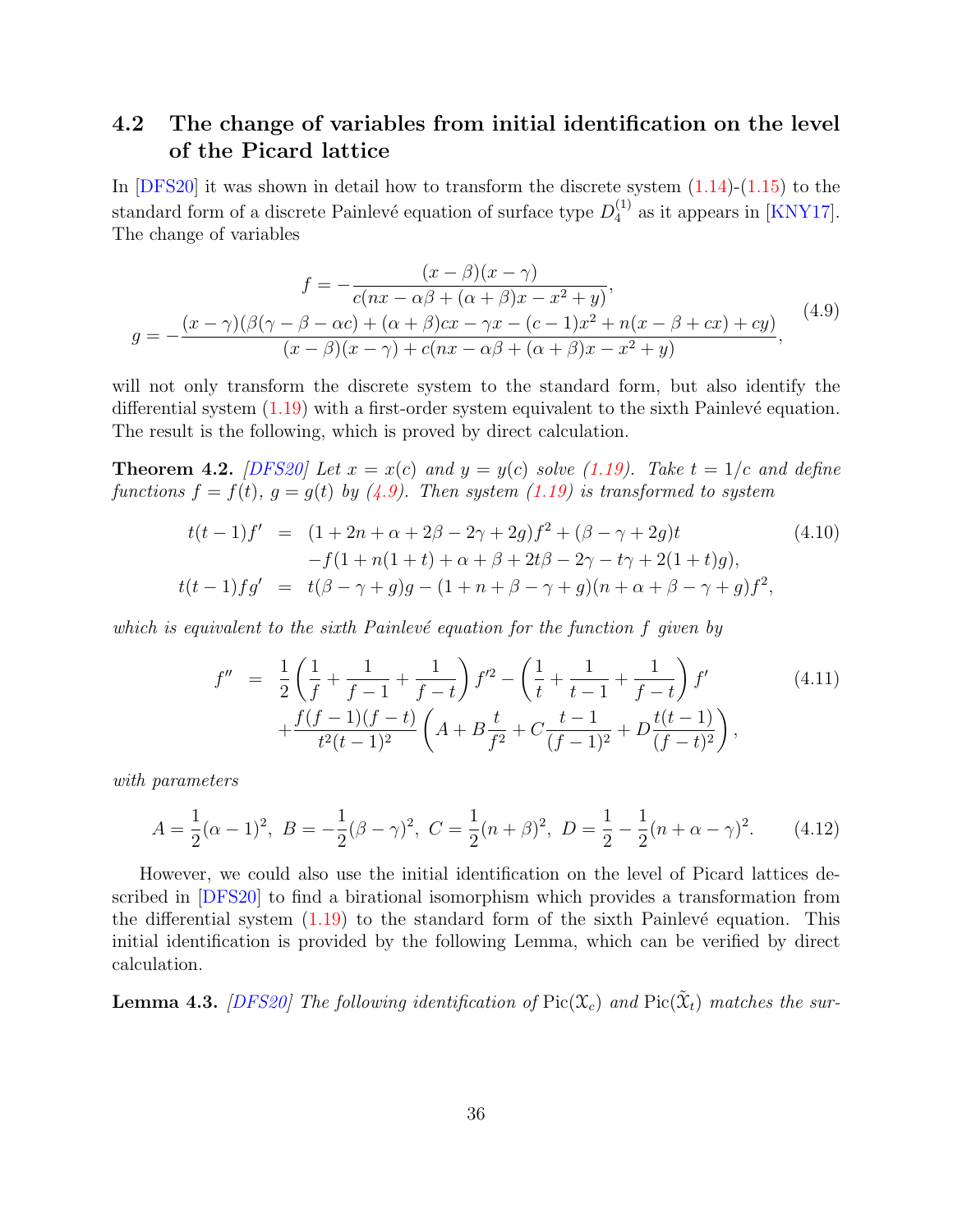face root bases in [Figure 12](#page-42-1) and [Figure 15,](#page-44-0) and preserves the intersection form:

| $\mathfrak{H}_x = \mathfrak{H}_a,$                                                                                       | $\mathcal{H}_f = 2\mathcal{H}_x + \mathcal{H}_y - \mathcal{F}_3 - \mathcal{F}_4 - \mathcal{F}_5 - \mathcal{F}_6,$ |
|--------------------------------------------------------------------------------------------------------------------------|-------------------------------------------------------------------------------------------------------------------|
| $\mathfrak{H}_y = \mathfrak{H}_f + 2\mathfrak{H}_q - \mathfrak{E}_3 - \mathfrak{E}_4 - \mathfrak{E}_5 - \mathfrak{E}_6,$ | $\mathfrak{H}_q = \mathfrak{H}_x,$                                                                                |
| $\mathfrak{F}_1 = \mathfrak{E}_1,$                                                                                       | $\mathcal{E}_1 = \mathcal{F}_1,$                                                                                  |
| $\mathfrak{F}_2=\mathfrak{E}_2,$                                                                                         | $\mathcal{E}_2 = \mathcal{F}_2$ ,                                                                                 |
| $\mathfrak{F}_3 = \mathfrak{H}_q - \mathfrak{E}_6,$                                                                      | $\mathcal{E}_3 = \mathcal{H}_x - \mathcal{F}_6,$                                                                  |
| $\mathfrak{F}_4 = \mathfrak{H}_q - \mathfrak{E}_5,$                                                                      | $\mathcal{E}_4 = \mathcal{H}_x - \mathcal{F}_5,$                                                                  |
| $\mathfrak{F}_5 = \mathfrak{H}_q - \mathfrak{E}_4,$                                                                      | $\mathcal{E}_5 = \mathcal{H}_x - \mathcal{F}_4,$                                                                  |
| $\mathfrak{F}_6 = \mathfrak{H}_q - \mathfrak{E}_3,$                                                                      | $\mathcal{E}_6 = \mathcal{H}_x - \mathcal{F}_3,$                                                                  |
| $\mathfrak{F}_7 = \mathfrak{E}_7,$                                                                                       | $\mathcal{E}_7 = \mathcal{F}_7$                                                                                   |
| $\mathfrak{F}_8 = \mathfrak{E}_8,$                                                                                       | $\mathcal{E}_8 = \mathcal{F}_8.$                                                                                  |

Using this identification we obtain the choice of symmetry root basis corresponding to the standard one, which we present in [Figure 9.](#page-36-0) Using this we compute the root variables for this symmetry root basis, which will yield the parameter correspondence between the systems under this identification.

**Lemma 4.4.** (i) Using the symplectic form  $(A.4)$ , the values of the period mapping on the symmetry root basis in [Figure 9](#page-36-0) are given by

$$
\chi(\alpha_0) = k(\gamma - \alpha - n), \qquad \chi(\alpha_1) = k(\alpha - 1), \qquad \chi(\alpha_2) = k(1 - \gamma),
$$
  

$$
\chi(\alpha_3) = k(\beta + n), \qquad \chi(\alpha_4) = k(\gamma - \beta).
$$
 (4.13)

(ii) Normalising the symplectic form  $(A.4)$  to  $k = 1$ , the root variables for the symmetry root basis in [Figure 9](#page-36-0) are given by

$$
a_0 = \gamma - \alpha - n
$$
,  $a_1 = \alpha - 1$ ,  $a_2 = 1 - \gamma$ ,  $a_3 = \beta + n$ ,  $a_4 = \gamma - \beta$ . (4.14)



<span id="page-36-0"></span>Figure 9: The initial choice of Symmetry Root Basis for the hypergeometric weight

To find the isomorphism between surfaces  $\mathfrak{X}_{\mathbf{b}}$  and  $\tilde{\mathfrak{X}}_{\mathbf{a}}$  which realises the initial identification in Lemma [4.3,](#page-35-1) the technique is the same as was used in [Section 3](#page-10-0) for the semi-classical Laguerre weight (see also [\[DFS20\]](#page-46-2) for the isomorphism realising the final adjusted identification that matches the discrete dynamics). In the process we find the matching of the independent variables t and c to be given by  $ct = 1$ , and this again provides a change of variables from the system  $(1.19)$  to the standard Hamiltonian form of  $P_{VI}$ .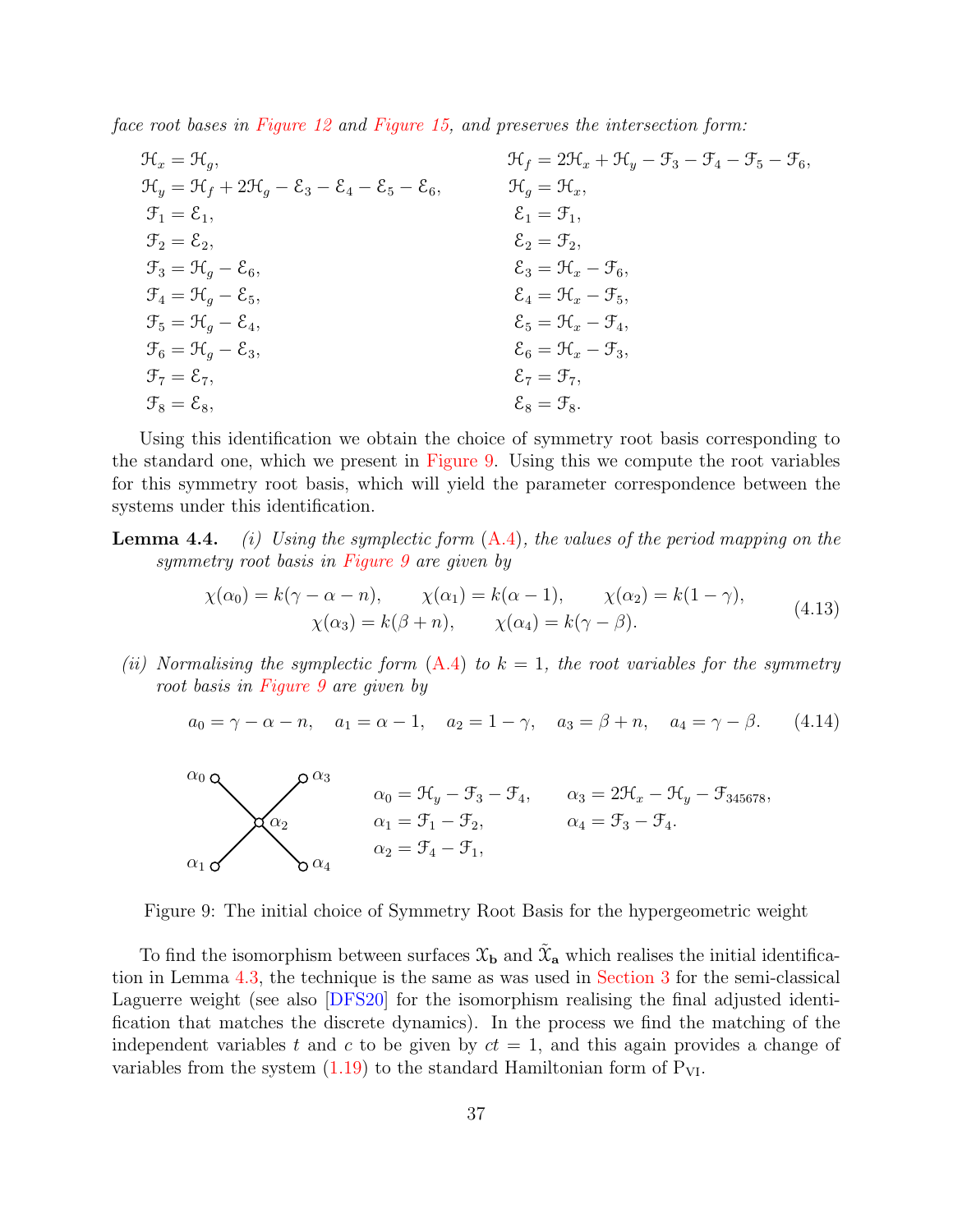<span id="page-37-1"></span>**Theorem 4.5.** Let  $x = x(c)$  and  $y = y(c)$  solve [\(1.19\)](#page-6-2). Take  $t = 1/c$  and define the functions  $f = f(t), g = g(t)$  by

$$
f = -\frac{(x-\beta)(x-\gamma)}{c(nx-\alpha\beta+(\alpha+\beta)x-x^2+y)}, \quad g = \gamma - x. \tag{4.15}
$$

Then the system [\(1.19\)](#page-6-2) is transformed to

$$
t(t-1)f' = (1+\alpha-2\gamma+2g)f^{2} + t(\beta-\gamma+2g)
$$
  
+
$$
(4.16)
$$
  
+
$$
(n(t-1)-1-\alpha-\beta+\gamma(2+t)-2(t+1)g)f,
$$
  

$$
t(t-1)fg' = (\gamma-1-g)(\alpha-\gamma+g)f^{2} + t(\beta-\gamma+g)g,
$$
 (4.16)

which is precisely the standard Hamiltonian form  $(B.5)$  of  $P_{VI}$  with parameters

<span id="page-37-0"></span>
$$
a_0 = \gamma - \alpha - n
$$
,  $a_1 = \alpha - 1$ ,  $a_2 = 1 - \gamma$ ,  $a_3 = \beta + n$ ,  $a_4 = \gamma - \beta$ . (4.17)

Remark 4.6. In [\[HFC20\]](#page-46-7), a second order second degree differential equation for the function  $x = x(c)$  was obtained from [\(1.19\)](#page-6-2). By taking a function  $h = h(c)$  defined by

$$
x = \frac{c(c-1)h' - (n+\beta)h^2 + (n-\gamma + (n+\alpha+\beta)c)h - (n+\alpha-\gamma)c}{2(c-1)h},
$$
(4.18)

it was shown that this differential equations can be transformed to the sixth Painlevé equation for the function  $h$  with parameters

$$
A = \frac{1}{2}(n+\beta)^2, \ B = -\frac{1}{2}(n+\alpha-\gamma)^2, \ C = \frac{1}{2}(\beta-\gamma)^2, \ D = -\frac{1}{2}(\alpha-2)\alpha.
$$

It is not difficult to check that by taking further

$$
h(c) = \frac{cf(1/c) - 1}{f(1/c) - 1}
$$

and  $t = 1/c$  the function  $f(t)$  satisfies the sixth Painlevé equation with parameters [\(4.12\)](#page-35-2). The approach in [\[HFC20\]](#page-46-7) was computational: by taking a suitable Ansatz for the form of the transformation from x to h (as in a general Riccati equation with unknown coefficients divided by a function linear in  $h$ ), one could calculate unknown coefficients using any computer algebra package. Remark [4.8](#page-39-0) explains why such an Ansatz worked. One could also have taken a different Ansatz: both numerator and denominator are as in a general Riccati equation with unknown coefficients, but since initial conditions for  $n = 0$  should satisfy a Riccati equation, then one can assume that, for instance, the denominator is linear in  $h$ . This reduces the number of unknown coefficients and simplies the calculations.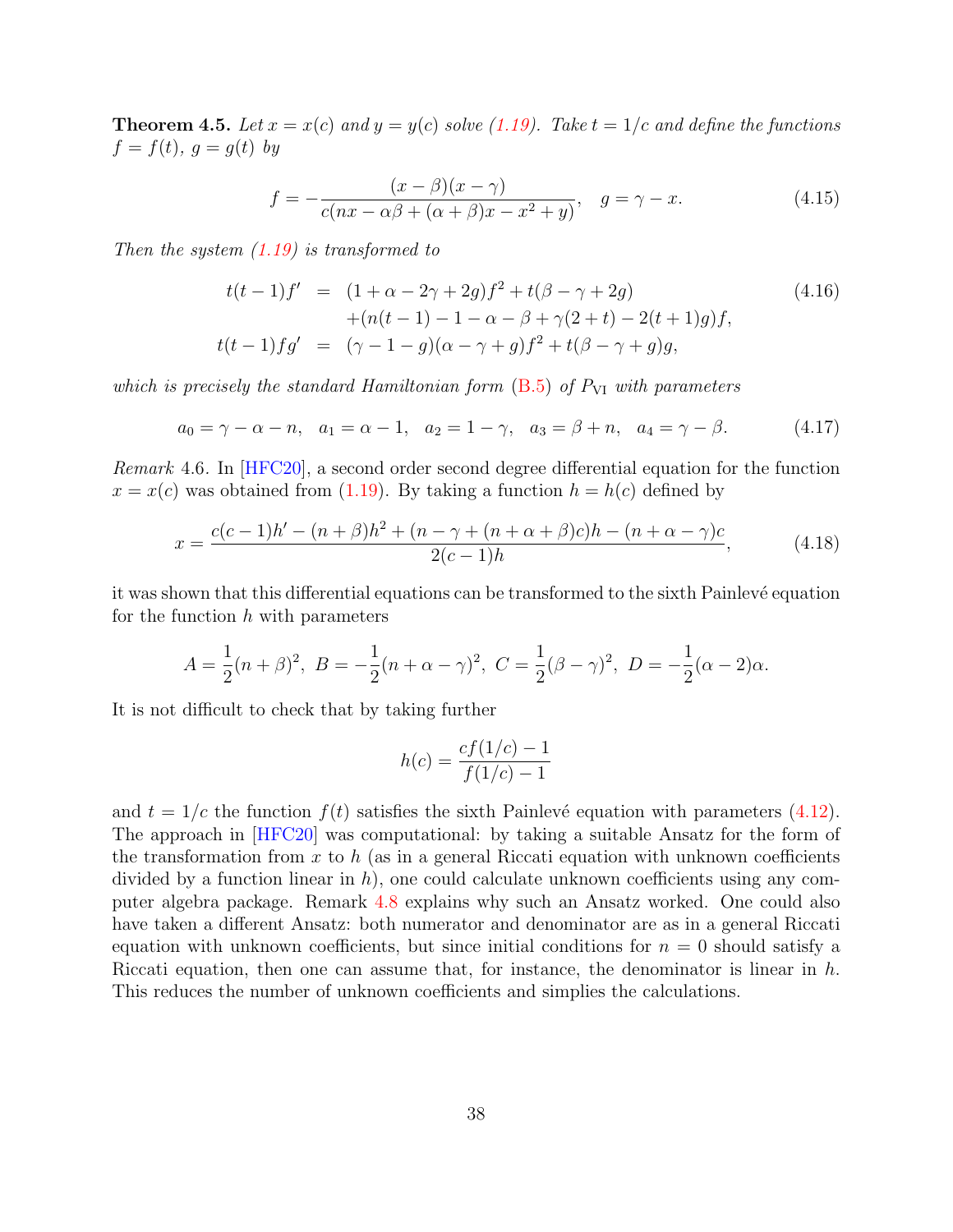## 4.3 Hamiltonian structure and explanation of equivalence

The isomorphism between surfaces  $\mathfrak{X}_{\mathbf{b}}$  and  $\tilde{\mathfrak{X}}_{\mathbf{a}}$  again provides an isomorphism between the bundles forming Okamoto's space

$$
\varphi: E \longrightarrow \tilde{E}.\tag{4.19}
$$

Restricting to the fibres  $E_t = \mathfrak{X}_b \backslash D_{\text{red}}, E_c = \tilde{\mathfrak{X}}_a \backslash \tilde{D}_{\text{red}},$  this transformation can be verified by direct calculation to be symplectic with respect to the normalised 2-forms  $\omega$ ,  $\tilde{\omega}$  in charts:

<span id="page-38-1"></span>
$$
\varphi_t^* \left( \frac{\delta g \wedge \delta f}{f} \right) = \frac{\delta y \wedge \delta x}{s(x, y)},\tag{4.20}
$$

where

<span id="page-38-0"></span>
$$
s(x,y) = x2 - (n + \alpha + \beta)x - y + \alpha\beta,
$$
\n(4.21)

and again  $\delta$  is the exterior derivative on the fibre, so t and c are treated as constants in the calculation. Since the symplectic form  $\omega$  on  $\mathfrak{X}_{\mathbf{b}}$  is c-independent and  $\tilde{\omega}$  on  $\tilde{\mathfrak{X}}_{\mathbf{a}}$  is t-independent, Lemma [3.4](#page-22-0) guarantees the existence of a Hamiltonian structure for the differential system  $(1.19)$ .

**Theorem 4.7.** System  $(1.19)$  can be written as the following non-autonomous Hamiltonian system with respect to the symplectic form  $\omega = (dx \wedge dy)/s$ , where s is given by [\(4.21\)](#page-38-0):

<span id="page-38-2"></span>
$$
\frac{x'}{s} = \frac{\partial K}{\partial y}, \quad \frac{y'}{s} = -\frac{\partial K}{\partial x},\tag{4.22}
$$

where

$$
K = \frac{1}{c-1} \left( \frac{(x-1)(x-\alpha)(x-\beta)(x-\gamma)}{c(\alpha\beta-(n+\alpha+\beta)x+x^2-y)} - \frac{x(x+n-1-\gamma)}{c} - y \right).
$$

Moreover, we have the following equality of 2-forms under the identification  $\varphi$ , as well as  $(f, g) = (q, qp)$ :

$$
dp \wedge dq - dH \wedge dt = \frac{dg \wedge df}{f} - dH_1 \wedge dt = \frac{dy \wedge dx}{s} - dK \wedge dc
$$

with  $t = 1/c$  and parameters related according to  $(4.17)$ .

*Proof.* Along the lines of Lemma [3.4,](#page-22-0) the condition  $(4.20)$  dictates the symplectic form with respect to which our system for x, y should be Hamiltonian, so the function  $K(x, y, c)$  will be obtained by solving a system of partial differential equations. Let us first find a function K satisfying  $\partial K/\partial y = x'/s$ , with x' given by the system [\(1.19\)](#page-6-2). Take the right hand side of the first equation  $(1.19)$  and divide it by s. Then integrate the obtained rational expression with respect to y. The result is another rational expression in terms of x, y. Instead of a constant of integration we take the unknown function  $F(x) = F(x, c)$ . Next we substitute this expression with added  $F(x)$  into the equation  $\partial K/\partial x = -y'/s$ , where y' is replaced by the right hand side of the second equation in  $(1.19)$ . This gives a simple differential equation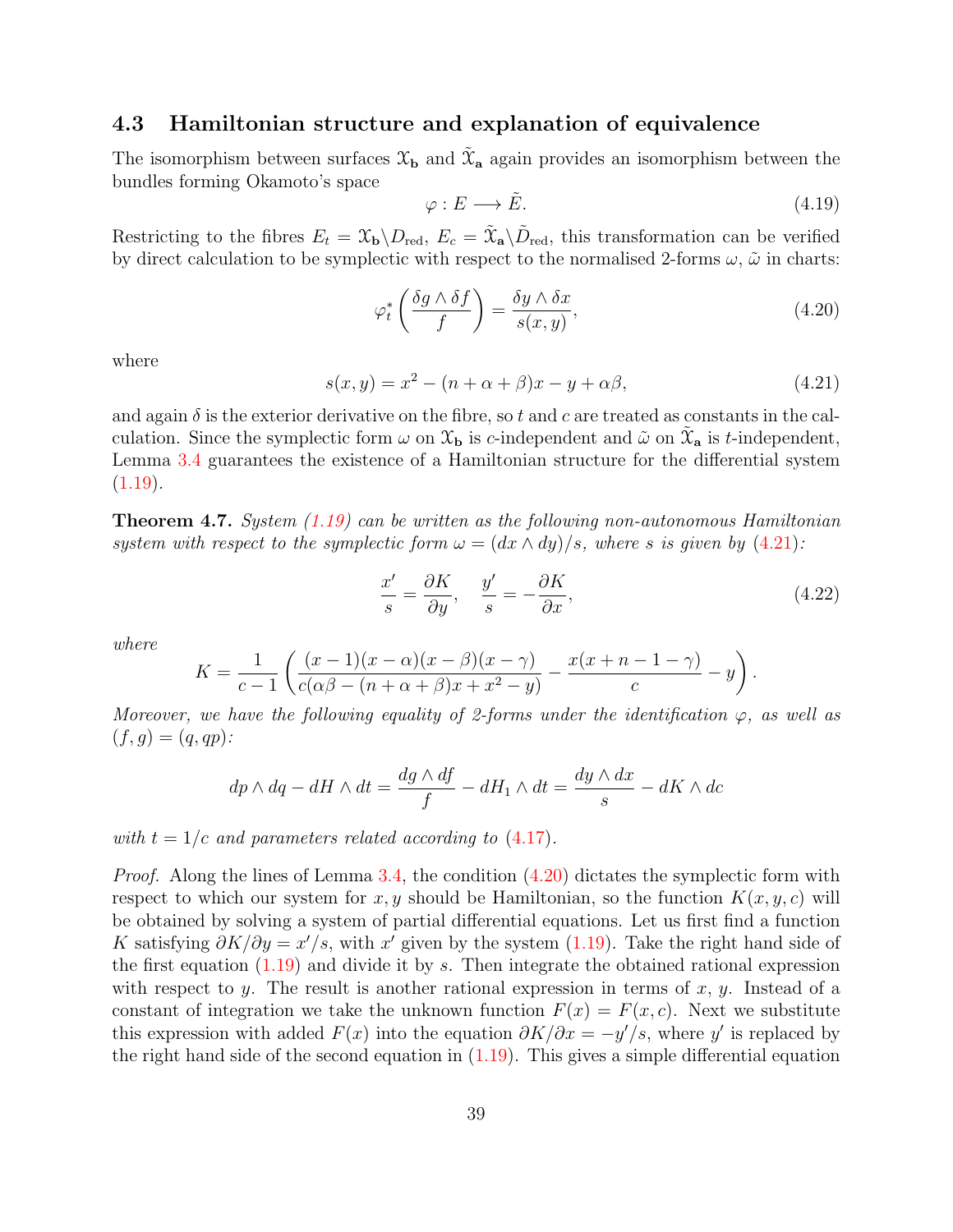for F, namely,  $F'(x)(c-1) = 1 - n + \gamma - 2x$ , where we regard c as a constant as well and derivative is with respect to  $x$ . This equation can be solved explicitly as

$$
F(x) = -\frac{x(n - 1 - \gamma + x)}{c(c - 1)} + C,
$$

where  $C$  is an arbitrary function of only  $c$  which can be set to zero. Hence,

$$
K = \frac{1}{c-1} \left( \frac{(x-1)(x-\alpha)(x-\beta)(x-\gamma)}{c(\alpha\beta-(n+\alpha+\beta)x+x^2-y)} - \frac{x(x+n-1-\gamma)}{c} - y \right).
$$

We could also proceed in the reverse order: first integrate the expression  $-y'/s$  with respect to x and then find a function  $G(y) = G(y, c)$  from  $\partial K/\partial y = x'/s$ . This gives an expression for K which differs from the previous only by terms depending on parameters and  $c$ , but this does not influence [\(4.22\)](#page-38-2).  $\Box$ 

If we rewrite K in terms of the variables  $x$  and  $s$ , we see that the resulting expression is holomorphic on the complement of the anticanonical divisor, and extends meromorphically to the part of the surface  $\mathfrak{X}_b$  visible in the  $(x, s)$ -chart. Similarly to in [Section 3](#page-10-0) we can pull back the symplectic atlas from  $ST97$  to the bundle E, and see that the global Hamiltonian structure of the differential system [\(1.19\)](#page-6-2) is given by a collection of rational Hamiltonians holomorphic on  $E$ , so the uniqueness result of  $ST97$  implies that it should be transformed under our identification to the standard Hamiltonian form of the sixth Painlevé equation, as we have observed.

<span id="page-39-0"></span>Remark 4.8. We remark that system  $(1.19)$  has special solutions for  $n = 0$ , namely,  $y = 0$ with  $x = x(c)$  satisfying the Riccati equation

<span id="page-39-1"></span>
$$
c(c-1)x' + (c-1)x^{2} + (1 - c(\alpha + \beta) + \gamma)x + \alpha\beta c - \gamma = 0.
$$
 (4.23)

The initial condition  $x_0$  for the discrete system  $(1.14)$  and  $(1.15)$  satisfies this equation. When we take system  $(B.5)$  with parameters  $(4.17)$ , we also have special Riccati solutions for the function  $f = f(t)$  with  $n = 0$ :

<span id="page-39-2"></span>
$$
t(t-1)f' + (\alpha - 1)f^{2} - (\alpha - \beta - 1 + t\gamma)f + (\gamma - \beta) = 0.
$$
 (4.24)

The relation between  $(4.23)$  and  $(4.24)$  is very simple; it is just a fractional-linear transformation, namely,

$$
f = \frac{x - \gamma}{c(x - \alpha)}
$$

with  $t = 1/c$ . We also see the appearance of Riccati solutions for  $n = 0$  in terms of the surfaces: the  $n = 0$  specialisation causes the points  $q_2$ ,  $q_3$  to move onto the line  $\{y = 0\}$ so the class  $\mathfrak{H}_y - \mathfrak{F}_2 - \mathfrak{F}_3$  becomes effective, with the Riccati solution given by the flow along this curve. This is the class in Pic( $\mathfrak{X}_{\mathbf{b}}$ ) of a nodal curve : a (−2)-curve which is not a component of the anti-canonical divisor [\[Sak01\]](#page-48-2).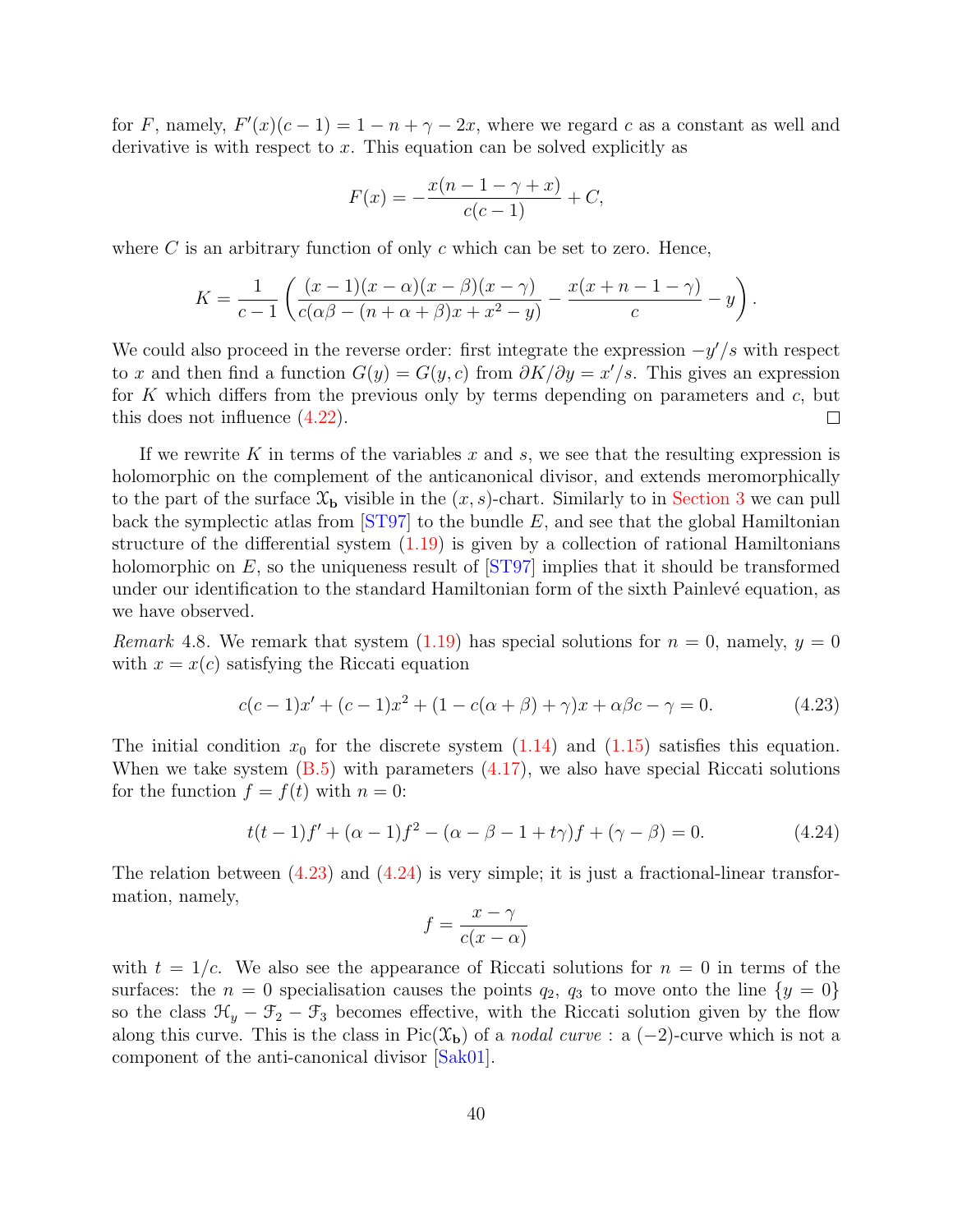# 5 Conclusions

The purpose of this paper is to provide a novel method for solving the identification problem for differential Painlevé equations, i.e., a systematic procedure for determining whether a second-order non-linear differential system can be transformed to a differental Painlevé equation, and if so, how to reduce it to the standard form. The method is essentially justified by the uniqueness results related to global Hamiltonian systems on Okamoto's spaces, so an appropriate identification obtained through the geometric approach is guaranteed to match the differential systems.

We considered in detail two examples from the theory of continuous and discrete orthogonal polynomials, where we showed that the recurrence coefficients for these polynomials are expressed in terms of solutions of the standard fourth and sixth Painlevé equations. In particular the transformations both show features which would likely be difficult to detect through a brute force approach, for example a nontrivial relation of independent variables in [Theorem 3.9,](#page-30-0) and quite complicated forms of the birational transformations in [Theorem 4.2](#page-35-3) and [Theorem 4.5.](#page-37-1) While we have presented examples from the theory of orthogonal polynomials, it is worth noting that this method is applicable to a wide range of other applied problems where differential Painlev´e equations are either known or suspected to appear.

# Acknowledgements

AD acknowledges the support of the MIMUW grant to visit Warsaw in January 2020. GF acknowledges the support of the National Science Center (Poland) via grant OPUS 2017/25/B/BST1/00931. Part of this work was carried out while AS was supported by a University College London Graduate Research Scholarship and Overseas Research Scholarship. AS also acknowledges the support of the MIMUW grant which enabled him to visit Warsaw in December 2019 and February 2020, which was essential for the success of the project. AS was supported by a London Mathematical Society Early Career Fellowship during the preparation of this manuscript and gratefully acknowledges the support of the London Mathematical Society. The authors also thank an anonymous reviewer for valuable comments and suggestions, and for pointing out the alternative method for detecting the connection between equation  $(1.6)$  to the fourth Painlevé equation as outlined in [Subsubsec](#page-3-2)[tion 1.1.2.](#page-3-2)

# <span id="page-40-0"></span>Appendix A Surfaces from the hypergeometric weight

Here we present the surfaces constructed in [\[DFS20\]](#page-46-2), which provide the space of initial conditions for the differential system  $(1.19)$  from the hypergeometric weight. As usual we begin with the affine  $(x, y)$ -chart and compactifying to  $\mathbb{P}^1 \times \mathbb{P}^1$  via  $X = 1/x$ ,  $Y = 1/y$ . In the  $(x, y)$ -chart we blow up four points  $q_1, q_2, q_3$  and  $q_4$ , which lie on the curve  $\Gamma$  on  $\mathbb{P}^1 \times \mathbb{P}^1$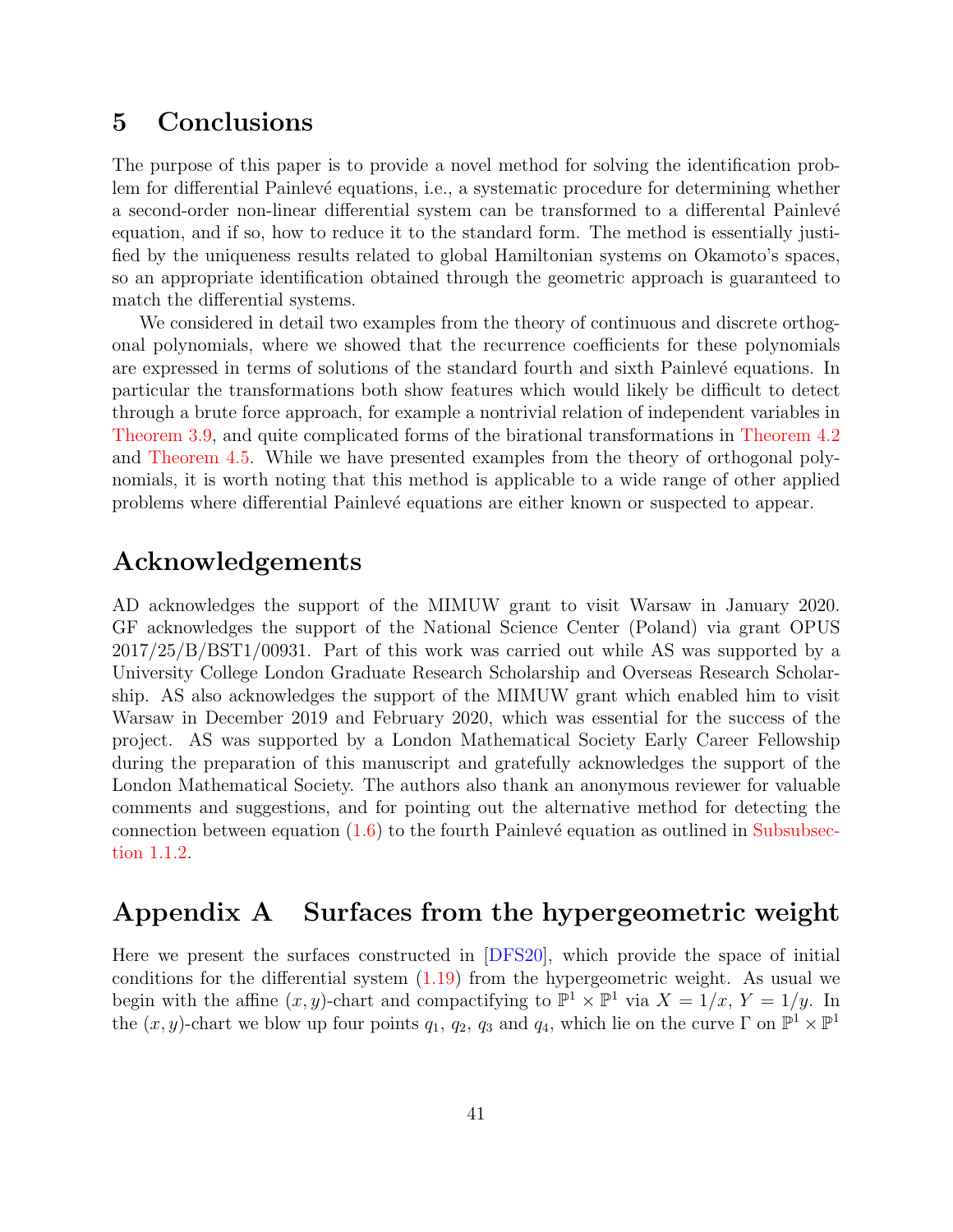defined by the equation

<span id="page-41-0"></span>
$$
\Gamma : s(x, y) = x^2 - (n + \alpha + \beta)x - y + \alpha\beta = 0,
$$
\n(A.1)

which can be seen to be the vanishing locus of the denominators of both  $x'(c)$  and  $y'(c)$  in the system [\(1.19\)](#page-6-2). In the  $(X, Y)$ -chart we find a cascade of four points over  $q_5 : (X, Y) = (0, 0)$ . We give the configuration of these points in [Figure 10,](#page-41-2) with their locations in coordinates in [Figure 11.](#page-42-2) The inaccessible divisors are

$$
D_0 = F_5 - F_6,
$$
  
\n
$$
D_1 = 2H_x + H_y - F_{123456},
$$
  
\n
$$
D_2 = F_6 - F_7,
$$
  
\n
$$
D_3 = F_7 - F_8,
$$
  
\n
$$
D_4 = H_y - F_{56},
$$
  
\n
$$
(A.2)
$$

where we have used notation  $F_{ij} = F_i + F_j$  etc. for brevity, and in particular the divisor  $D_1$ is the proper transform of the curve  $\Gamma$  defined by  $(A.1)$ . The classes of these inaccessible divisors  $\delta_i = [D_i]$  in Pic( $\mathfrak{X}_c$ ) provide the surface root basis in [Figure 12.](#page-42-1) These form the irreducible components of the unique anticanonical divisor of the surface  $\mathfrak{X}_c$ , with

$$
-\mathcal{K}_{\mathcal{X}_c} = \delta_0 + \delta_1 + 2\delta_2 + \delta_3 + \delta_4 = 2\mathcal{H}_x + 2\mathcal{H}_y - \mathcal{F}_1 - \mathcal{F}_2 - \mathcal{F}_3 - \mathcal{F}_4 - \mathcal{F}_5 - \mathcal{F}_6 - \mathcal{F}_7 - \mathcal{F}_8.
$$
 (A.3)

We take the rational symplectic form on  $\mathfrak{X}_c$  given in charts by

<span id="page-41-1"></span>
$$
\omega = k \frac{dy \wedge dx}{x^2 - (n + \alpha + \beta)x - y + \alpha\beta}
$$
  
=  $k \frac{dy \wedge dX}{X^2y - \alpha\beta X^2 + (n + \alpha + \beta)X - 1}$   
=  $k \frac{dx \wedge dY}{Y(x^2Y - (n + \alpha + \beta)xY + \alpha\beta Y - 1)}$   
=  $k \frac{dX \wedge dY}{Y(X^2 - \alpha\beta X^2Y + (n + \alpha + \beta)XY - Y)},$  (A.4)

where k is normalised appropriately, for example to  $k = 1$  for the change of variables from the initial identification, provided in Lemma [4.4.](#page-0-0)



<span id="page-41-2"></span>Figure 10: Point configuration and surface for the hypergeometric weight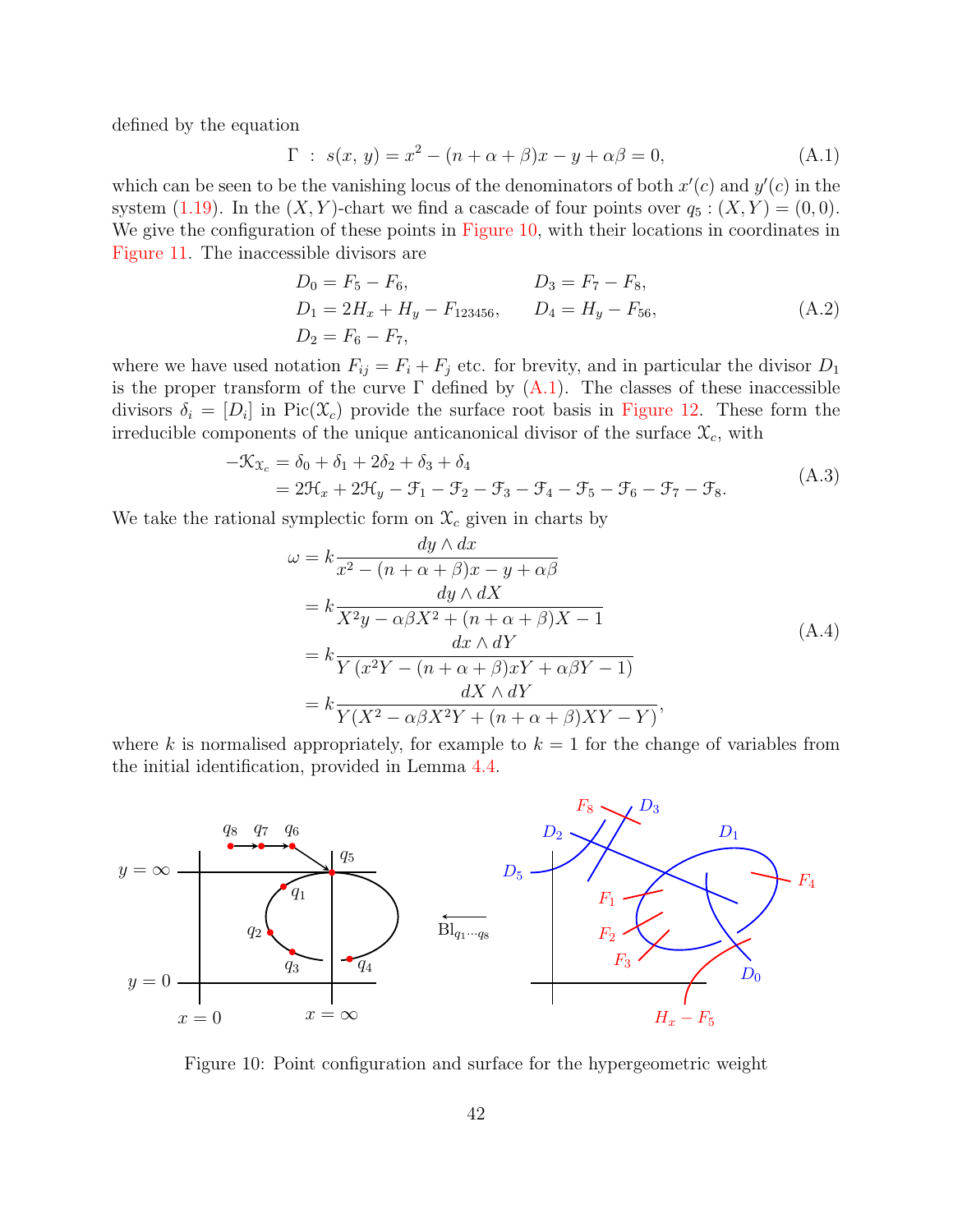$$
q_1: (x, y) = (1, (\alpha - 1)(\beta - 1) - n), \quad q_2: (x, y) = (\alpha, -n\alpha),
$$
  

$$
q_3: (x, y) = (\beta, -n\beta), \quad q_4: (x, y) = (\gamma, \alpha\beta - (n + \alpha + \beta)\gamma + \gamma^2),
$$

$$
q_5: (x, y) = (\infty, \infty) \leftarrow q_6: (U_5, V_5) = (x/y, 1/x) = (0, 0)
$$
  
\n
$$
\uparrow
$$
  
\n
$$
q_7: (u_6, v_6) = (U_5/V_5, V_5) = (c/(c-1), 0)
$$
  
\n
$$
\uparrow
$$
  
\n
$$
q_8: (u_7, v_7) = \left(\frac{(c-1)u_6 - c}{(c-1)v_6}, v_6\right)
$$
  
\n
$$
= \left(\frac{c((c+1)n + (\alpha + \beta)c - \gamma)}{(c-1)^2}, 0\right)
$$

<span id="page-42-2"></span>Figure 11: Point locations for the hypergeometric weight

$$
\delta_0 \underbrace{\diamondsuit}_{\delta_1 \bullet \bullet} \underbrace{\delta_2 \underbrace{\delta_3}_{\delta_1 = 2\mathcal{H}_x + \mathcal{H}_y - \mathcal{F}_{123456}}}_{\delta_2 = \mathcal{F}_6 - \mathcal{F}_7, \qquad \delta_4 = \mathcal{H}_y - \mathcal{F}_{56}}.
$$

<span id="page-42-1"></span>Figure 12: The Surface Root Basis for the hypergeometric weight

## <span id="page-42-0"></span>Appendix B Standard model of  $D_4^{(1)}$  $_4^{\textrm{\tiny (1)}}$ -surfaces and  $\rm P_{VI}$

We also recall the standard model of Sakai surfaces of surface type  $D_4^{(1)}$  $\binom{1}{4}$ , as well as the standard form of PVI as a first-order Hamiltonian system. The usual Hamiltonian form of  $P_{VI}$  [\[KNY17\]](#page-47-0) is given by

<span id="page-42-3"></span>
$$
\frac{dq}{dt} = \frac{\partial H}{\partial p}, \qquad \frac{dp}{dt} = -\frac{\partial H}{\partial q}, \tag{B.1}
$$

where the Hamiltonian is given by

$$
H(q, p, t) = \frac{q(q-1)(q-t)}{t(t-1)} \left( p^2 - \left( \frac{a_0 - 1}{q-t} + \frac{a_3}{q-1} + \frac{a_4}{q} \right) p \right) + \frac{(q-t)a_2(a_1 + a_2)}{t(t-1)}.
$$

Here  $a_0, a_1, a_2, a_3, a_4$  are parameters subject to the normalisation

<span id="page-42-4"></span>
$$
a_0 + a_1 + 2a_2 + a_3 + a_4 = 1.
$$
 (B.2)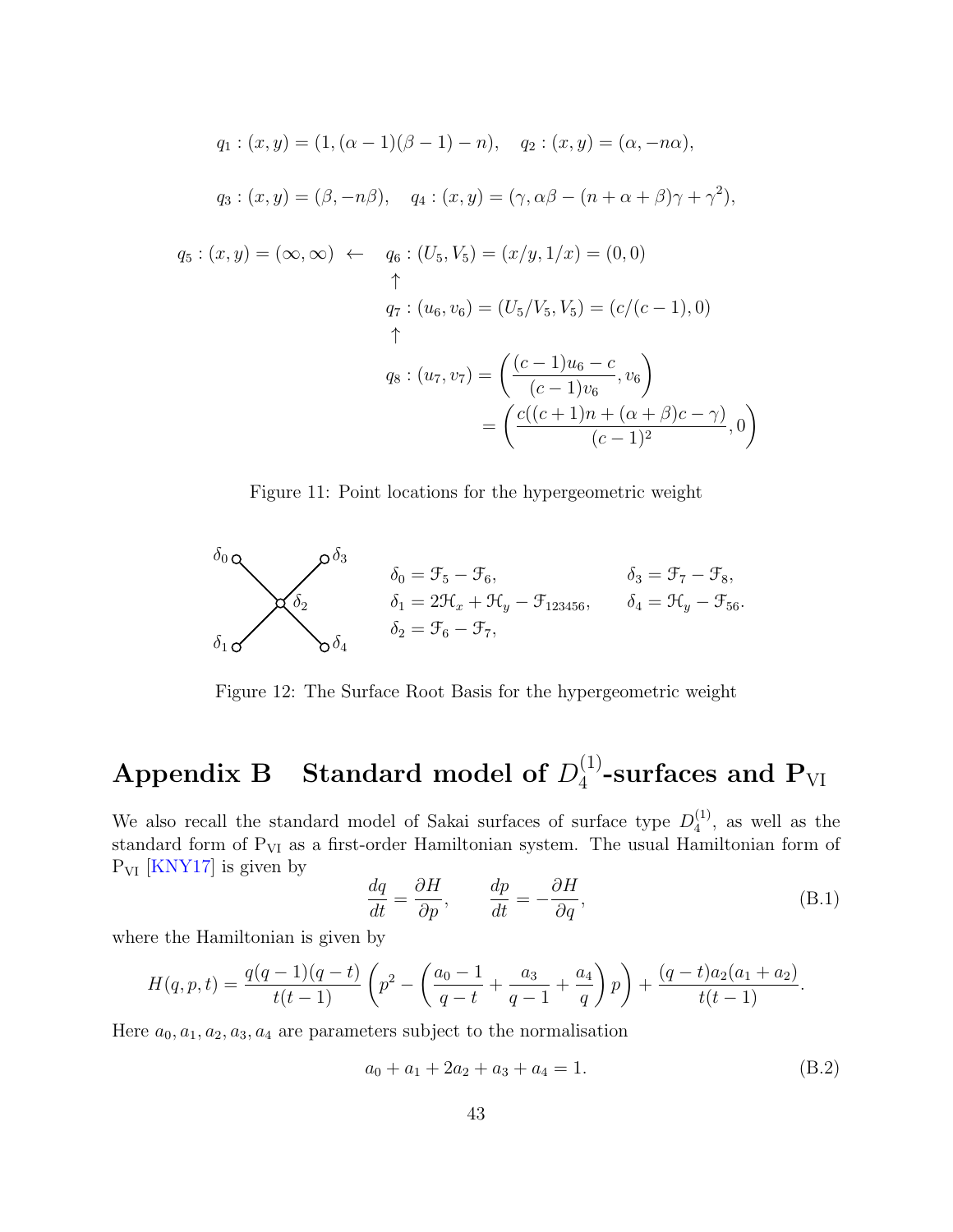Eliminating p from the system  $(B.1)$ , we obtain the usual scalar form of  $P_{VI}$  for  $q(t)$ :

$$
\frac{d^2q}{dt^2} = \frac{1}{2} \left( \frac{1}{q} + \frac{1}{q-1} + \frac{1}{q-t} \right) \left( \frac{dq}{dt} \right)^2 - \left( \frac{1}{t} + \frac{1}{t-1} + \frac{1}{q-t} \right) \left( \frac{dq}{dt} \right) \n+ \frac{q(q-1)(q-t)}{t^2(t-1)^2} \left( A + B\frac{t}{q^2} + C\frac{t-1}{(y-1)^2} + D\frac{t(t-1)}{(y-t)^2} \right),
$$
\n(B.3)

where the parameters are given by

$$
A = \frac{a_1^2}{2}, \ B = -\frac{a_4^2}{2}, \ C = \frac{a_3^2}{2}, \ D = \frac{1 - a_0^2}{2}.
$$
 (B.4)

The standard form of  $P_{VI}$  (as a first-order system) we will be working with is obtained from  $(B.1)$  by letting  $(f, g) = (q, qp)$ , after which we have

<span id="page-43-0"></span>
$$
\frac{f'}{f} = \frac{\partial H_1}{\partial g}, \quad \frac{g'}{f} = -\frac{\partial H_1}{\partial f},\tag{B.5}
$$

where the Hamiltonian is given by

$$
H_1(f,g,t) = \frac{a_2(a_1+a_2)(f-t)}{t(t-1)} + \frac{f(f-1)(f-t)}{t(t-1)} \left\{ \frac{g^2}{f} - \left( \frac{a_4}{f} + \frac{a_3}{f-1} + \frac{a_0-1}{f-t} \right) \right\}.
$$

## B.1 Point configuration and anticanonical divisor

Beginning with the affine  $(f, g)$ -chart and compactifying to  $\mathbb{P}^1 \times \mathbb{P}^1$  as usual via  $F = 1/f$ and  $G = 1/g$ , the configuration of points to be blown up to construct the surface, which we denote  $\tilde{\mathfrak{X}}_t$ , are given in [Figure 13,](#page-43-1) with their locations in coordinates in [Figure 14.](#page-44-1)



Figure 13: Point configuration for the standard model of  $D_4^{(1)}$  $4^{(1)}$ -surfaces

The inaccessible divisors are

<span id="page-43-2"></span><span id="page-43-1"></span>
$$
\tilde{D}_0 = E_3 - E_4, \qquad \tilde{D}_3 = E_7 - E_8, \n\tilde{D}_1 = H_f - E_1 - E_2, \qquad \tilde{D}_4 = H_f - E_5 - E_6, \n\tilde{D}_2 = H_g - E_3 - E_7,
$$
\n(B.6)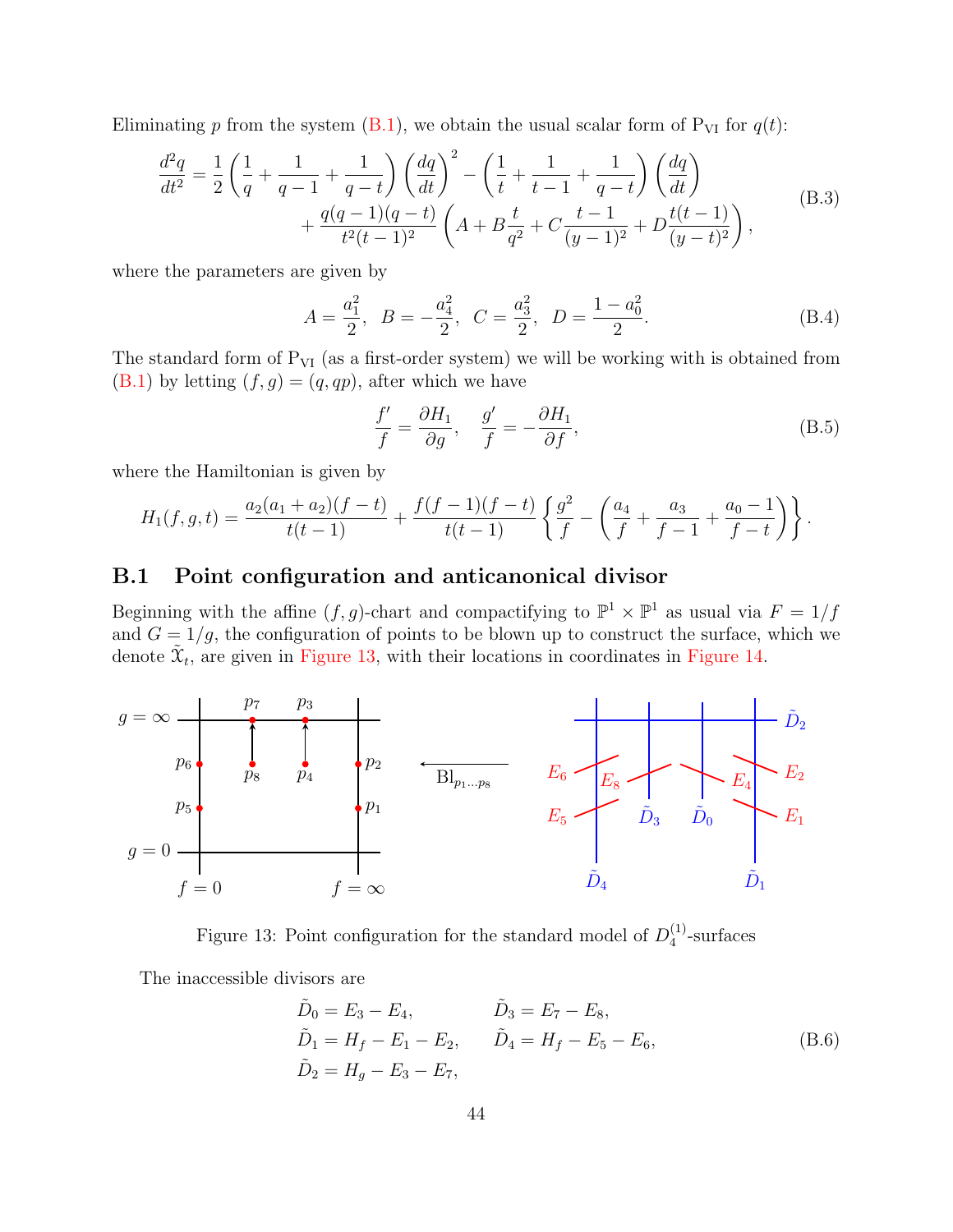$$
p_1: (f,g) = (\infty, -a_2), \qquad p_2: (f,g) = (\infty, -a_1 - a_2),
$$
  
\n
$$
p_3: (f,g) = (t,\infty) \qquad \leftarrow \quad p_4: (u_3, v_3) = ((f-t)g, 1/g) = (a_0t, 0),
$$
  
\n
$$
p_5: (f,g) = (0,0), \qquad p_6: (f,g) = (0,a_4),
$$
  
\n
$$
q_7: (f,g) = (1,0) \qquad \leftarrow \quad p_8: (u_7, v_7) = ((f-1)g, 1/g) = (a_3, 0).
$$

<span id="page-44-1"></span>Figure 14: Point locations for the standard model of  $D_4$ -surfaces

where in particular  $\tilde{D}_1$  and  $\tilde{D}_4$  are the proper transforms of the lines  $\{F=0\}$  and  $\{f=0\}$ respectively, and similarly  $\tilde{D}_2$  is the proper transform of the line  $\{G = 0\}$ . The classes  $\tilde{\delta}_i = [\tilde{D}_i]$  in Pic $(\tilde{\mathfrak{X}}_t)$  provide the surface root basis in [Figure 15.](#page-44-0) The inaccessible divisors in  $(B.6)$  are the irreducible components of the unique anticanonical divisor of the surface  $\tilde{\chi}_t$ , with

$$
-\mathcal{K}_{\tilde{\mathcal{X}}_t} = \tilde{\delta}_0 + \tilde{\delta}_1 + 2\tilde{\delta}_2 + \tilde{\delta}_3 + \tilde{\delta}_4
$$
  
= 2\mathcal{H}\_f + 2\mathcal{H}\_g - \mathcal{E}\_1 - \mathcal{E}\_2 - \mathcal{E}\_3 - \mathcal{E}\_4 - \mathcal{E}\_5 - \mathcal{E}\_6 - \mathcal{E}\_7 - \mathcal{E}\_8. (B.7)

$$
\begin{aligned}\n\tilde{\delta}_0 \mathbf{Q} &\quad \delta_0 = \mathcal{E}_3 - \mathcal{E}_4, \\
\tilde{\delta}_1 \mathbf{Q} &\quad \tilde{\delta}_2 = \mathcal{E}_4 - \mathcal{E}_2, \\
\tilde{\delta}_2 \mathbf{Q} &\quad \tilde{\delta}_1 = \mathcal{H}_f - \mathcal{E}_1 - \mathcal{E}_2, \\
\tilde{\delta}_2 = \mathcal{H}_g - \mathcal{E}_3 - \mathcal{E}_7,\n\end{aligned}
$$

<span id="page-44-0"></span>Figure 15: The Surface Root Basis for the standard model of  $D_4^{(1)}$  $4^{(1)}$ -surfaces

## B.2 Symmetry root basis and root variables

We make the same choice of symmetry root basis as in [\[KNY17\]](#page-47-0), which we present in [Fig](#page-44-2)[ure 16.](#page-44-2)

$$
\widetilde{\alpha}_{0}\mathbf{Q}
$$
\n
$$
\widetilde{\alpha}_{1}\mathbf{Q}
$$
\n
$$
\widetilde{\alpha}_{2}
$$
\n
$$
\widetilde{\alpha}_{2} = \mathcal{H}_{f} - \mathcal{E}_{3} - \mathcal{E}_{4}, \qquad \widetilde{\alpha}_{3} = \mathcal{H}_{f} - \mathcal{E}_{7} - \mathcal{E}_{8},
$$
\n
$$
\widetilde{\alpha}_{1}\mathbf{Q}
$$
\n
$$
\widetilde{\alpha}_{2} = \mathcal{H}_{g} - \mathcal{E}_{1} - \mathcal{E}_{5}, \qquad \widetilde{\alpha}_{4} = \mathcal{E}_{5} - \mathcal{E}_{6},
$$
\n
$$
\widetilde{\alpha}_{1}\mathbf{Q}
$$

<span id="page-44-2"></span>Figure 16: The Symmetry Root Basis for the standard model of  $D_4^{(1)}$  $\frac{1}{4}$ -surfaces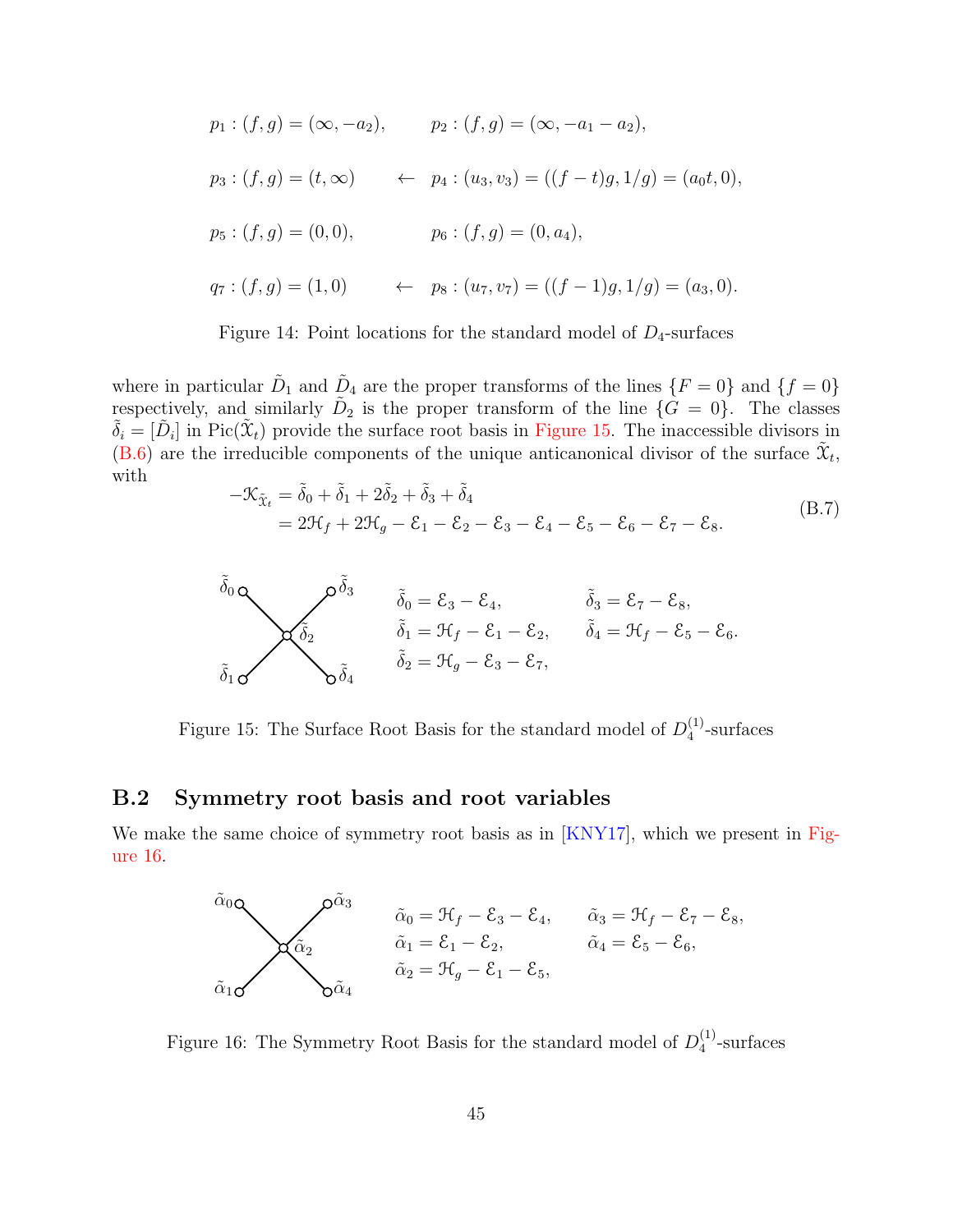To define the root variables corresponding to this symmetry root basis for the surface  $\tilde{\mathfrak{X}}_t$ , we use the symplectic form whose pole divisor is the anticanonical divisor of  $\tilde{\mathfrak{X}}_t$ , which is defined in charts by

<span id="page-45-6"></span>
$$
\tilde{\omega} = \tilde{k} \frac{dg \wedge df}{f} = -\tilde{k} \frac{dG \wedge df}{G^2 f} = -\tilde{k} \frac{dg \wedge dF}{F} = k \frac{dG \wedge dF}{G^2 F},
$$
\n(B.8)

where again  $k$  is a nonzero constant which will be normalised. By standard computations (see [\[DFS20\]](#page-46-2) for details) we have the following.

**Lemma B.1.** (a) The values of the period mapping for the symplectic form  $\tilde{\omega}$  in [\(B.8\)](#page-45-6) on the symmetry roots in [Figure 16](#page-44-2) are given by

$$
\tilde{\chi}(\tilde{\alpha}_0) = \tilde{k}a_0, \quad \tilde{\chi}(\tilde{\alpha}_1) = \tilde{k}a_1, \quad \tilde{\chi}(\tilde{\alpha}_2) = \tilde{k}a_2, \quad \tilde{\chi}(\tilde{\alpha}_3) = \tilde{k}a_3, \quad \tilde{\chi}(\tilde{\alpha}_4) = \tilde{k}a_4. \quad (B.9)
$$

(b) By normalising the symplectic form such that  $\tilde{k} = 1$ , we have the parameters  $a_i$  in the point configuration being the root variables for the surface  $\tilde{\chi}_t$  with the choice of symmetry root basis in [Figure 16.](#page-44-2) This also recovers the parameter normalisation  $(B.2)$ :

$$
a_0 + a_1 + 2a_2 + a_3 + a_4 = \tilde{\chi}(\tilde{\alpha}_0 + \tilde{\alpha}_1 + 2\tilde{\alpha}_2 + \tilde{\alpha}_3 + \tilde{\alpha}_4) = \tilde{\chi}(-\mathcal{K}_{\tilde{\chi}_t}) = 1.
$$
 (B.10)

# References

- <span id="page-45-4"></span>[BVA18] L. Boelen and W. Van Assche, *Discrete Painlevé equations for recurrence coeffi*cients of semiclassical Laguerre polynomials, Proc. Amer. Math. Soc. 138 (2010), no. 4, 1317–1331.
- <span id="page-45-1"></span>[CDT17] A. S. Carstea, A. Dzhamay and T. Takenawa, Fiber-dependent deautonomization of integrable 2D mappings and discrete Painlevé equations, J. Phys. A 50 (2017), no. 40, 405202, 41 pp.
- <span id="page-45-3"></span>[Chi16] H. Chiba, The first, second and fourth Painlevé equations on weighted projective spaces, J. Differential Equations 260 (2016), no. 2, 1263–1313.
- <span id="page-45-0"></span>[Chi78] T. S. Chihara, An Introduction to Orthogonal Polynomials, Mathematics and its Applications, Vol. 13, Gordon and Breach Science Publishers, New York-London-Paris, 1978.
- <span id="page-45-2"></span>[Cla19] P. A. Clarkson, *Open problems for Painlevé equations*, SIGMA Symmetry Integrability Geom. Methods Appl. 15 (2019), no. 006, 20 pp.
- <span id="page-45-5"></span>[CJ14] P. A. Clarkson and K. Jordaan, The relationship between semiclassical Laguerre polynomials and the fourth Painlevé equation, Constr. Approx. 39 (2014), no. 1, 223–254.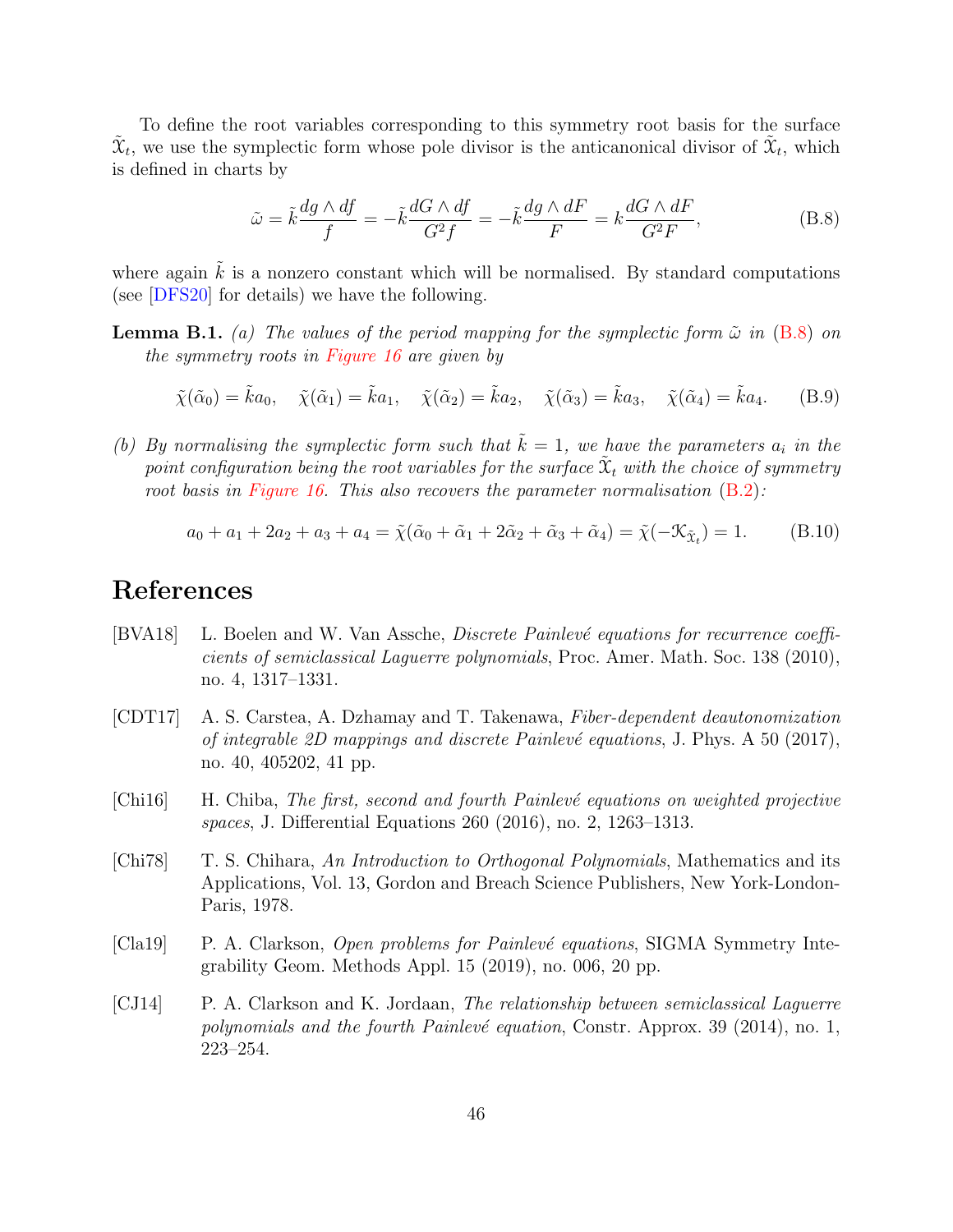- <span id="page-46-10"></span>[DFLS] A. Dzhamay, G. Filipuk, A. Ligęza, and A. Stokes, *Different Hamiltonians for* the Painlevé  $P_{\text{IV}}$  equation and their identification using a geometric approach, [https://arxiv.org/abs/2109.06428 \[nlin.SI\],](https://arxiv.org/abs/2109.06428) 2021, pp. 1–26.
- <span id="page-46-2"></span>[DFS20] A. Dzhamay, G. Filipuk and A. Stokes, Recurrence coefficients for discrete or $thogonal polynomials with hypergeometric weight and discrete Painlevé equations,$ J. Phys. A 53 (2020), no. 49, 495201, 29pp.
- <span id="page-46-4"></span>[DK19] A. Dzhamay and A. Knizel,  $q$ -Racah polynomial ensemble and discrete  $q$ -Painlevé equations, Int. Math. Res. Not. IMRN (2019), no. doi:10.1093/imrn/rnz211, 1–47.
- <span id="page-46-5"></span>[DST13] A. Dzhamay, H. Sakai and T. Takenawa, Discrete Schlesinger transformations, their Hamiltonian formulation, and Difference Painlevé equations, [arXiv:1302.2972v2 \[math-ph\],](http://arxiv.org/abs/1302.2972) 2013, pp. 1–29.
- <span id="page-46-6"></span>[DT18] A. Dzhamay and T. Takenawa, On some applications of Sakai's geometric theory of discrete Painlevé equations, SIGMA Symmetry Integrability Geom. Methods Appl. 14 (2018), no. 075, 20 pp.
- <span id="page-46-1"></span>[FVA18] G. Filipuk and W. Van Assche, Discrete orthogonal polynomials with hypergeometric weights and Painlevé VI, SIGMA Symmetry Integrability Geom. Methods Appl. 14 (2018), Paper No. 088, 19.
- <span id="page-46-9"></span>[FVAZ12] G. Filipuk, W. Van Assche and L. Zhang, The recurrence coefficients of semiclassical Laguerre polynomials and the fourth Painlevé equation, J. Phys. A  $45$ (2012), no. 20, 205201, 13pp.
- <span id="page-46-8"></span>[GLS] V.I. Gromak, I. Laine and S. Shimomura, *Painlevé Differential Equations in the* Complex Plane, De Gruyter Studies in Mathematics, 28, Walter de Gruyter & Co., Berlin, 2002.
- <span id="page-46-0"></span>[HC17] P. Han and Y. Chen, The recurrence coefficients of semi-classical Laguerre polynomials and the large n asymptotics of the associated Hankel determinant, Random Matrices Theory Appl. 6 (2017), no. 4, 1740002, 20 pp.
- <span id="page-46-7"></span>[HFC20] J. Hu, G. Filipuk and Y. Chen, Differential and difference equations for recurrence coefficients of orthogonal polynomials with hypergeometric weights and Bäcklund transformations of the sixth Painlevé equation, Random Matrices: Theory Appl. (2020), 2150029, 17pp.
- <span id="page-46-3"></span>[Ism05] M. E. H. Ismail, Classical and Quantum Orthogonal Polynomials in One Variable, Encyclopedia of Mathematics and its Applications, Vol. 98, Cambridge University Press, Cambridge, 2005, With two chapters by W. Van Assche. With a foreword by R. A. Askey.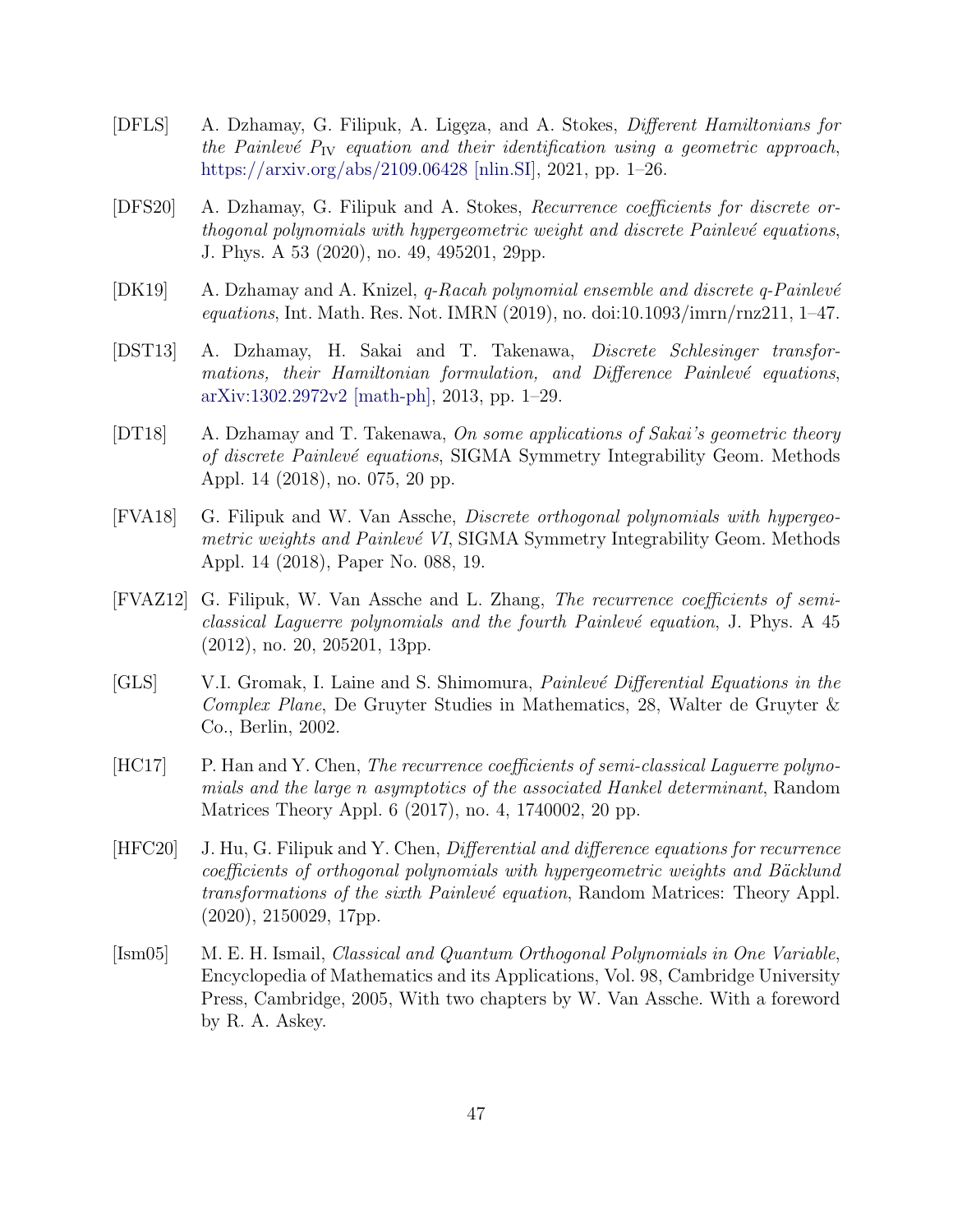- <span id="page-47-3"></span>[IKSY] K. Iwasaki, H. Kimura, S. Shimomura and M. Yoshida, From Gauss to Painlevé. A modern theory of special functions, Aspects of Mathematics, E16, Friedr. Vieweg & Sohn, Braunschweig, 1991.
- <span id="page-47-13"></span>[IO16] K. Iwasaki and S. Okada, On an orbifold Hamiltonian structure for the first *Painlevé equation*, J. Math. Soc. Japan 68 (2016), no. 3, 961–974.
- <span id="page-47-2"></span>[JD11] J. J. Duistermaat and N. Joshi, *Okamoto's space for the first Painlevé equation* in Boutroux coordinates, Arch. Ration. Mech. Anal. 202 (2011), no. 3, 707–785.
- <span id="page-47-0"></span>[KNY17] K. Kajiwara, M. Noumi and Y. Yamada, *Geometric aspects of Painlevé equations*, J. Phys. A 50 (2017), no. 7, 073001, 164 pp.
- <span id="page-47-14"></span>[Kac90] V. G. Kac, *Infinite-dimensional Lie algebras*, 3rd ed., Cambridge University Press, 1990.
- <span id="page-47-11"></span>[MMT99] T. Matano, A. Matumiya and K. Takano, On some Hamiltonian structures of Painlevé systems. II, J. Math. Soc. Japan 51 (1999), no. 4, 843–866.
- <span id="page-47-12"></span>[M97] A. Matumiya, *On some Hamiltonian structures of Painlevé systems III*, Kumamoto J. Math. 10 (1997), 45–73.
- <span id="page-47-4"></span>[No] M. Noumi, *Painlevé Equations Through Symmetry*, Translations of Mathematical Monographs, Vol. 223, American Mathematical Society, Providence, RI, 2004.
- <span id="page-47-5"></span>[NY98] M. Noumi and Y. Yamada, Affine Weyl groups, discrete dynamical systems and *Painlevé equations, Comm. Math. Phys.* 199 (1998), no. 2, 281–295.
- <span id="page-47-10"></span>[OKSO] Y. Ohyama, H. Kawamuko, H. Sakai and K. Okamoto, *Studies on the Painlevé* equations. V. Third Painlevé equations of special type  $P_{\text{III}}(D_7)$  and  $P_{\text{III}}(D_8)$ , J. Math. Sci. Univ. Tokyo 13 (2006), no. 2, 145–204.
- <span id="page-47-1"></span> $[Ok79]$  K. Okamoto, *Sur les feuilletages associés aux équations du second ordre à points* critiques fixes de P. Painlevé (French) [On foliations associated with second-order Painlevé equations with fixed critical points, Japan. J. Math. (N.S.) 5 (1979), no. 1, 1–79.
- <span id="page-47-6"></span>[OkI] K. Okamoto, *Polynomial Hamiltonians associated with Painlevé equations, I,* Proc. Japan Acad. Ser. A Math. Sci. 56 (1980), 264–268.
- <span id="page-47-7"></span>[OkII] K. Okamoto, *Polynomial Hamiltonians associated with Painlevé equations, II,* Proc. Japan Acad. Ser. A Math. Sci. 56 (1980), 367–371.
- <span id="page-47-8"></span>[Ok1] K. Okamoto, *Studies on the Painlevé equations. III. Second and fourth Painlevé* equations,  $P_{II}$  and  $P_{IV}$ , Math. Ann. 275 (1986), no. 2, 221-255.
- <span id="page-47-9"></span>[Ok2] K. Okamoto, *Studies on the Painlevé equations. IV. Third Painlevé equation P*<sub>III</sub>, Funkcial. Ekvac. 30 (1987), no. 2-3, 305–332.